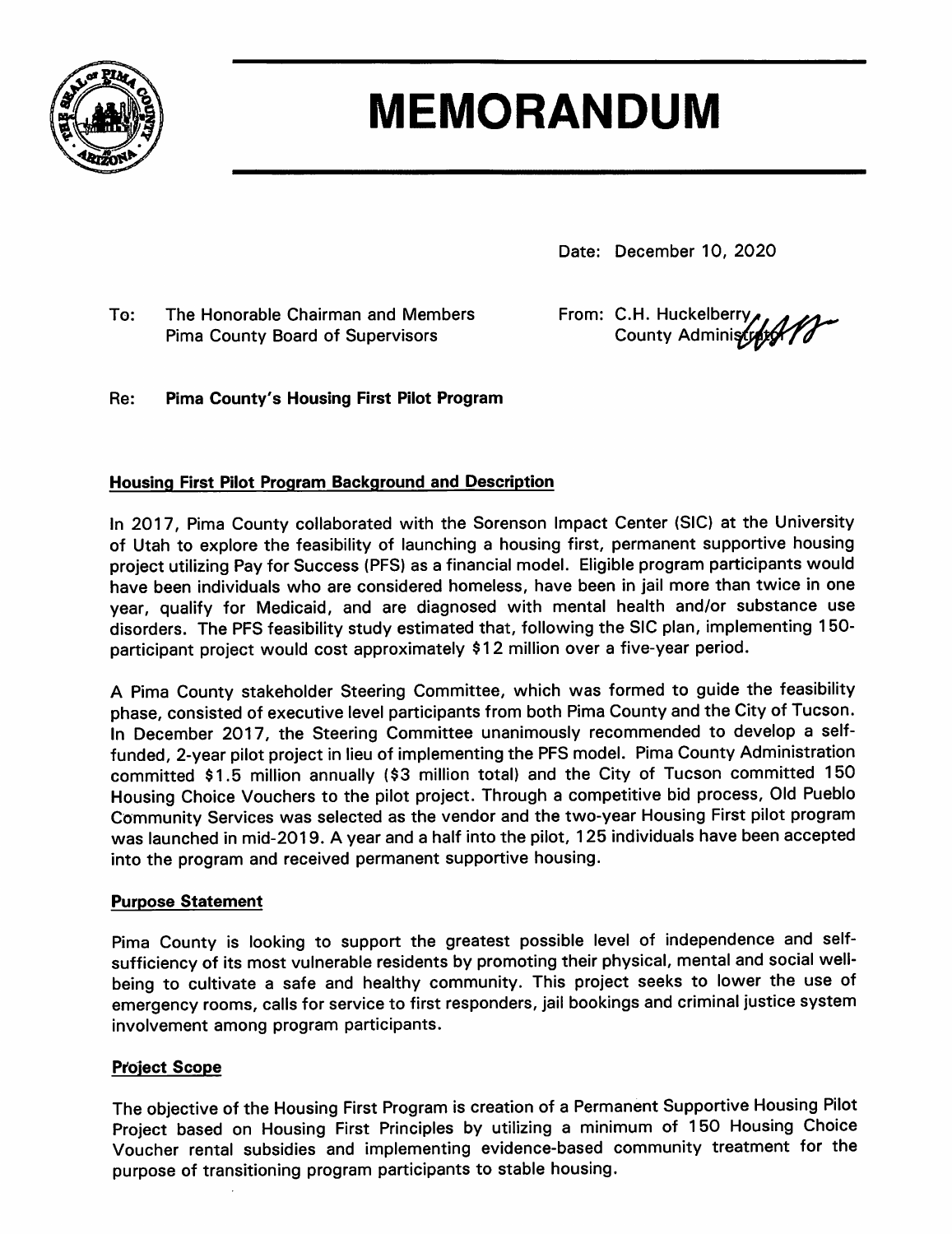The Honorable Chairman and Members, Pima County Board of Supervisors Re: Pima County's Housing First Pilot Program December 10, 2020 Page 2

The Steering Committee directed the Pilot Program Manager to incorporate two Pay for Success fundamentals into the project's design: performance-based contracting and independent program evaluation. The service provider selected for this project is Old Pueblo **Community Services.** 

The program evaluator is the RAND Corporation, a nationally recognized organization that has evaluation experience on similar housing programs and their impacts on criminal justice/healthcare system costs and utilization.

**Salar** 

The program is receiving technical assistance from the Corporation for Supportive Housing (CSH) on targeted implementation strategies, performance-based contracting and development of a stakeholder learning collaborative.

#### **Pima County Housing First Steering Committee**

On December 1, 2020, the Pima County Housing First Steering Committee met to discuss its sustainability plan and a second Interim Report prepared by the RAND Corporation, the program evaluator. The project kicked off in June of 2019 and the "pilot" aspect is due to end on June 30, 2021.

To date, the program has successfully housed 125 participants in stable and secure housing and is on track to meet and exceed its initial goal of 150 by the time the pilot phase ends in June 2021. Due to the early positive outcomes for individuals participating in the program, it was decided to increase the pilot program's housing goal to 200 individuals (with the City of Tucson agreeing to provide an additional 50 vouchers). The program is in a sustainability phase and is seeking new partners to provide financial support in order for the program to continue after completion of pilot project.

Part of that sustainability effort relies on the evaluation of the program by RAND. RAND provided an interim report in May of 2020; however, at that point, RAND did not have 6 months' worth of data on program participants to provide a full review of the program's success. On November 24, 2020, RAND submitted its second report, a copy of which is attached to this memorandum. RAND used data as of July 2020.

It should be noted that RAND does not consider this report as cleared for public release, explaining that the document has not been reviewed, edited or cleared for public release.

#### **Participant Eligibility**

- 1. Have been booked into the Pima County Adult Detention Complex (PCADC), two or more times in the previous twelve months;
- 2. Have a substance use or mental health disorder; and
- 3. Are currently experiencing any form of homelessness.

One of the goals of RAND's evaluation was to determine the effect (if any) of having formerly incarcerated iail detainees safely and securely housed in permanent housing, and whether or not health care facilities or the criminal justice system realized any savings as a result.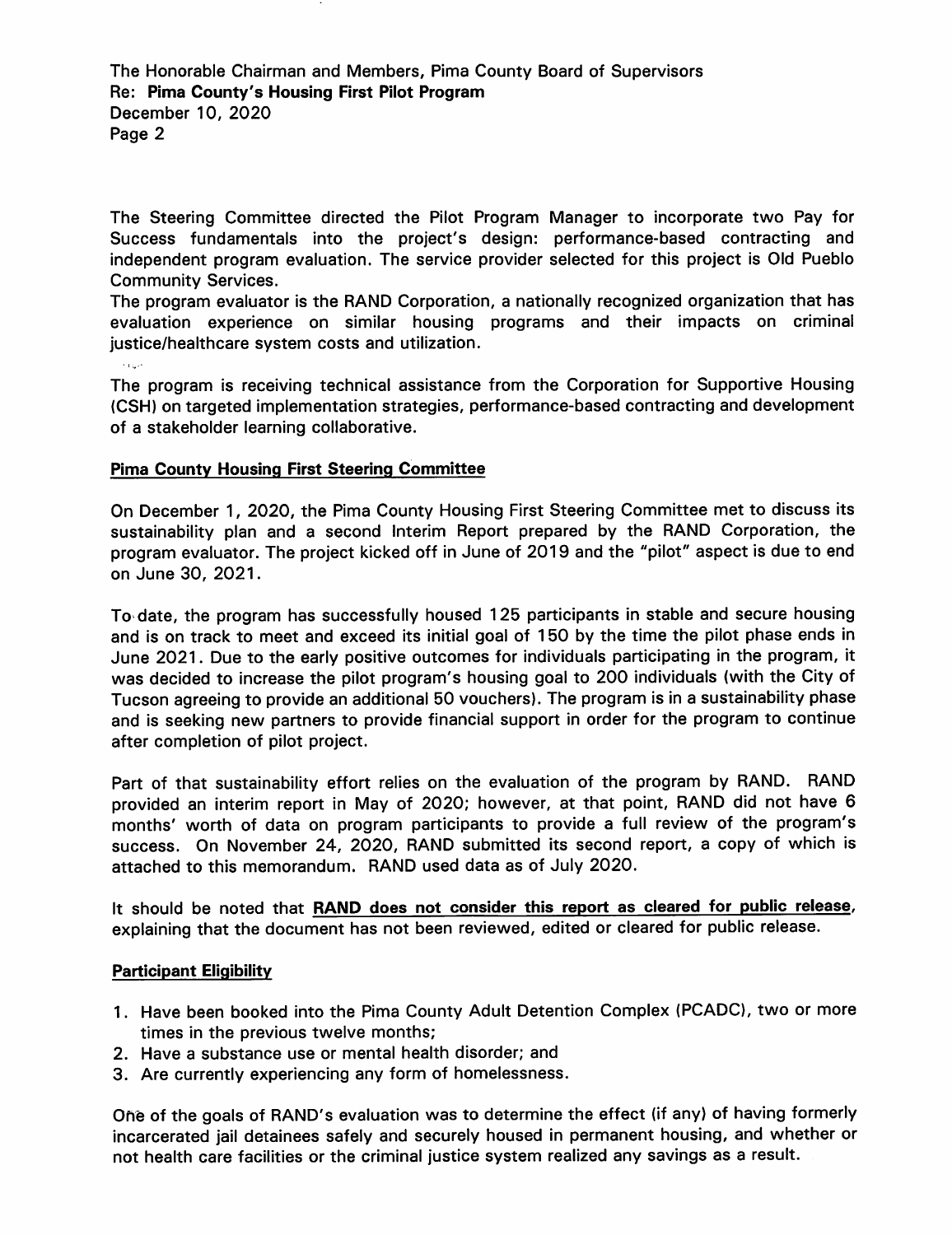The Honorable Chairman and Members, Pima County Board of Supervisors Re: Pima County's Housing First Pilot Program December 10, 2020 Page 3

 $\sim 3\times 8$ 

RAND's November 24, 2020, second interim report is quite detailed and includes information on participant demographics, prior housing and homelessness history and program progress. Because RAND used information through July of 2020, the report states that 187 participants have enrolled and 98 of those have obtained housing. That number has substantially increased since July 2020.

The report focused on health conditions and costs and criminal justice service utilization and costs. One of the limitations of the report is the unknown amount of medical care (and related costs) provided to these participants while they were incarcerated in the Pima County Adult Detention Complex (PCADC). We are attempting to provide that information to RAND for a subsequent amendment to the report.

Interestingly, while the RAND outcome analysis found "significant reduction in overall criminal justice service costs" (i.e., \$4,000) the reduction in overall health care costs was not "statistically significant" at \$751 (see: page 29 of the report).

RAND broke down the criminal justice costs by entity:

| • Pima County Sheriff's Department | \$1,538,753 |
|------------------------------------|-------------|
| • Tucson Police Department         | \$310,712   |
| • Pima County Adult Probation      | \$195,856   |
| • Pima County Attorney Programs    | \$84,041    |
| • City of Tucson Public Defender   | \$33,401    |
| • Pretrial Services                | \$25,450    |
|                                    |             |

RAND found that in comparing all of the criminal justice and health care entities providing data, the largest reductions were observed for the Tucson Police Department and the Pima County Sheriff's Department: the number of participants using these services decreased by more than 55% (see: Table 5.1 Number of Participants Using Services Pre- and Post-Program Enrollment Periods, at page 28).

RAND explains that the total service costs are affected by the costs attributable to the costs of implementation of the permanent support housing ("PSH") services. Figure 5.2 on page 32 demonstrates the Housing First Program costs reduce the overall costs savings to Criminal Justice and to Health Care; however, "[i]t is possible that health and criminal justice related costs savings could continue to accrue in future months and PSH program costs declines PSH costs shift from capital costs to lower recurrent costs for program maintenance." (see: page 31 of the report).

#### **Longer Range Plans**

RAND plans to conduct more analyses with a larger group over a longer timeframe in 2021 to provide more reliable estimates of the impact of the Housing First initiative on participant outcomes. We are expecting the final report from RAND after the pilot program is completed in June of 2021.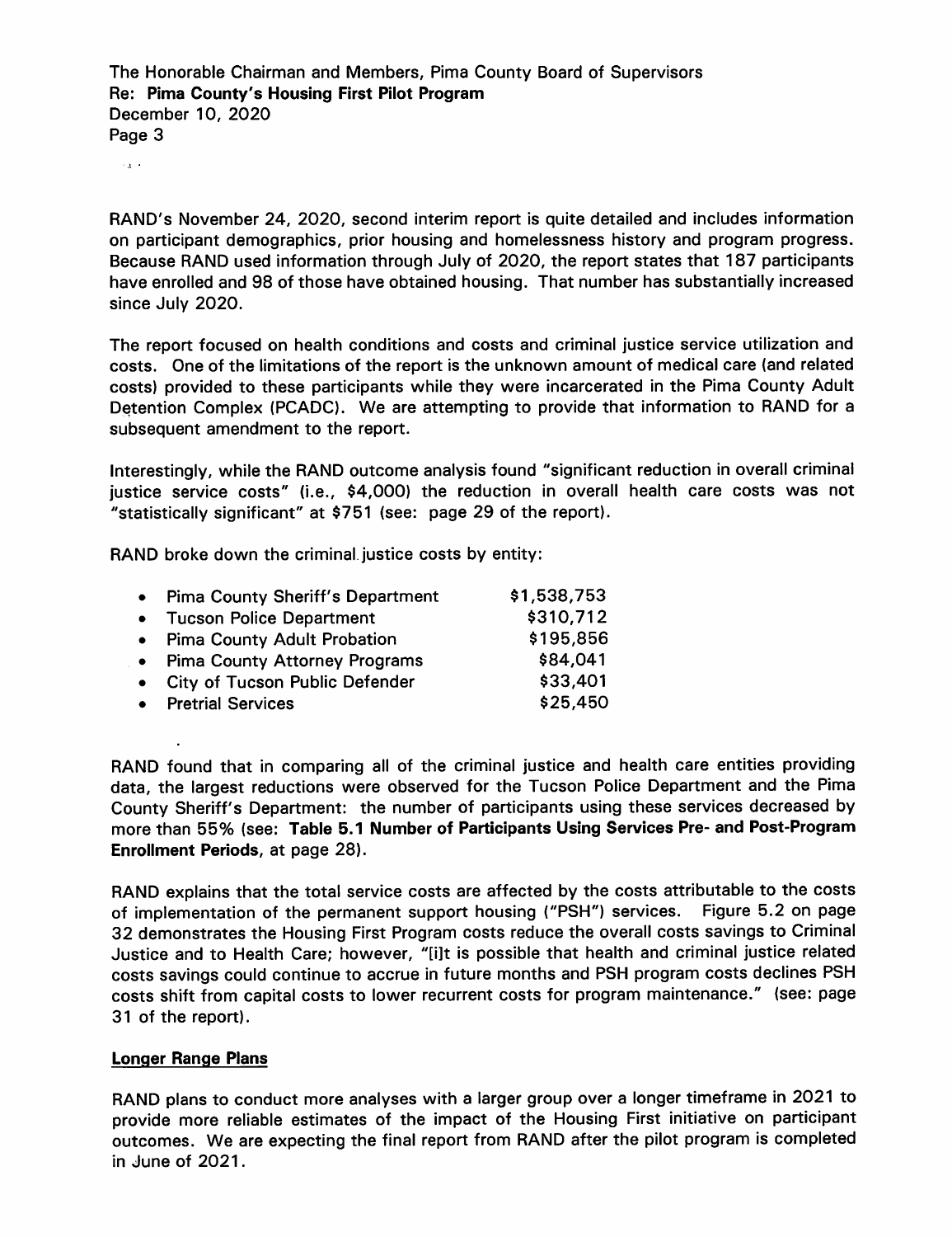In the meantime, the Housing First team and its partners are continuing to explore avenues for sustainability funding.

Please let me know if you have any questions related to Pima County's Housing First Pilot Program.

#### **Attachment**

CHH/dr

 $\mathbf{c}$ : Jan Lesher, Chief Deputy County Administrator Wendy Petersen, Assistant County Administrator for Justice and Law Enforcement Kate Vesely, Director of Justice Reform Initiatives Alejandro Martinez, Housing First Program Coordinator, Criminal Justice Reform Unit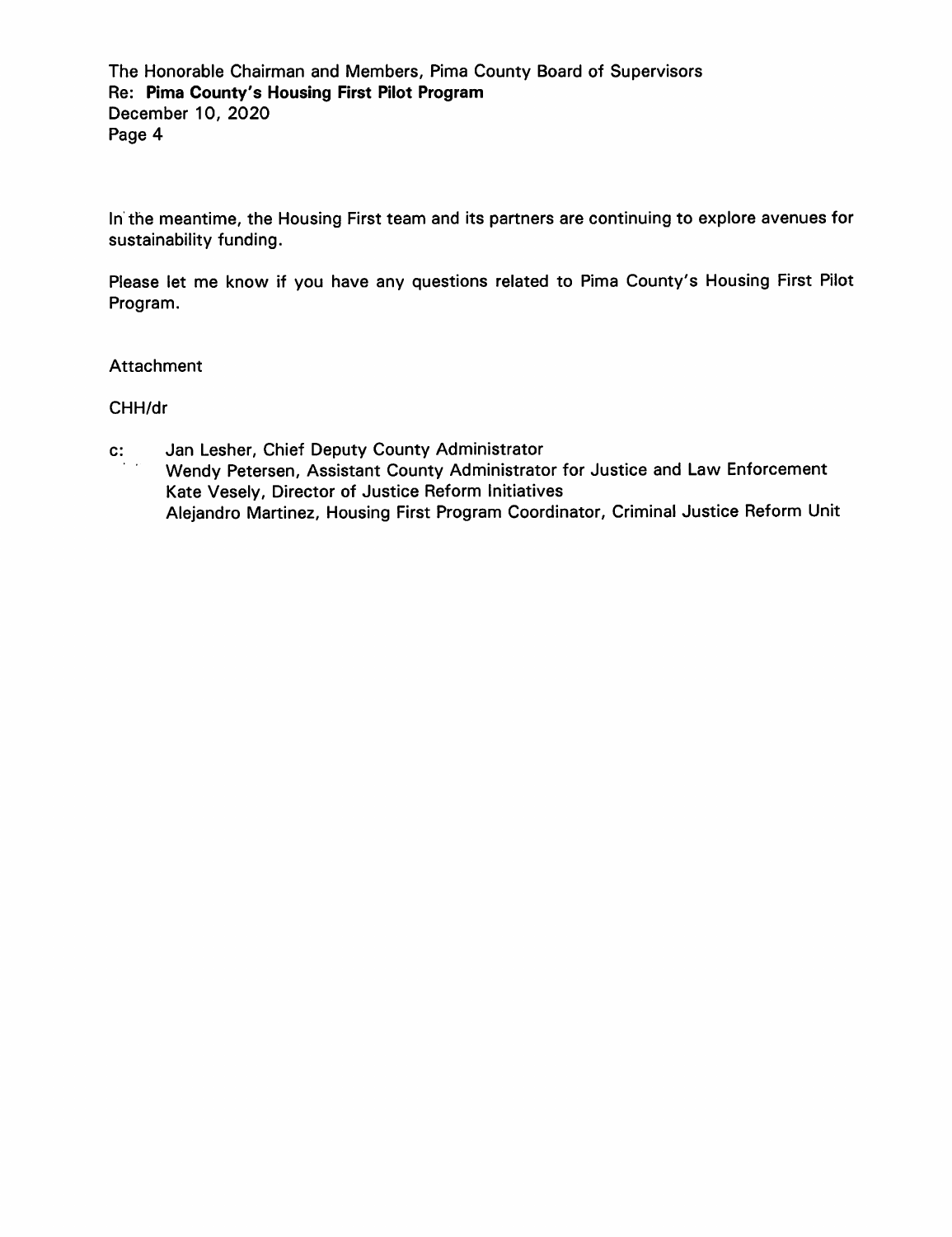## Pima County Housing First Initiative:

## Interim Evaluation Report Fall 2020

Sarah B. Hunter, Adam Scherling, Ryan McBain, Brian Briscombe

RAND Social and Economic Well-Being Division, Community Health and Environmental Policy Program

PR-A236-2 November 2020 Prepared for Pima County

## **NOT CLEARED FOR PUBLIC RELEASE**

This document has not been formally reviewed, edited, or cleared for public release. It should not be cited without the permission of the RAND Corporation. RAND's publications do not necessarily reflect the opinions of its research clients and sponsors. RAND® is a registered trademark.

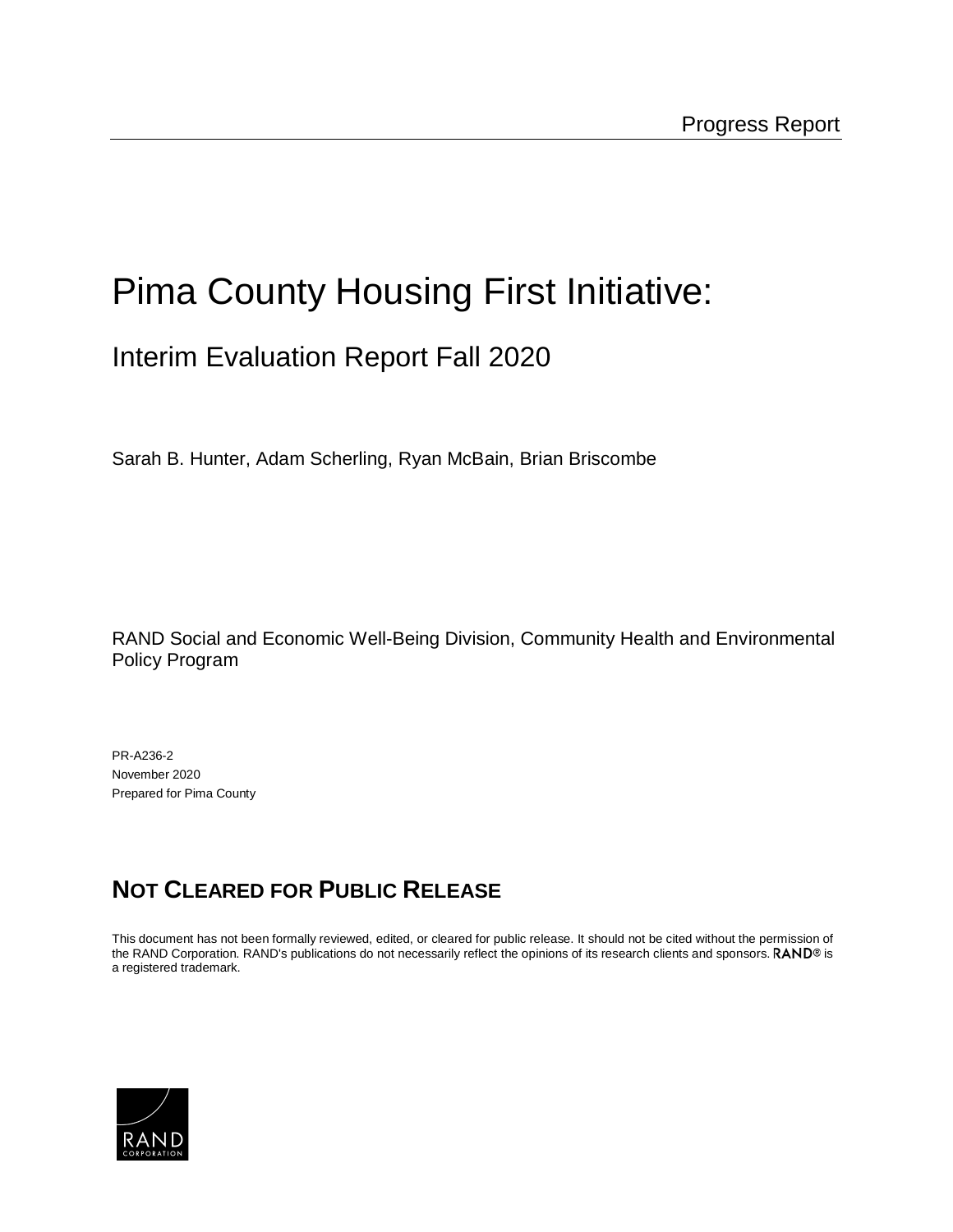## Preface

This document is an interim evaluation report for Pima County's Housing First Pilot initiative, which consists of permanent supportive housing (PSH) placement and case management for individuals involved with the criminal justice system who are experiencing homelessness in Pima County, Arizona. Enrollment began in April 2019. This report presents program progress through July 2020. This includes information about participants enrolled to date in the program and their pre-program service utilization and associated costs across a number of city and county services, including health, law enforcement, and legal services. We also describe program progress to date, including progress towards housing stability among the enrolled population. We conduct an outcome analysis that consists of comparing service utilization in the 6 months prior to program referral and the 6 months post-enrollment among a cohort of participants who have reached their 6-month enrollment anniversary date. Interested stakeholders of this report include city and county representatives in Pima County as well as other municipalities or entities that provide supportive services to criminal justice populations or may be interested in implementing a similar program, both in and outside of Pima County, Arizona.

The research here was conducted by the Community Health and Environmental Policy Program within the RAND Corporation's Division of Social and Economic Well-Being. The program focuses on such topics as infrastructure, science and technology, community design, community health promotion, migration and population dynamics, transportation, energy, and climate and the environment, as well as other policy concerns that are influenced by the natural and built environment, technology, and community organizations and institutions that affect well-being. For more information, email chep@rand.org.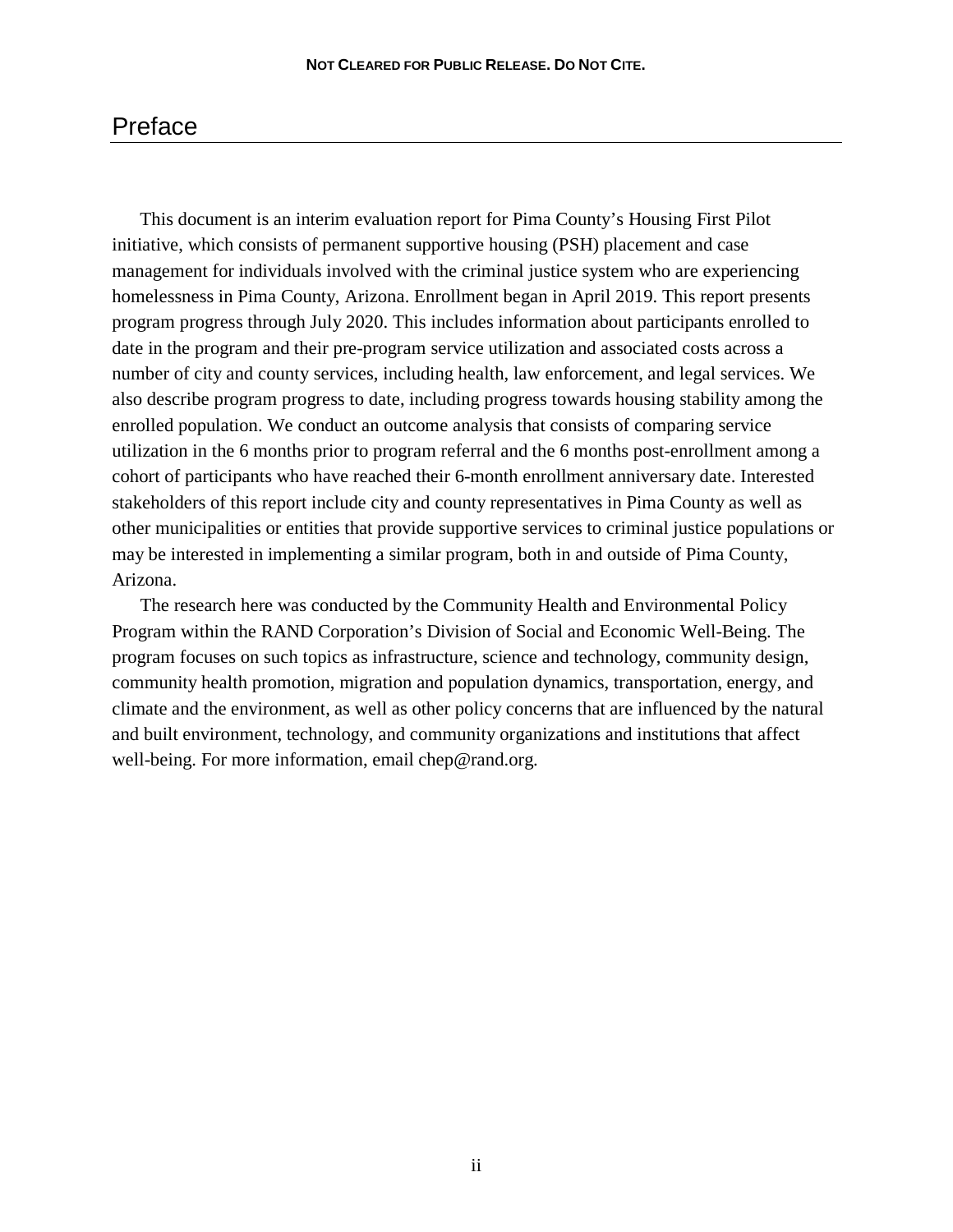## Abstract

Homelessness is a critical public health problem—affecting more than half a million individuals on any given night. Oftentimes, homelessness is intractably linked to the criminal justice system, with individuals cycling back and forth between incarceration and homelessness. In late 2017, Pima County decided to pilot a Housing First Permanent Supportive Housing program for individuals experiencing homelessness and frequently utilizing jail services who had behavioral health issues. After a year of planning including provision of program support and service provision, participants began enrolling in the program in April 2019. This report presents program progress through July 2020, describing the program referral, eligibility, housing voucher and housing obtainment process, using data provided by relevant legal, law enforcement and service entities. It also provides information on the participants that have enrolled to date, including demographics, service utilization and associated costs for the year prior to program entry. We also include a comparison of service utilization and associated costs for a cohort of clients ( $n = 71$ ) who have reached their 6-month anniversary date. To date, 187 participants have been enrolled of which 98 have obtained housing. Participants are diverse in age and gender. Over 40 percent of participants were of Hispanic descent. Fewer than 20 percent of participants reported having income at program entry and most participants were receiving health benefits through Medicaid. In the year prior to program entry, participants utilized a range of criminal justice and health care services. We found that 97 percent had used one or more criminal justice service during those 12 months, for a total cost of almost \$2.2 million, or almost \$12,000 for an average participant. In terms of health care services, 56% of participants had utilized emergency, inpatient, or laboratory services in the year prior to program entry, with a total cost of over \$911,000 or an average participant cost of almost \$5,000. The services provided by the Housing First program have totaled a little over \$1,184,000 over the first 15 months of operation for a participant monthly expenditure rate of \$1,386. In terms of overall costs, criminal justice service costs decreased in the post-enrollment period but the costs of the supportive housing program ultimately resulted in higher total costs by participants in the first six months post-enrollment. It is possible that criminal justice and health cost savings may continue to accrue in future months and that PSH program costs decline as PSH expenditures shift from capital costs to lower, recurrent expenditures. These findings help to describe the initial impact of this Housing First initiative. Other regions interested in implementing a supportive housing program for individuals with similar needs may look to these findings for guidance on implementation.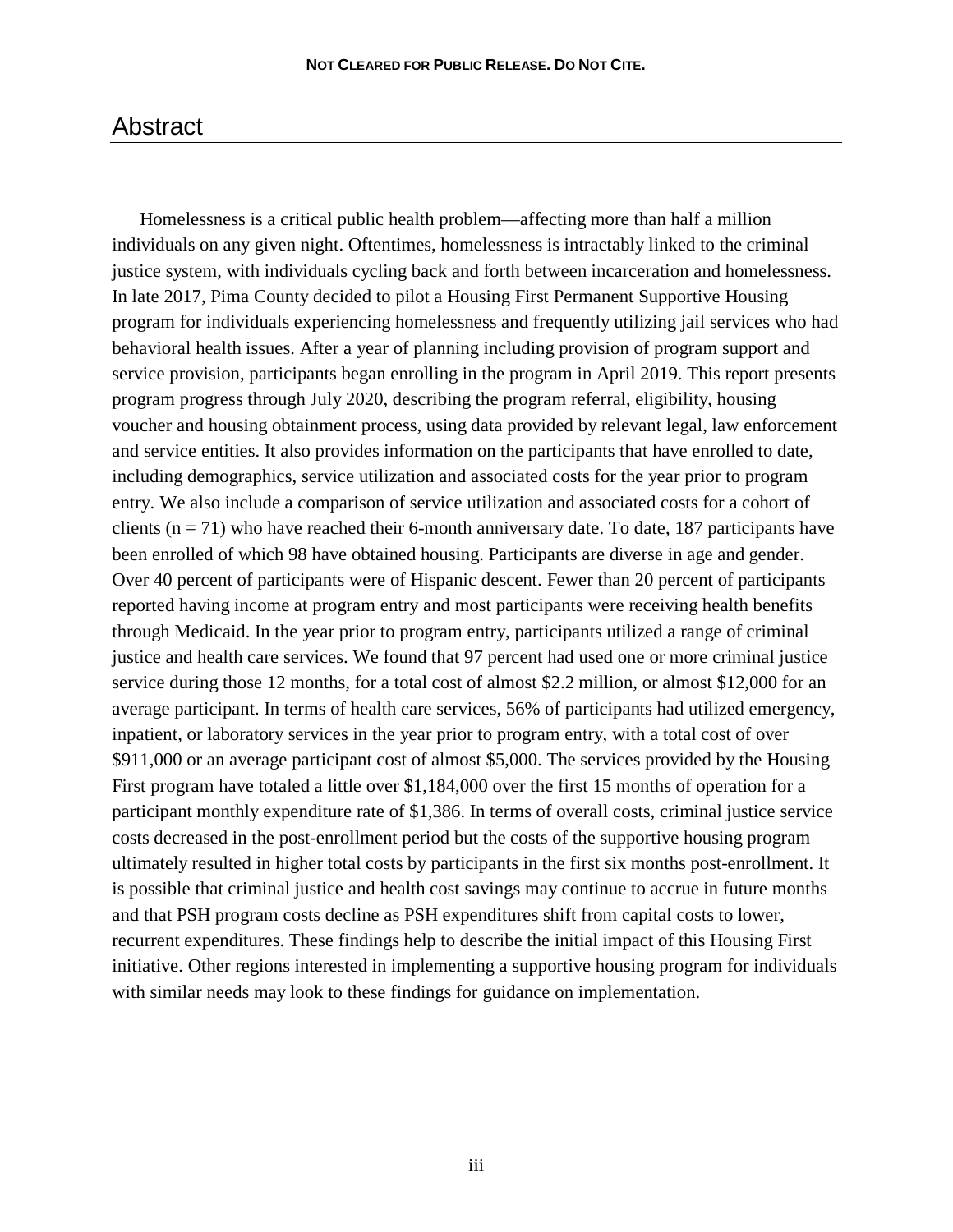## **Table of Contents**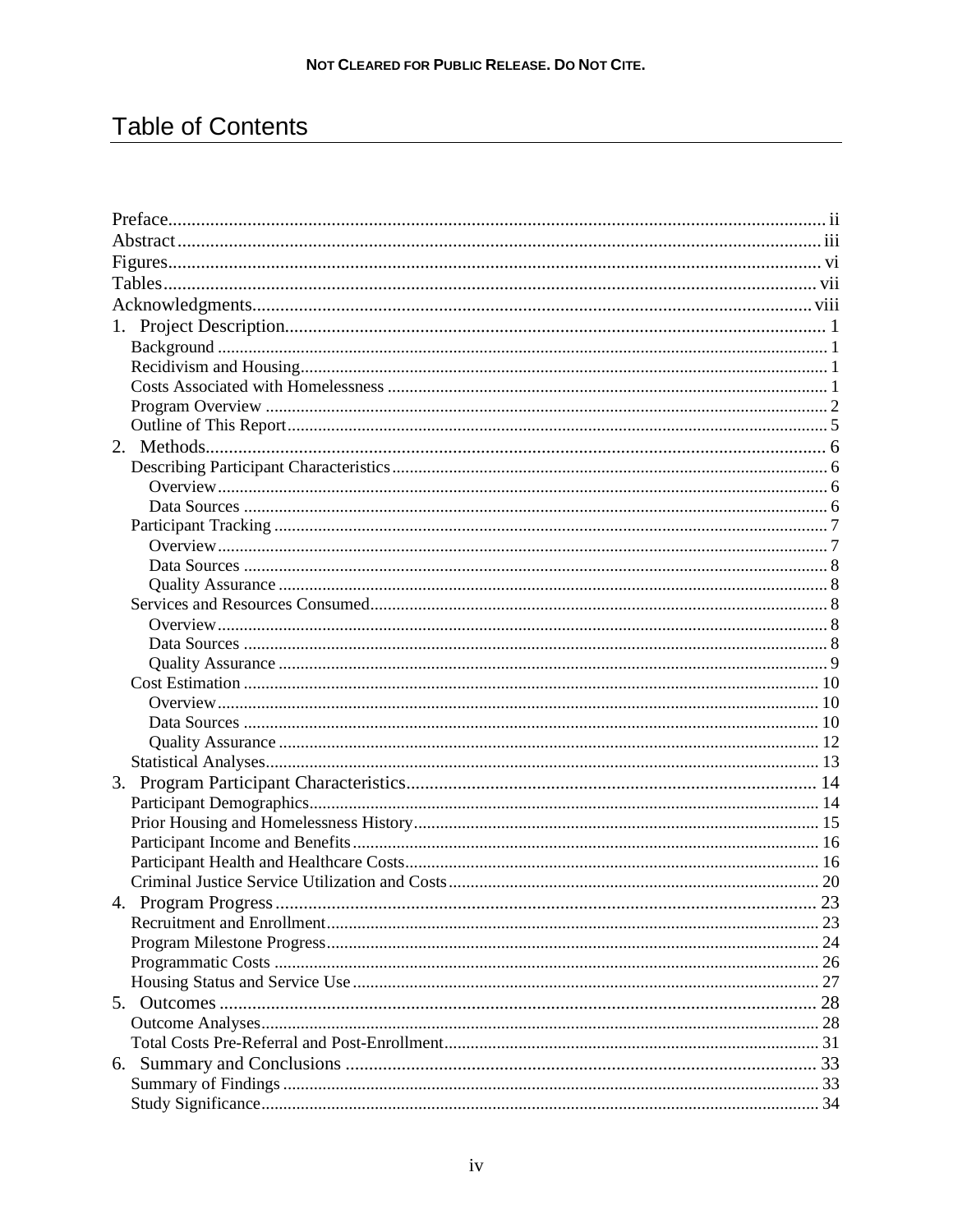#### NOT CLEARED FOR PUBLIC RELEASE. DO NOT CITE.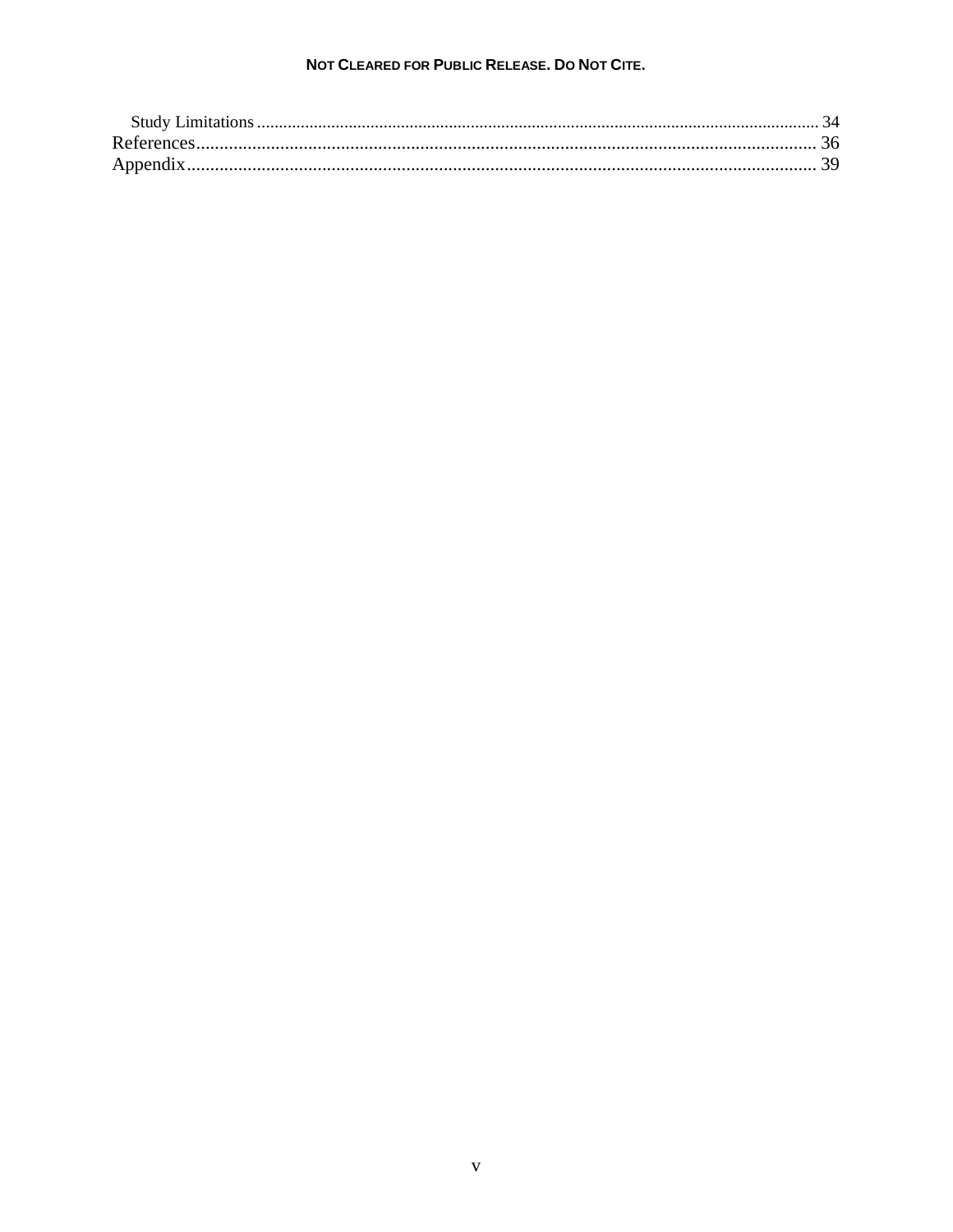| Figure 3.1 Number of Health Conditions Per Participant, 12 Months Prior to Program Entry 17    |
|------------------------------------------------------------------------------------------------|
| Figure 3.2 Health Service Utilization, 12 Months Prior to Program Entry: Expenditure by Per    |
|                                                                                                |
|                                                                                                |
|                                                                                                |
|                                                                                                |
| Figure 5.1 Six-Month Costs by Service Type in the Pre-Referral and Post-Enrollment Periods. 31 |
| Figure 5.2 Total Service Costs – Criminal Justice, Health Care and Housing First Program Costs |
|                                                                                                |
|                                                                                                |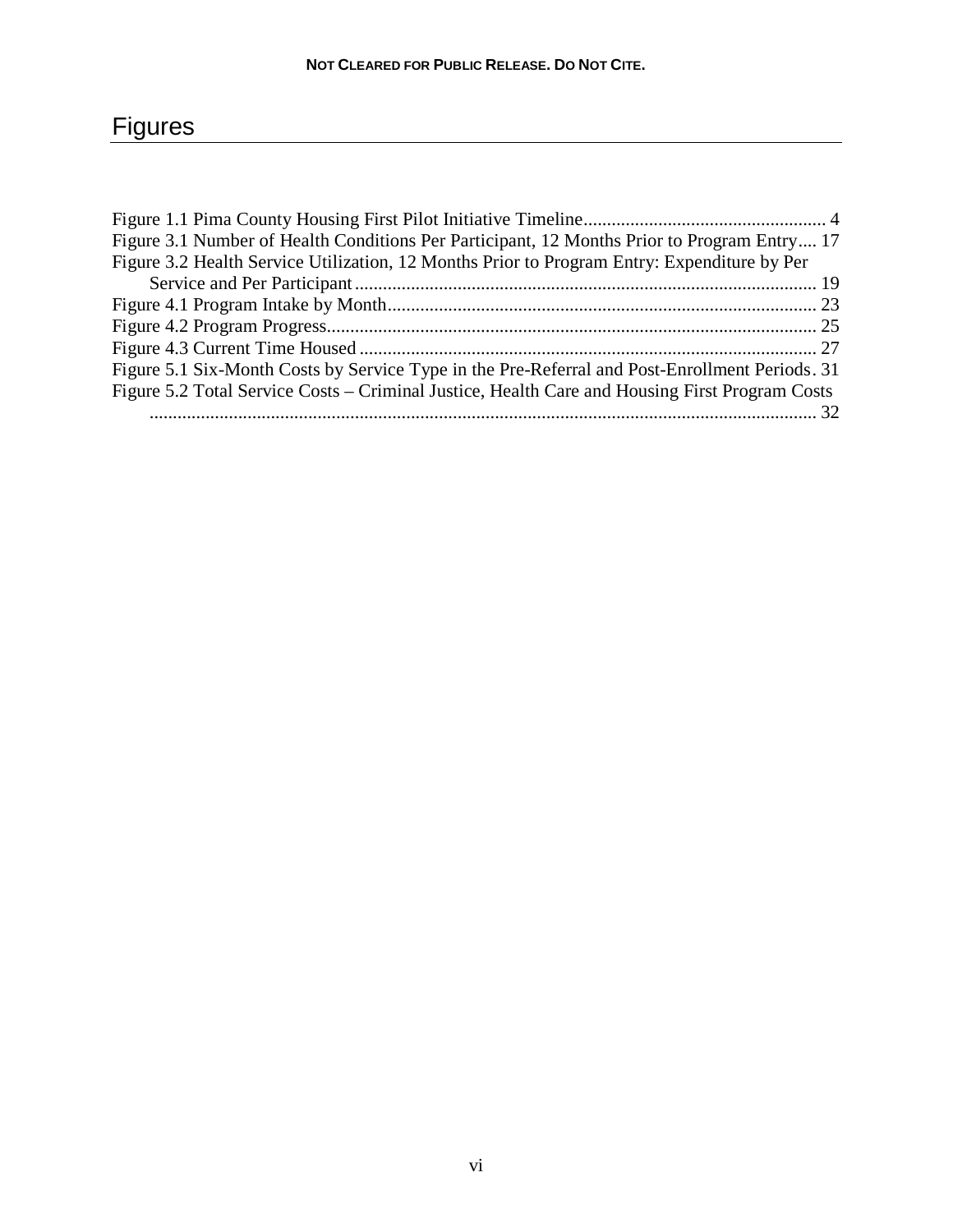## **Tables**

| Table 2.1 Data Sources - Entities supporting the criminal justice system in Pima County 9   |  |
|---------------------------------------------------------------------------------------------|--|
|                                                                                             |  |
|                                                                                             |  |
|                                                                                             |  |
|                                                                                             |  |
|                                                                                             |  |
|                                                                                             |  |
| Table 3.6 Participant Pre-Program Criminal Justice Service and Expenditures 21              |  |
|                                                                                             |  |
|                                                                                             |  |
| Table 5.1 Number of Participants Using Services Pre- and Post-Program Enrollment Periods 28 |  |
| Table 5.2 Number of Service Events in the Pre- and Post-Program Enrollment Periods 29       |  |
| Table 5.3 Average Service Cost Per Participant in the Pre- and Post-Enrollment Periods  30  |  |
|                                                                                             |  |
|                                                                                             |  |
| Table A.3 Number of Participants Using Services Pre-Referral and Post-Housing Receipt 41    |  |
| Table A.4 Number of Services Events Pre-Referral and Post-Housing Receipt 41                |  |
|                                                                                             |  |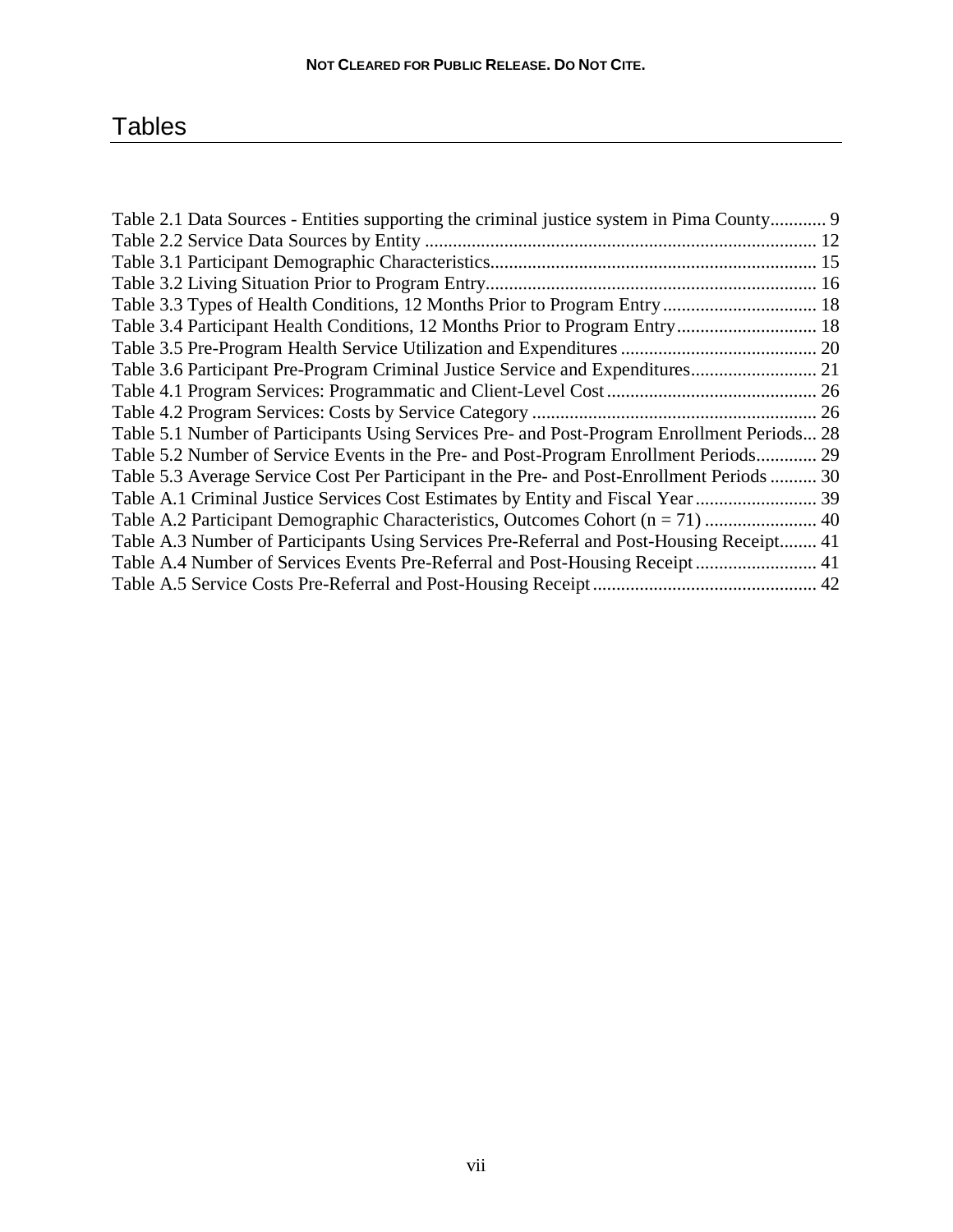## Acknowledgments

We would like to first thank Terrance Cheung, former Director of Pima County's Criminal Justice Unit, and Matt Pate, the first Program Manager for the Pima County Housing First Initiative, who helped orient us to the project and collaborated on early efforts to document program progress and outcomes. We also appreciate the consistent support from Wendy Peterson, the Assistant Pima County Administrator, throughout the course of the project and the assistance by Alejandro Martinez, the current Program Coordinator, for the Housing First Initiative.. This report would not have been possible without the comprehensive data provided by representatives from the following entities: City of Tucson's Police Department, City of Tucson's Public Defender's Office, Pima County Adult Probation Department, Pima County Attorney's Office, Pima County Pretrial Services, Pima County Public Defense Services, Pima County Sheriff's Department, and especially, Lindsay Eulberg, Ana Haley and Ellyn Langer from Old Pueblo Community Services. Maya Buenaventura assisted with the literature review presented in this report and Tiffany Hruby assisted in report preparation.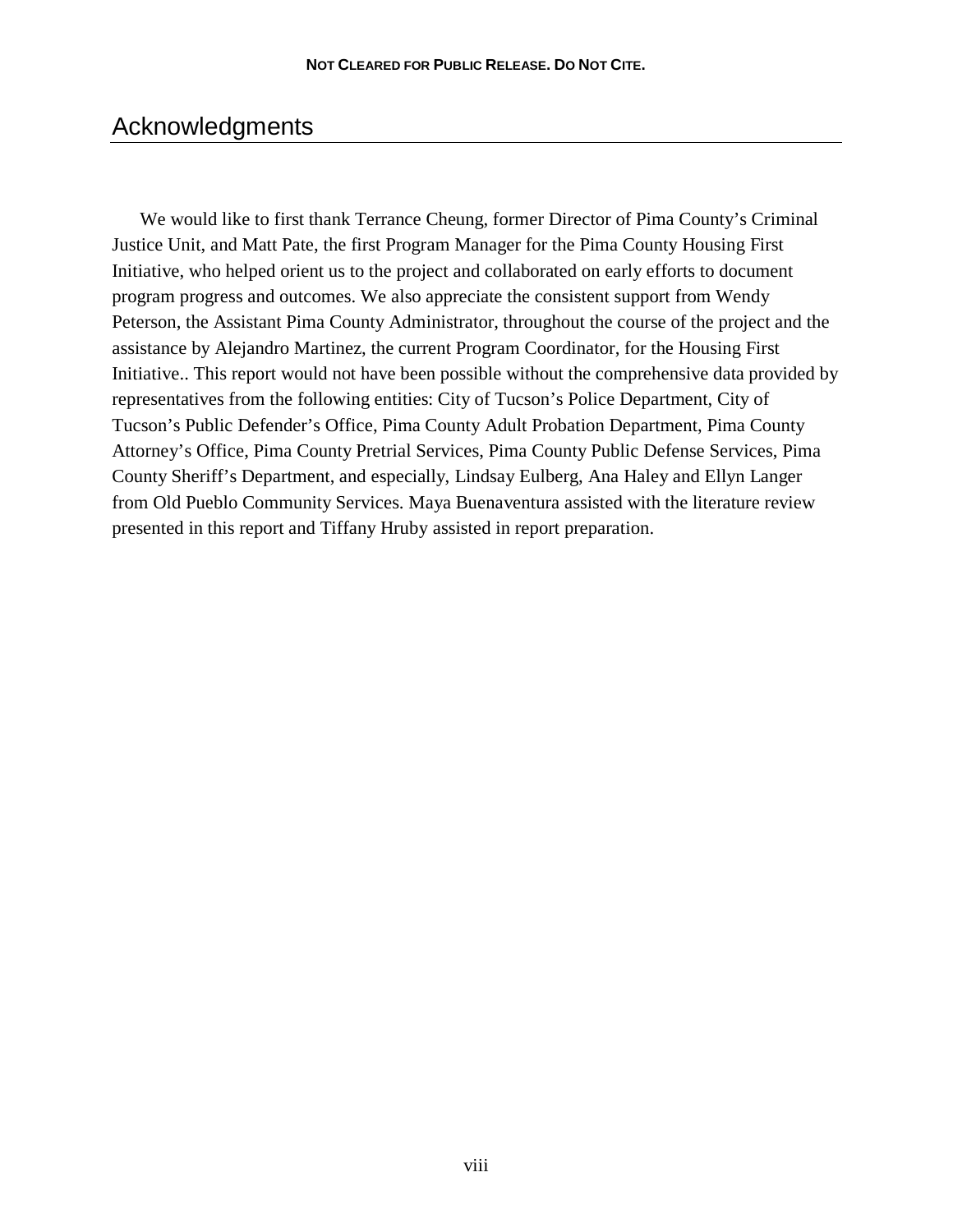## 1. Project Description

### **Background**

Permanent supportive housing (PSH) has emerged as a viable and potentially cost-effective option for communities attempting to address the needs of individuals with multiple chronic health conditions that are experiencing homelessness. PSH consists of a long-term housing subsidy coupled with case management services. However, the PSH approach has not been well tested to address the needs of individuals experiencing homelessness who are frequent users of the criminal justice system. Acknowledging barriers to reentry and reintegration for individuals with complex health and behavioral health conditions experiencing homelessness, Pima County committed to piloting a PSH program. This report represents the second interim evaluation deliverable of that program.

## Recidivism and Housing

Past research demonstrates that the lack of stable housing is a strong predictor of recidivism and reincarceration. Recently released inmates who experience homelessness are at greater risk for recidivism than those who are stably housed (Metraux and Culhane, 2006; Metraux, Roman and Cho, 2008). Additionally, mental health and substance use disorders put individuals at increased risk for recidivism. Compared with the general population, justice-involved individuals have a greater prevalence of substance use disorders and complex physical and behavioral health issues (Cloud, Dougherty and May, 2014; Karberg and James, 2005; Prins, 2014). In fact, an estimated 75 percent of inmates with a mental health disorder have co-occurring substance use disorders (James and Glaze, 2006). Individuals with co-occurring disorders are at great risk of reincarceration in the year following their discharge (Peters, Wexler and Lurigio, 2015). More specifically, research has found that formerly incarcerated individuals reentering their communities who suffer from mental health and/or a substance use disorder face significant barriers in securing stable housing and necessary treatment, resulting in higher rates of recidivism, homelessness, and poor health outcomes (Baillargeon, Hoge and Penn, 2010; Messina et al., 2004; Osher and Steadman, 2007; Peters and Bekman, 2007).

#### Costs Associated with Homelessness

As compared with the general population, individuals experiencing homelessness report worse health status and are at a higher risk for acute and chronic illness and mental health disorders (Morrison, 2009; National Health Care for the Homeless Council, 2011). These individuals are often unable to regularly access health care services, which results in high rates of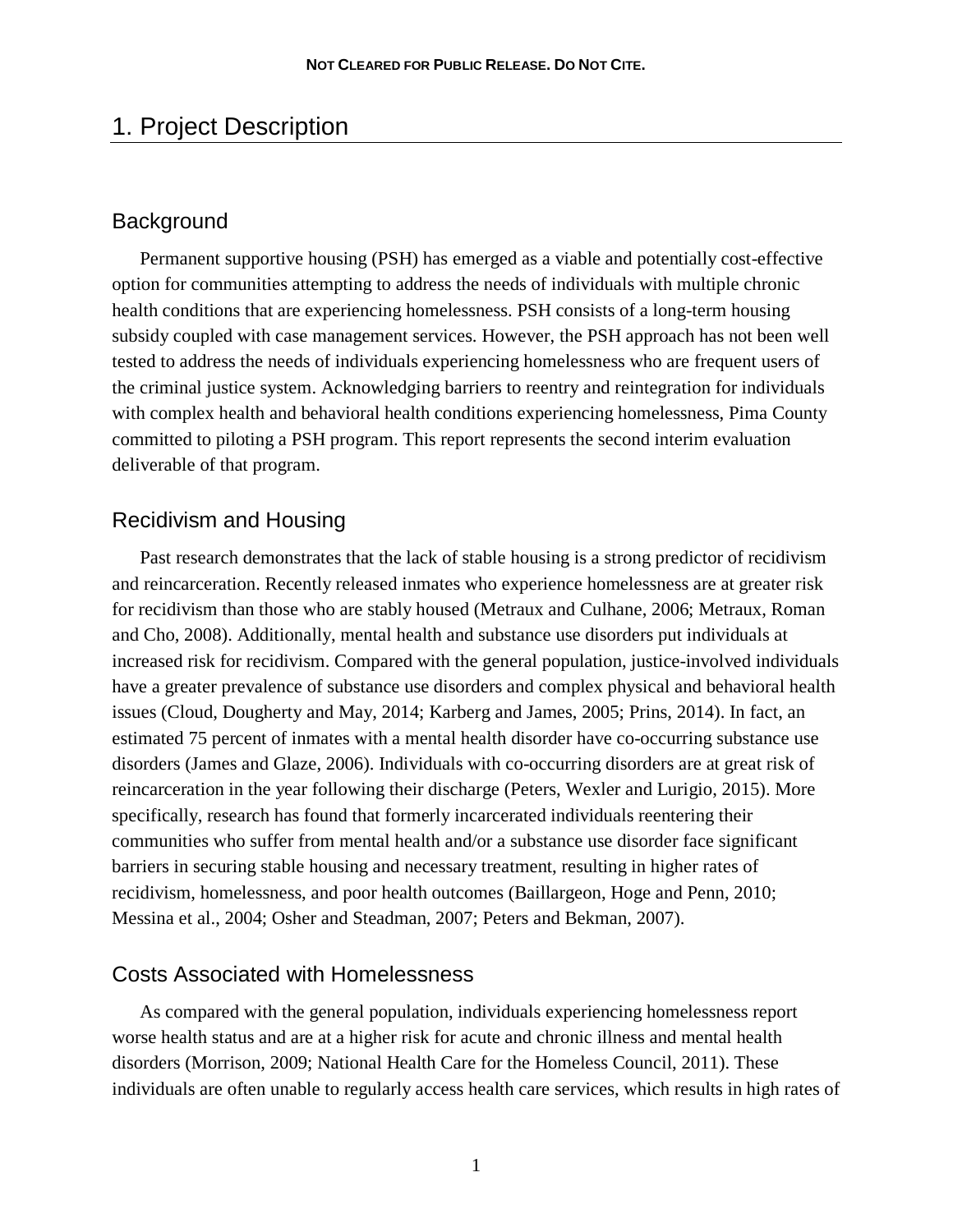emergency department visits and hospitalizations for preventable illnesses (Baggett et al., 2010; Kushel et al., 2002; Kushel, Vittinghoff and Haas, 2001). A small group of high utilizers accounts for most acute care usage. These high utilizers are more likely to experience chronic homelessness and to suffer from mental health, substance use issues and physical health comorbidities (D'Amore et al., 2001; Kushel et al., 2002).

Homelessness is also associated with social service and criminal justice service use and costs (Larimer et al., 2009). According to a recent report on the costs of homelessness in Los Angeles county, approximately 30.5 percent of the costs to the county were social service-related, which included cash benefits and homeless services through the General Relief Program, as well as benefits through the CalFresh food program (Wu and Stevens, 2016). Approximately 9.5 percent of the costs were criminal justice costs, including law enforcement spending on arrests and jail days and probation costs in providing rehabilitative services. The average annual costs to county departments was \$51,230 per person for the top 5 percent of service utilizers and \$33,540 per person for the top 10 percent, whereas the annual cost for the average homeless individual was \$6,480. These findings underscore that the needs of individuals experiencing homelessness affect multiple county service departments.

Several studies have shown that supportive housing programs can reduce hospital admissions, length of stay at hospitals, the use of acute care services, and incarceration among formerly homeless populations resulting in cost savings (Culhane, Metraux and Hadley, 2002; Martinez and Burt, 2006; Shern et al., 1997; Somers et al., 2013). Given these findings, the use of supportive housing to target incarcerated individuals with mental health, substance use and/or chronic medical conditions who are likely experiencing homelessness upon reentry has the potential to produce substantial cost savings through the reduction in the use of intensive acute care services.

#### Program Overview

In order to address homelessness in Pima County, County leadership supported a gap analysis in 2015 that identified the need to increase the number of PSH units (The Sorenson Impact Center, 2017). Following the gap analysis, Pima County conducted a year-long feasibility assessment to determine whether and how a "Pay for Success" effort could serve as a tool to finance and implement a PSH initiative to serve high utilizers of justice, behavioral health and health systems. Pay for Success initiatives utilize private-sector funding to support initial program implementation. If the program proves successful as determined by an independent evaluation, the private sector investors receive a payout from the government (Dopp et al., 2019). The feasibility assessment included an analyses of data from individuals who had two or more bookings within calendar year 2016 in the Pima County jail and lacked a permanent address. These analyses found that 560 individuals met these criteria and could be found in the Homeless Management Information System (HMIS). Given this finding and the additional analyses done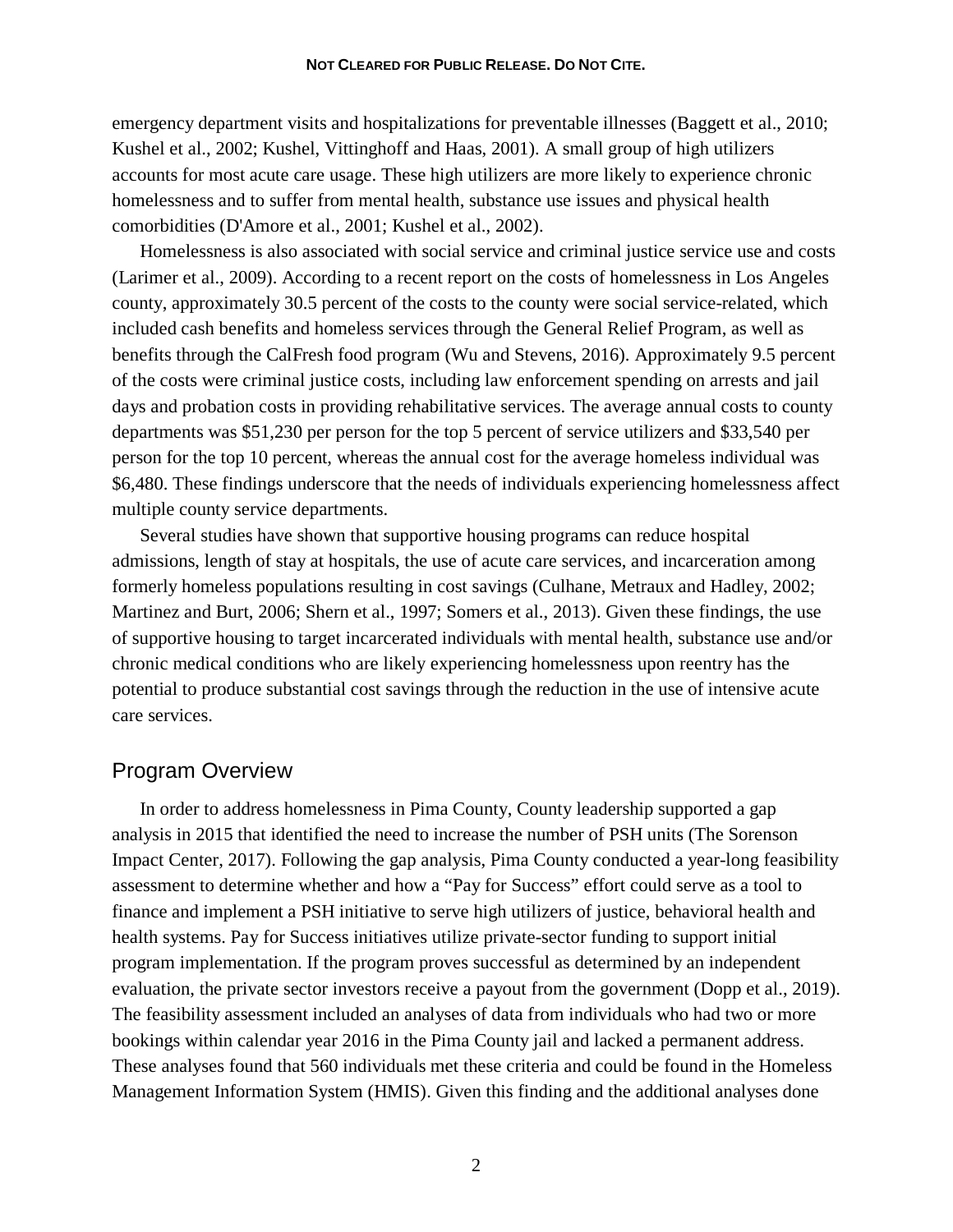#### **NOT CLEARED FOR PUBLIC RELEASE. DO NOT CITE.**

by Sorenson Impact in partnership with Pima County, a PSH pilot project appeared feasible; however, it was decided by the Steering Committee overseeing the feasibility assessment to not pursue Pay for Success financial structuring. Instead, in December 2017, the County decided to sponsor a two-year pilot initiative that would provide housing support for up to 150 individuals experiencing homelessness with prior criminal justice involvement and behavioral health (i.e., mental health and/or substance use) issues.

Our previous report provides a program logic model, including resources, collaborating entities, program activities, outputs and outcomes related to program goals. A detailed program workflow is also available in our previous report. Figure 1.2 provides an overview of the Pima County Housing First initiative progress to date.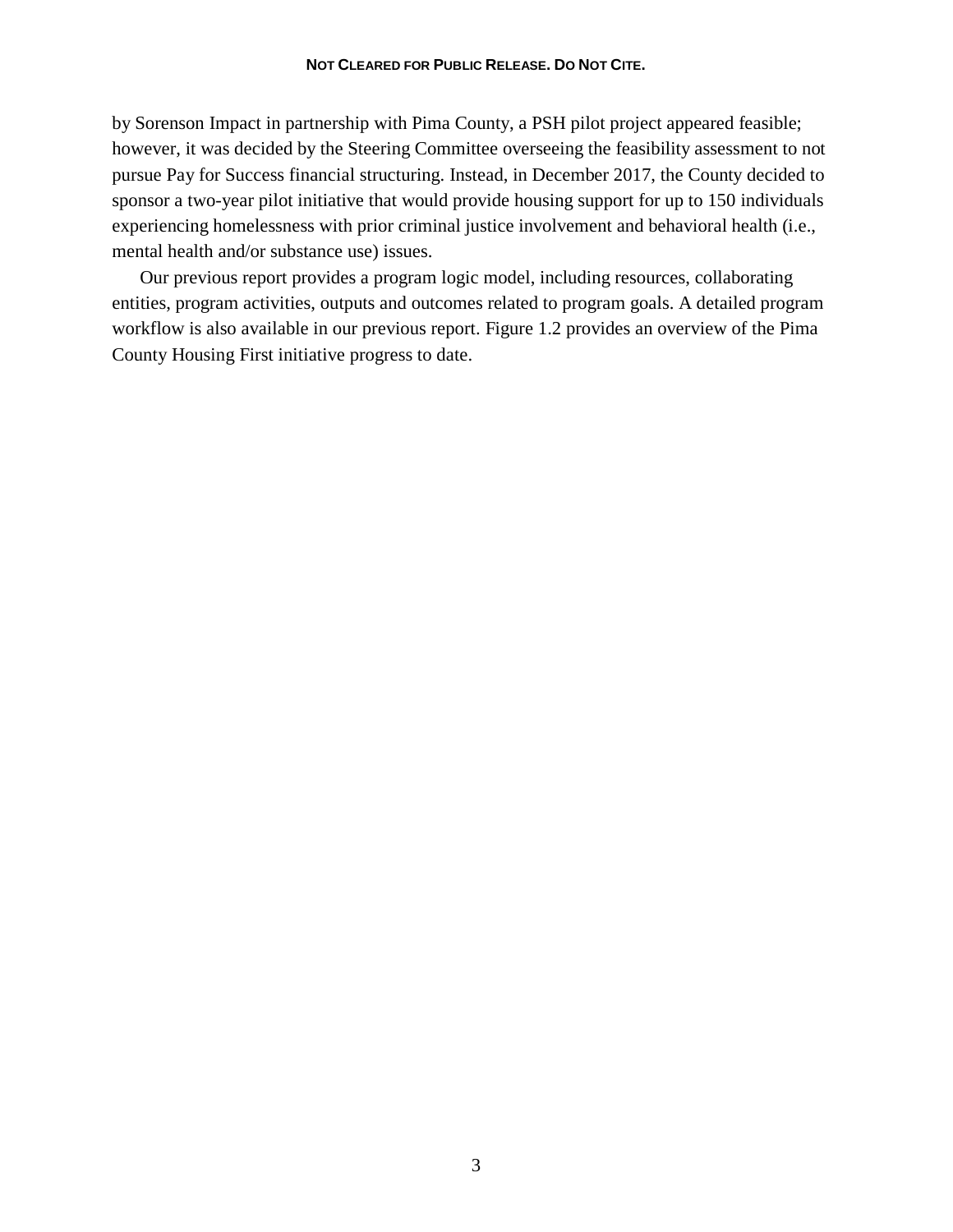**Figure 1.1 Pima County Housing First Pilot Initiative Timeline**



Notes: SC = steering committee; PM = program manager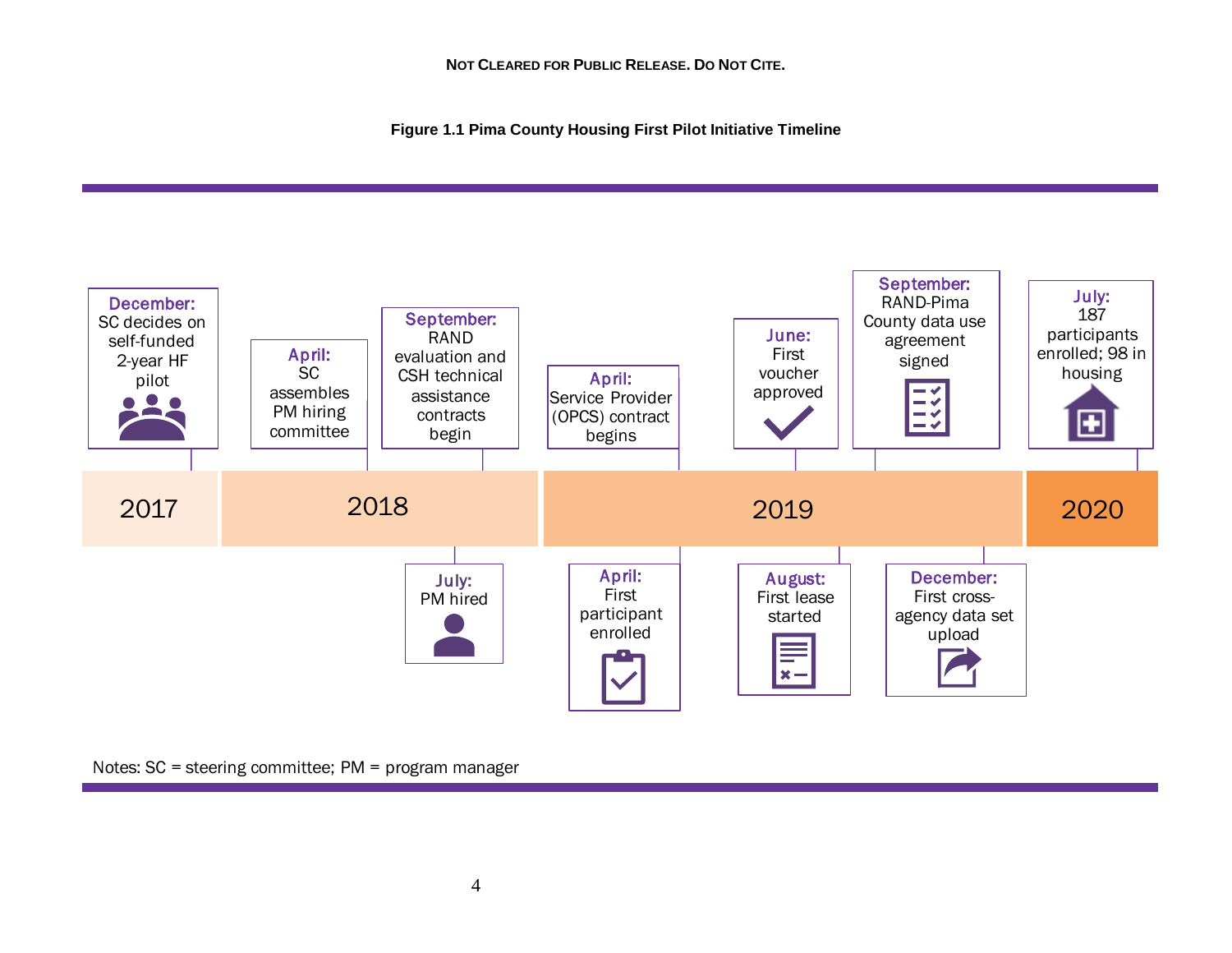## Outline of This Report

The remainder of this report describes our approach to examining program implementation and outcomes (Chapter 2), the characteristics of the first 187 enrolled program participants including their pre-program service use and associated costs (Chapter 3), the progress of the program to date (Chapter 4), an outcome analyses on participants that had been enrolled in the program at least 6 months (Chapter 5), and conclusions and next steps from this work (Chapter 6). The report appendix contains additional details about the criminal justice cost estimates, participants included in the outcome analyses, and preliminary analyses on participants who obtained housing at least six months prior to the end of our analytic period.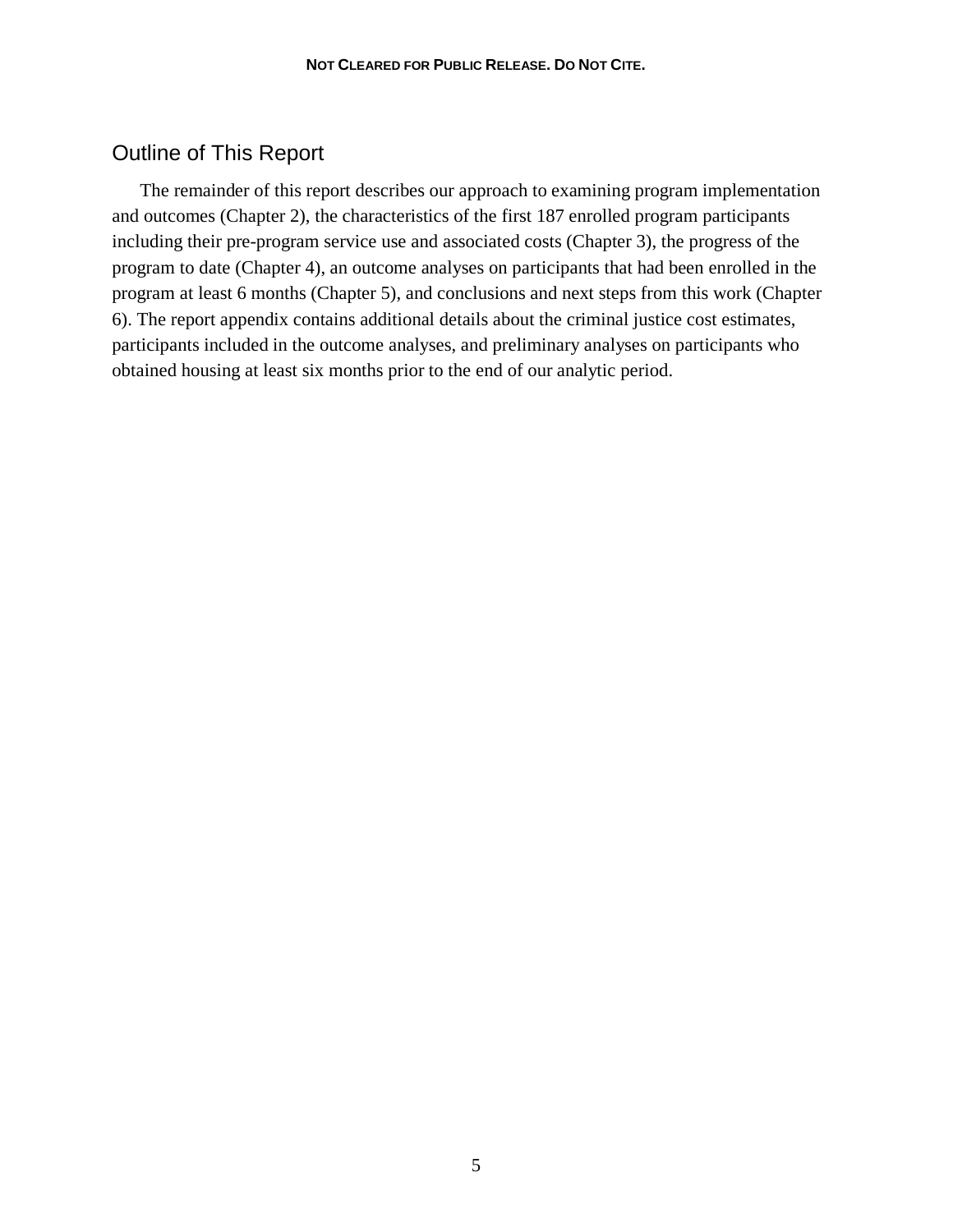## 2. Methods

Our approach to this second interim report follows a four-part structure: first, describing all participants to date; second, tracking participants prior to and following program enrollment, to the extent that participants have progressed through components of the program; third, identifying the services and resources consumed by participants at each stage of this progression (e.g., 6 months prior to referral and 6 months following enrollment); and fourth, assigning cost estimates to each service and resource consumed prior to versus following program enrollment. In terms of our cost accounting framework, we followed an approach called activity-based costing, which identifies all activities involved in service delivery and assigns costs to activities according to the consumption of resources. Below, we describe each of these components, followed by a description of methods for statistical analyses comparing service utilization and expenditures before versus after program enrollment.

## Describing Participant Characteristics

#### *Overview*

The nature and success of permanent supportive housing programs may vary considerably, depending on the needs and the personal histories of program participants. Participant characteristics such as age, race/ethnicity, gender, health status, prior homelessness experience, and prior history with the criminal justice system are all important considerations in program implementation and may all play a role in program success. Therefore, we took a broad look at the participants enrolled in the Pima County program in order to better understand the population being served to date.

#### *Data Sources*

Participant characteristics such as demographic information, participant receipt of income and benefits, and prior housing and homelessness experience were made available by Old Pueblo Community Services (OPCS). OPCS also provided an extract from the Pima County Homeless Management Information System (HMIS), allowing us to view participants' previous interactions with homeless service agencies.

Data on participant health were available in the form of health service records from the Arizona health information exchange, provided by OPCS. These records contained ICD-10 diagnosis codes, which allowed us to classify participants' health conditions using the Clinical Classifications Software Refined (CCSR) tool from the Healthcare Cost and Utilization Project (HCUP).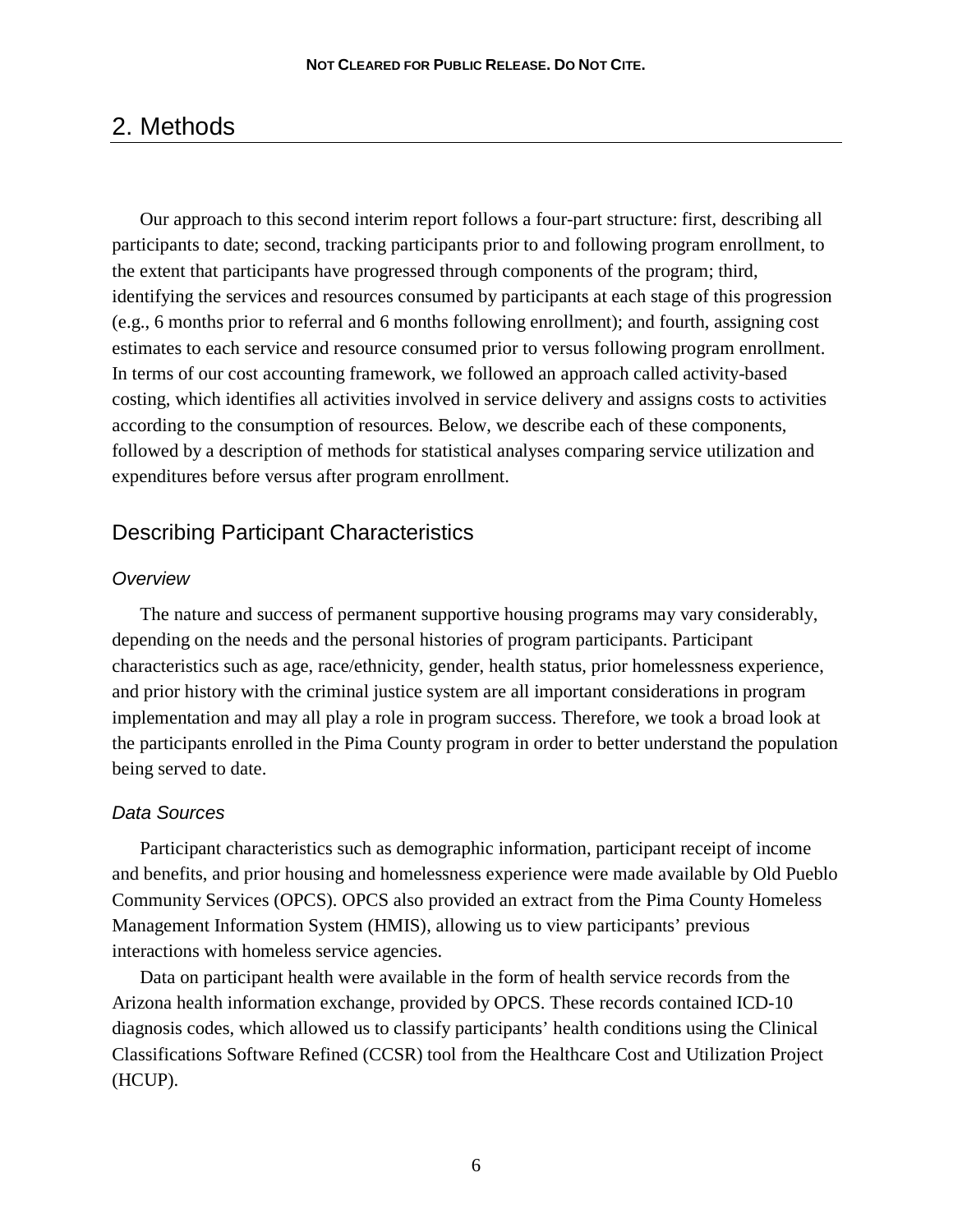Lastly, information about participants' past interactions with the criminal justice system were provided from a variety of criminal justice and law enforcement agencies in Pima County and the City of Tucson.

## Participant Tracking

#### *Overview*

Participant tracking comprised a review of participants' timelines from program referral through July 2020. Specifically, this progression encompassed: (i) program referral; (ii) case manager assignment and completion of enrollment documentation; (iii) receipt of a housing voucher; (iv) initiation of housing lease and (v) continuation of housing and supportive services; and, as relevant, (v) termination/exit from housing. For those who have received housing, there is a potential for lease termination due to noncompliance with program requirements, or program exit due to "graduation"—meaning that the participant has independently achieved stable housing, employment and income such that they no longer qualify for program support.

The impetus for participant tracking was to permit an assessment of the timeliness of participants' advancement into PSH from program referral, including time to program enrollment, receipt of a housing voucher, and housing placement. This assessment will help stakeholders understand the time and variation across participants in achieving these different program milestones as well as understand when in the process there is attrition from the program.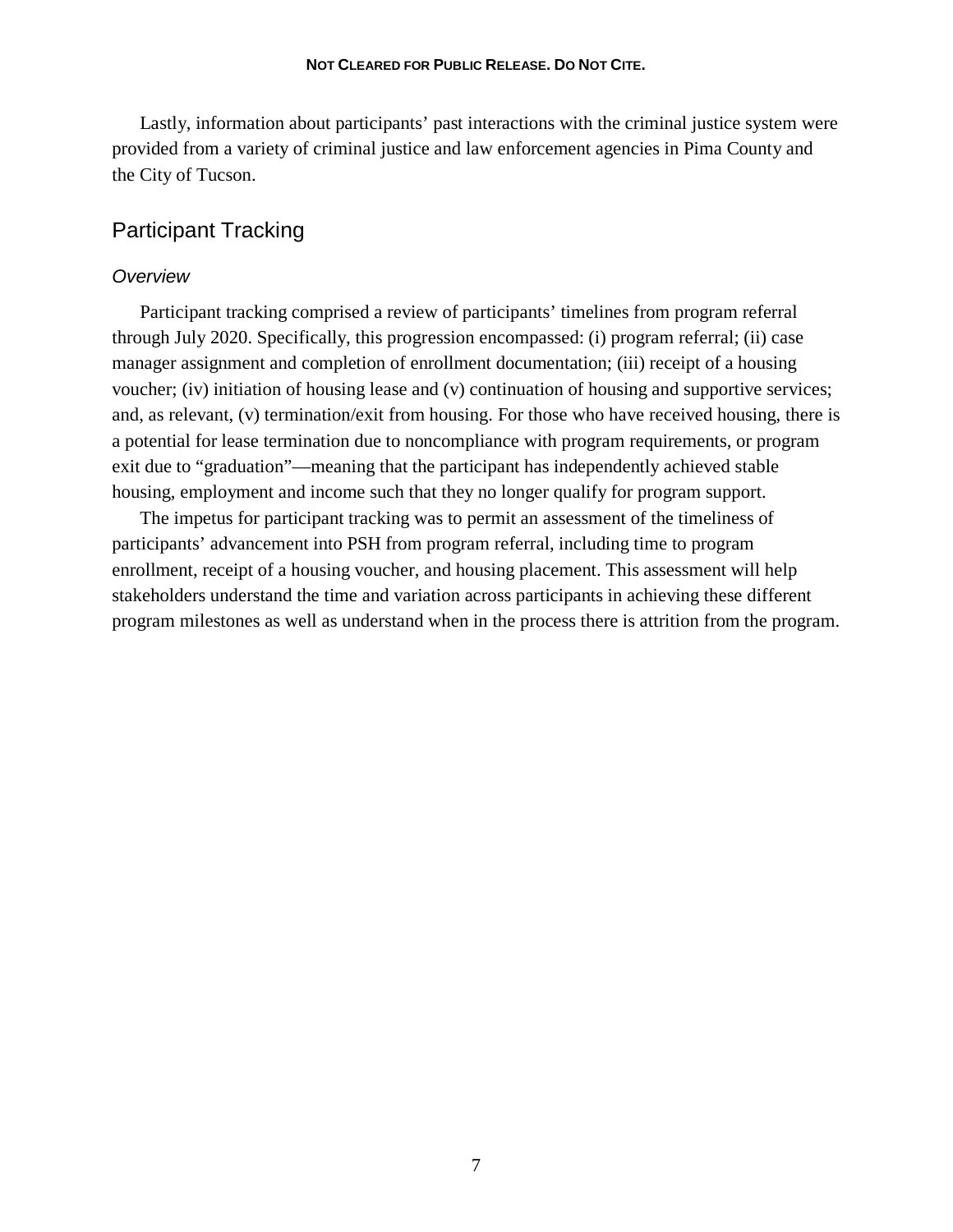#### *Data Sources*

We tracked participant timelines based on data collected by Old Pueblo Community Services (OPCS)—the vendor responsible for coordinating housing and case management services. OPCS maintains an inventory of program milestone dates for each enrollee, and transmitted these dates to RAND via encrypted electronic files containing participant IDs in lieu of identifying information. Files were updated and re-submitted several times between December 2019 and August 2020 for inclusion in this report.

#### *Quality Assurance*

The research team performed five validation checks on data quality:

- I. Date sequencing: assessment that sequencing appropriately corresponded to logical progression with the program;
- II. Outlier values: inspection of dates that were implausibly early or late relative to program timelines.
- III. Missing client IDs: review of client IDs provided by each of the seven agencies, resulting in an inventory of missing IDs based on a participant enrollment file.
- IV. Missing values: examination of missing data fields. When missing values were not clarified by agencies, we provided interpolated estimates—for example, based on mean values.
- V. Typographical irregularities: in the event that data values were uninterpretable, we contacted agencies for clarification.

## Services and Resources Consumed

#### *Overview*

The goal of this project is to provide PSH for individuals who have been involved with the criminal justice system, who often represent high utilizers of emergency county services, and who have been coping with housing insecurity. Thus, we examined services and resources consumed along these three axes: criminal justice system engagement, health care services, and housing/programmatic services. While participants were liable to generate additional costs in other social service domains, our objective was to observe service utilization and associated costs with respect to those domains on which participants were selected for enrollment.

#### *Data Sources*

We aggregated data from seven criminal justice system agencies, listed in Table 2.1. This table also provides a description of each agency with respect to the services they provide including for program participants. In terms of data sharing, each agency provided a listing of case IDs matched to program participant IDs, a description of case or service type, and relevant dates such as intake date and termination date.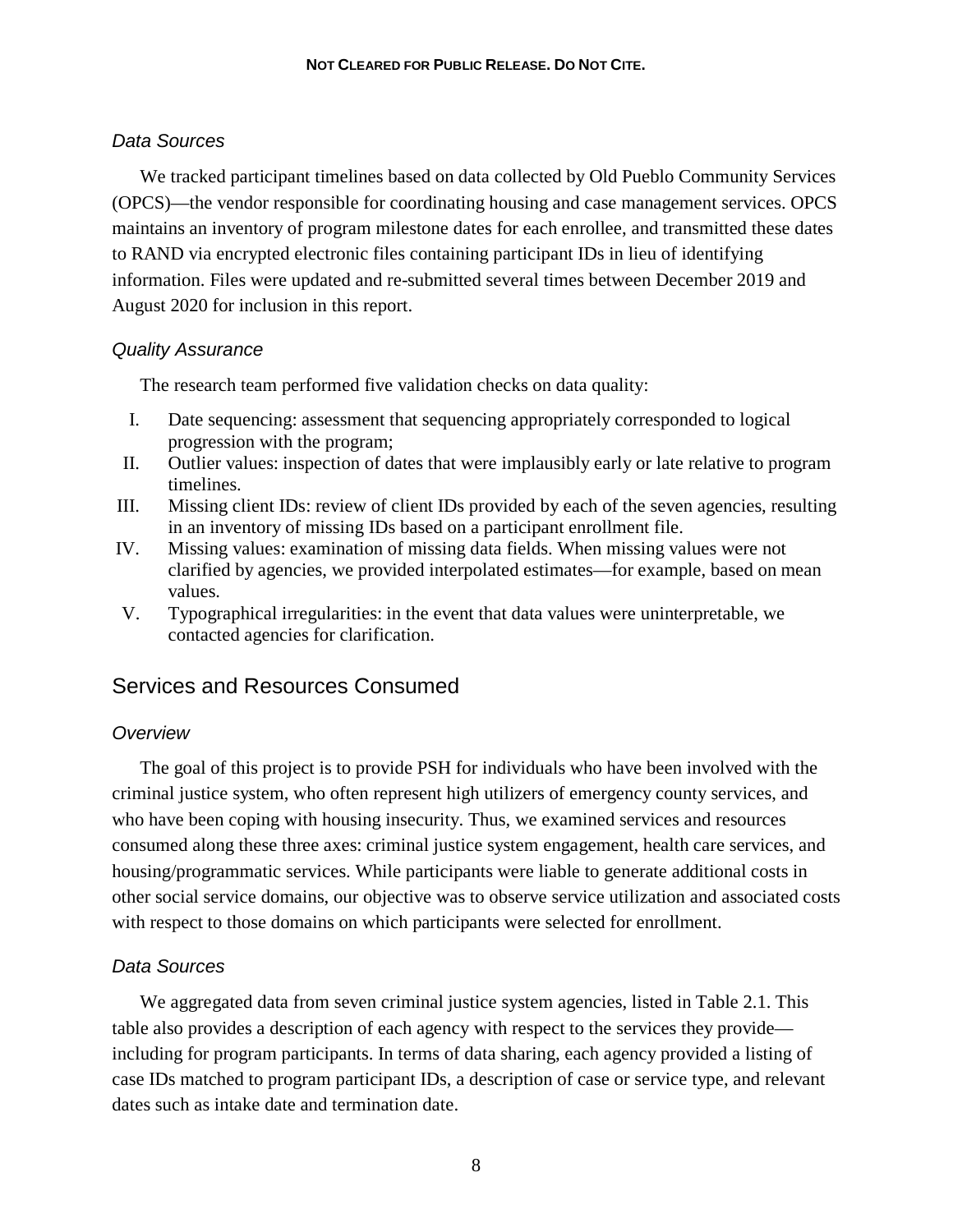#### **NOT CLEARED FOR PUBLIC RELEASE. DO NOT CITE.**

We received information on health care utilization from OPCS, originally provided by the Arizona health information exchange<sup>[1](#page-20-0)</sup>. This included a record of inpatient and emergency care provided to program participants, including: service start and end dates, facility name, and ICD codes representing medical diagnoses documented during the service period. All labs and tests administered over the course of services were separately recorded. Lastly, OPCS shared key service date information, including enrollment, housing voucher obtainment and PSH move-in dates along with their monthly invoices.

| <b>Entity</b>                           | <b>Description</b>                                                                                                                                               |  |  |
|-----------------------------------------|------------------------------------------------------------------------------------------------------------------------------------------------------------------|--|--|
| Pima County Public Defense Services     | Provides court-authorized legal defense services for individuals<br>charged with felony, misdemeanor, or juvenile offenses in Pima County                        |  |  |
| Pima County Adult Probation Dept        | Administers community correctional services by monitoring<br>probationers and returning to court those who violate the terms and<br>conditions of their sentence |  |  |
| Pima County Pre-trial Services          | Assists the Pima County court system by assessing the release<br>eligibility and suitability of pretrial defendants                                              |  |  |
| Pima County Attorney's Office           | Works with law enforcement in the investigation of criminal cases,<br>including the prosecution of felonies and misdemeanor appeals                              |  |  |
| Pima County Sheriff's Dept              | Works with community agencies to provide effective and professional<br>public safety services, including law enforcement protection                              |  |  |
| City of Tucson Police Dept              | Conducts law enforcement activities, including the arrest of criminals,<br>detection and prevention of crime, and maintenance of law and order                   |  |  |
| City of Tucson Public Defender's Office | Appointed by the court on a case-by-case basis to represent indigent<br>persons who are facing criminal prosecution                                              |  |  |

#### **Table 2.1 Data Sources - Entities supporting the criminal justice system in Pima County**

#### *Quality Assurance*

 $\overline{a}$ 

As a validation check on data quality, the research team inspected data files provided by entities from three vantage points: first, whether recorded dates aligned appropriately with dates according to the participant tracking exercise described above; second, whether there were any anomalous service intervals (start-to-end date) recorded; and third, instances in which typographical errors compromised data utility: for example, in instances that ICD codes pertaining to participant healthcare service utilization were not interpretable.

<span id="page-20-0"></span> $1$  According to OPCS, telephone interview 5 May 2020.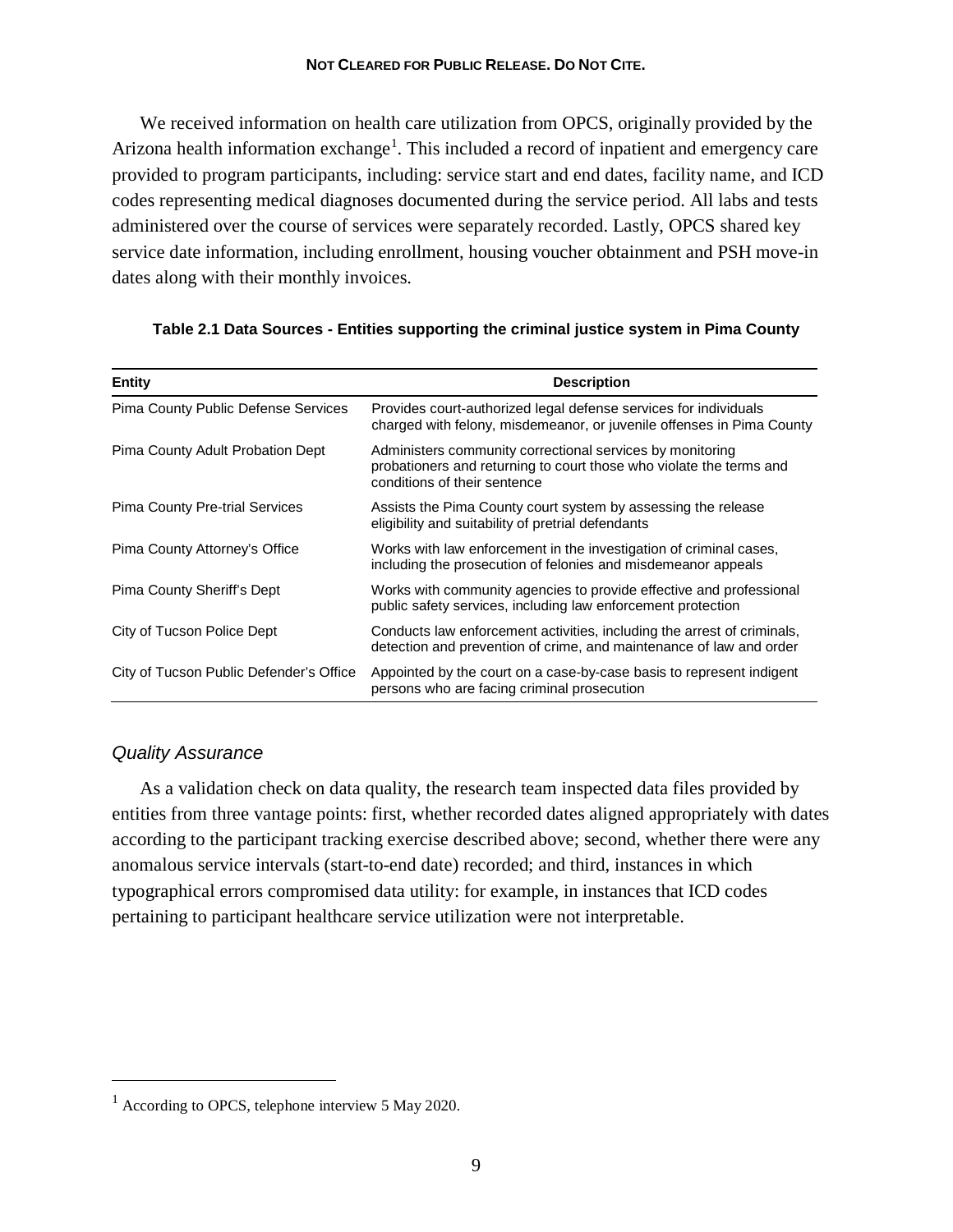#### Cost Estimation

#### *Overview*

As a final stage of activity-based costing, costs were recorded or estimated for each line item that represented a service provided or resources consumed over the study period. These estimates were then aggregated at the participant and program level to generate a cost per participant and total program cost. Furthermore, this framework was applied to compare costs prior to and following receipt of program services. To do this, we examined service use and associated costs for participants during the 6 month interval before program referral (i.e., to serve as a baseline or pre-referral period), and the 6 month interval following program intake/enrollment (i.e., to serve as the intervention or post-enrollment period). There was a small cohort  $(n = 27)$  of participants who had obtained housing for at least 6 months at the time of analytic window closed (June 30, 2020). For this group, we also examined the 6 month pre-referral period to the 6-month posthousing period (see Appendix).

As a final step, we calculated monthly cost estimates for the baseline and intervention period by dividing aggregate costs by the 6 months that participants spent in each period. All costs were adjusted for inflation using the US Bureau of Labor Statistics Consumer Price Index (CPI) estimates, and reported in 2020 US dollars.

#### *Data Sources*

Cost estimates were derived using the following four approaches. First, several agencies such as Pima County Public Defense Services, Pima County Sheriff, the City of Tucson Public Defender's Office—provided cost estimates at the participant level based on average daily or per-service cost incurred (see Table 2.2, Approach 1). For example, Pima County Public Defense Services provided cost estimates for different case types (felonies, misdemeanors, or probation) across different fiscal years. These values were then applied across participants who utilized Pima County Public Defense Services, based on case type and fiscal year in which the case was processed.

Second, several entities—including the Pima County Adult Probation Department, Pima County Pretrial Services, Pima County Attorney's Office, and the Tucson Police Department did not track line item expenditures, but produced estimates by service type per diem or per case (Table 2.2, Approach 2). After comparing these estimates with secondary data sources to confirm their reliability, we then applied these cost estimates at the individual case level. In instances where a single estimate was offered for a given point in time (e.g., FY18), we adjusted estimates using the Bureau of Labor Statistic's Consumer Price Index to align with the timing that an individual participant received a service.

Third, the health care utilization data did not include cost estimates (Table 2.2, Approach 3). As a result, these cost values were estimated based on secondary data sources. Specifically, we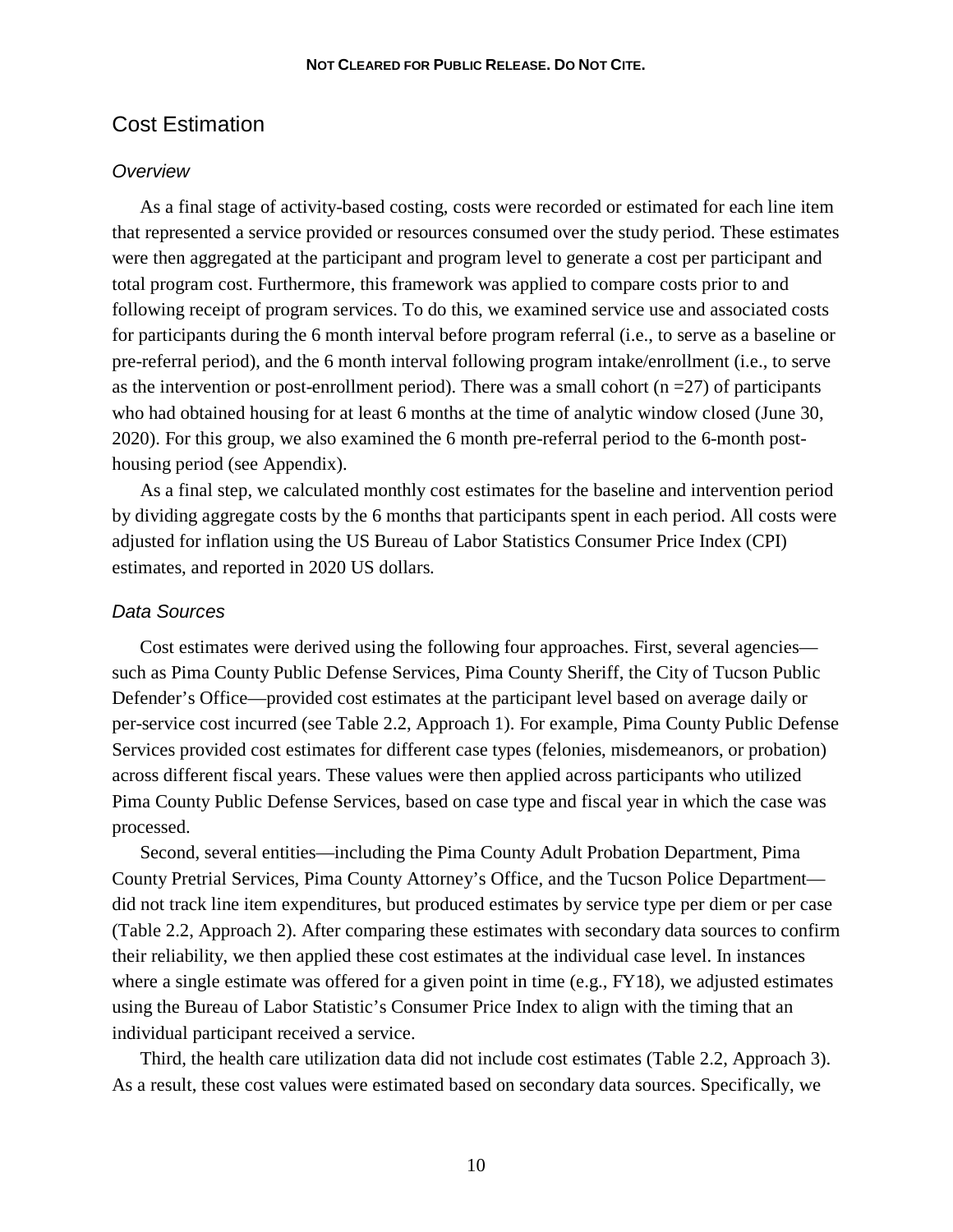converted ICD-10 primary diagnostic codes from emergency and inpatient medical visits into All Patients Refined Diagnosis Related Groups (APR-DRGs), and input APR-DRGs along with length of stay into Arizona's Medicaid DRG Pricing Calculator (FY20) (Arizona Health Care Cost Containment System, 2020b) to generate an estimated payment amount. When looking up emergency care costs using the Pricing Calculator, we set the length of stay to 1 day. As hospital charges were not documented, we assumed that charges were below cost outlier thresholds, and produced a payment equivalent to adjusted DRG base rates.

As a subsequent step, health care cost estimates were adjusted from national estimates produced by Centers for Medicare and Medicaid Services to estimates specific to Pima County using the 2018 Geographic Area Sample for the CPI produced by the U.S. Bureau for Labor Statistics (U.S. Bureau of Labor Statistics, 2018). In a similar manner, we interpolated cost estimates for participant lab tests based on Arizona's State Medicaid negotiated price list (Arizona Health Care Cost Containment System, 2020a). Using this approach, we were able to manually match all lab or imaging categories ( $n = 267$  categories). X-rays for all parts of the body were matched with the price of X-rays for the spine/neck, since X-ray costs do not vary significantly depending on the part of the body. Likewise, the cost of CT scans for the head or brain was applied to all CT scans, regardless of body location (such as the chest), since the cost of CT scans does not significantly vary.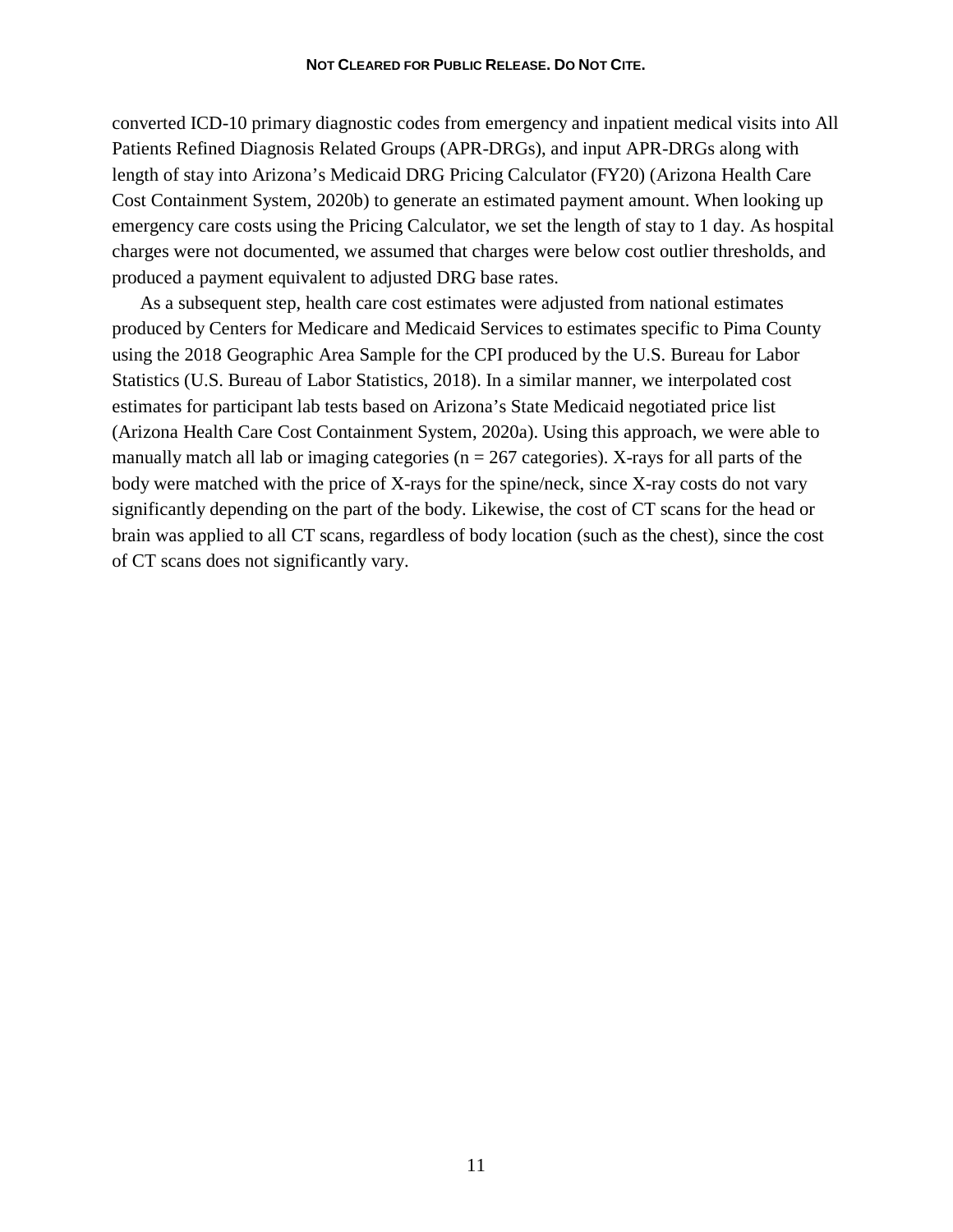#### **Table 2.2 Service Data Sources by Entity**

| <b>Entity</b>                                       | Approach       | <b>Description</b>                                                                                                                                                                                                    |
|-----------------------------------------------------|----------------|-----------------------------------------------------------------------------------------------------------------------------------------------------------------------------------------------------------------------|
| Pima<br>County<br>Public<br>Defense<br>Services     | 1              | PCPDS provided cost estimates for three case types (felony, misdemeanor,<br>probation/juvenile delinquency) for five fiscal years (FY15/16-FY19/20).                                                                  |
| Pima<br>County<br>Adult<br>Probation<br>Dept        | $\overline{2}$ | PCAPD average per diem cost for five types of probation supervision (drug court, standard<br>DOC release, standard SMI, standard DV, revoked, IPC, and pre-sentencing), for FY19/20.                                  |
| Pima<br>County Pre-<br>trial<br><b>Services</b>     | 2              | PCPS estimated a flat per diem service fee per client for each fiscal year.                                                                                                                                           |
| Pima<br>County<br>Attorney's<br>Office              | $\overline{2}$ | The Attorney's Office did not provide cost estimates in their service data, but they did<br>provide via email an estimated cost per active participant in their Diversion Program.                                    |
| Pima<br>County<br>Sheriff's<br>Dept                 | 1              | The County Sheriff's Department estimated and applied cost estimates for two service types:<br>booking and daily fees for each fiscal year.                                                                           |
| City of<br>Tucson<br>Police Dept                    | $\overline{c}$ | The Tucson Police Department did provided cost estimates for four types of activities: active<br>outreach, bookings, deflections and field releases.                                                                  |
| City of<br>Tucson<br>Public<br>Defender's<br>Office | 1              | The Tucson Public Defender's Office provided average cost estimates per defendant by<br>fiscal year that we applied to all defendants in the dataset.                                                                 |
| Old Pueblo<br>Community<br>Services                 | 3              | OPCS did not provide cost estimates within their service datasets. Please see above for a<br>detailed description of how we utilized third party data sources to estimate their medical and<br>program-related costs. |

#### *Quality Assurance*

As a validation check on data quality, the research team inspected data files provided by entities from two vantage points. First, for entities providing cost estimates at the line item level, outlier values (i.e. those that were anomalously high or low) were flagged for review. Second, for entities providing cost estimates as average values at the service type, case type, or resource type level, the team examined these estimates against the backdrop of secondary data sources at regional and national levels to verify reliability.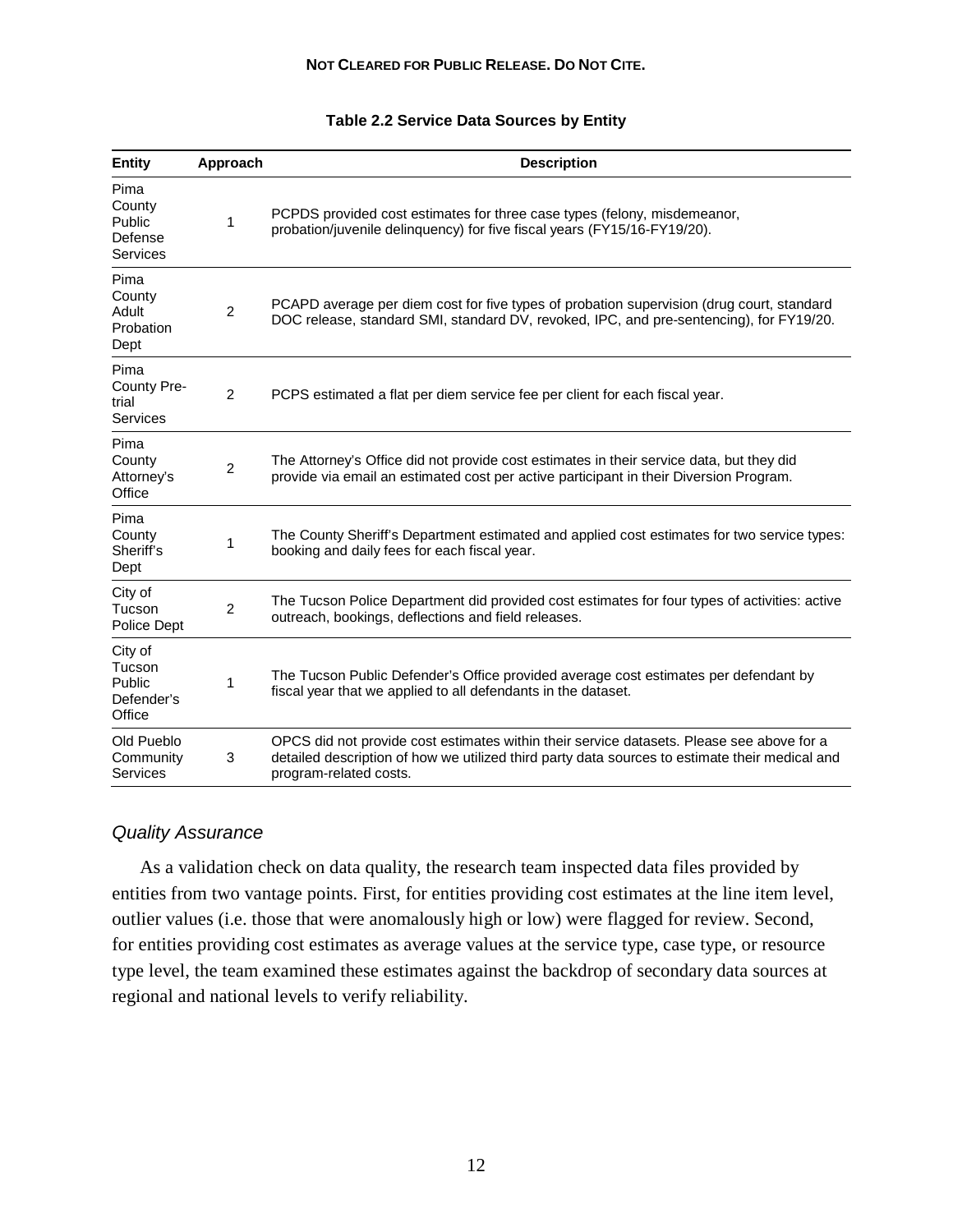### Statistical Analyses

For this interim report, statistical analyses focused primarily on the change in criminal justice and health care service utilization from a pre-referral period, consisting of the 6 months prior to program referral, to a post-enrollment period, consisting of the 6 months following program enrollment. The study population considered in these statistical analyses was limited to clients who were enrolled into the program by Dec 31, 2019, allowing the possibility of at least 6 months of enrollment prior to the end of June 2020. Clients who exited the program prior to June 30, 2020 were still retained in the sample. The collection of criminal justice services data for these individuals continued uninterrupted through the end of the study period despite their program exit. However, the collection of health care service data stopped following program exit. Therefore, health care utilization was pro-rated to a 6-month rate for clients enrolled in the program fewer than 6 months.

Statistical analysis of these data consisted of hypotheses tests to determine whether the observed changes in service utilization from the pre-referral period to the post-enrollment period were statistically significant, or whether the observed differences could instead be explained simply by natural variability in the data and were therefore unlikely to be associated with program enrollment. Notably, the tests did not seek to determine whether any change in utilization was *caused* by program enrollment. Unfortunately, such causal attributions are not possible given the observational nature of the study and the lack of a suitable comparison group.

Paired two-sided t-tests were performed comparing the post-enrollment utilization to prereferral utilization for the study population. This was done separately for total criminal justice service utilization and total health care service utilization. These tests were run both for utilization defined as the number of service events, and utilization defined as the total cost of services.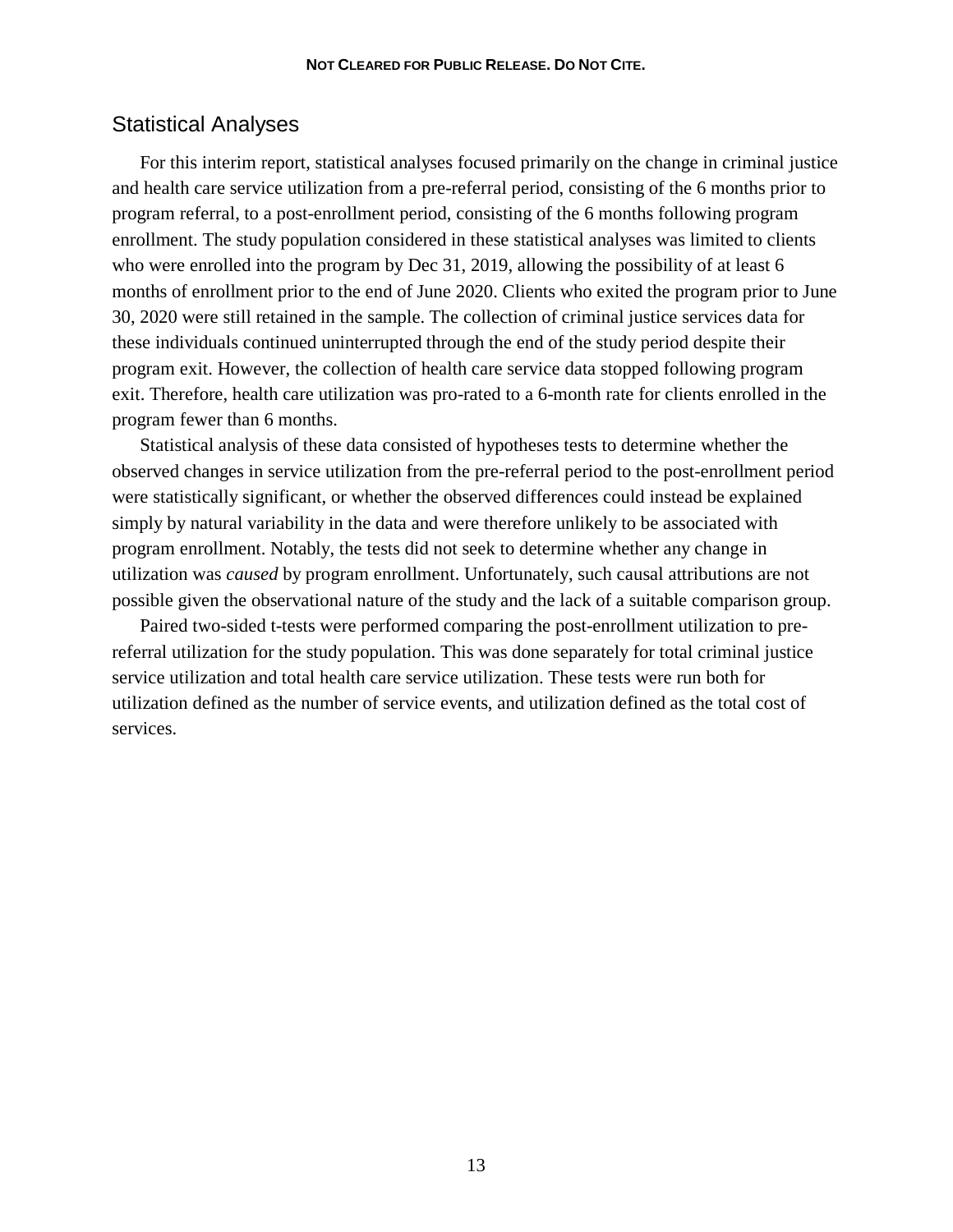## 3. Program Participant Characteristics

In this chapter we describe the characteristics of program participants. This includes information about the demographics, prior homelessness, housing history, income/benefits, and health status of program participants. We also provide details about participant healthcare and criminal justice service utilization and associated costs prior to program enrollment to serve as a baseline for future evaluations of program impact. More specifically, we examined the 12 months prior to referral to the program to serve as the baseline so that future evaluations can compare utilization and costs to this period prior to identification for program services.

### Participant Demographics

Participants enrolled to date were relatively young compared to participants of supportive housing programs generally, with almost two-thirds of participants aged 18 to 35 and over a quarter aged 36 to 45 (see Table 3.1). Most participants were White, and about 40 percent were Hispanic. Participant gender was roughly balanced between men and women, with slightly more women. In terms of family structure, the majority of participants were single with no children in the household (81 percent). Only about 5 percent of clients reported living with a partner, and of those about half had children in their household.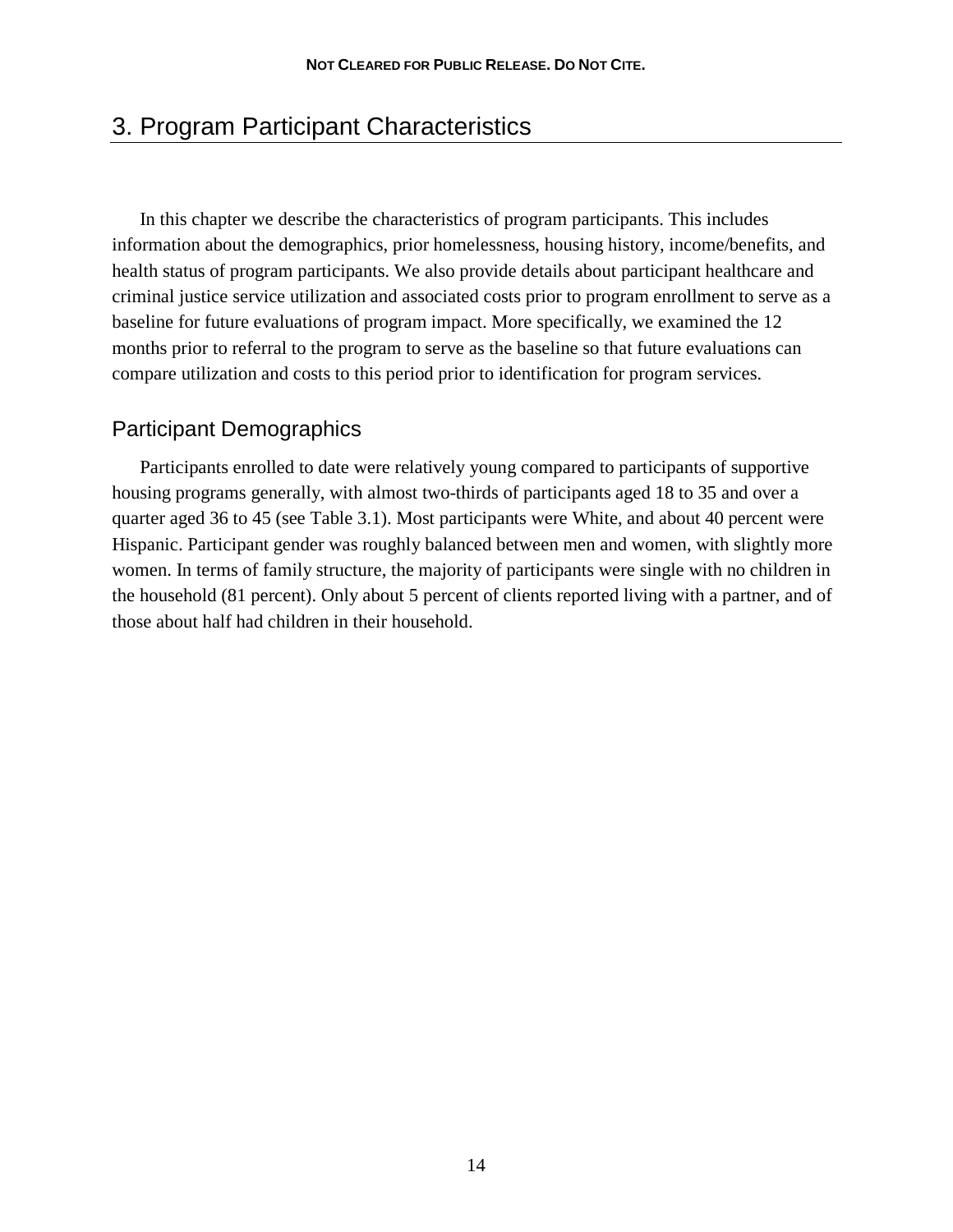| Variable                                              | Value                             | <b>Percent</b> |  |
|-------------------------------------------------------|-----------------------------------|----------------|--|
| Age                                                   | 18-25                             | 16%            |  |
|                                                       | 26-35                             | 47%            |  |
|                                                       | 36-45                             | 28%            |  |
|                                                       | 46-55                             | 9%             |  |
|                                                       | 56-65                             | 1%             |  |
| Race                                                  | American Indian/ Alaska Native    | 5%             |  |
|                                                       | Asian                             | 1%             |  |
|                                                       | <b>Black or African American</b>  | 9%             |  |
|                                                       | Native Hawaiian/ Pacific Islander | 1%             |  |
|                                                       | White                             | 82%            |  |
|                                                       | Client doesn't know/refused       | 3%             |  |
| Ethnicity                                             | Hispanic/ Latino                  | 42%            |  |
|                                                       | Non-Hispanic                      | 57%            |  |
|                                                       | Client refused                    | 1%             |  |
| Gender                                                | Female                            | 55%            |  |
|                                                       | Male                              | 45%            |  |
| <b>Veteran Status</b>                                 | No                                | 99%            |  |
|                                                       | Yes                               | 1%             |  |
| Household Type                                        | Couple with no children           | 3%             |  |
|                                                       | Female Single Parent              | 10%            |  |
|                                                       | Male Single Parent                | 4%             |  |
|                                                       | Non-Custodial Caregiver(s)        | 1%             |  |
|                                                       | Single                            | 81%            |  |
|                                                       | Two Parent Family                 | 2%             |  |
| Vulnerability Index-<br><b>Service Prioritization</b> | $2 - 3$                           | 1%             |  |
| <b>Decision Assistance</b>                            | $4 - 7$                           | 12%            |  |
| Tool (VI-SPDAT)                                       | 8-11                              | 13%            |  |
|                                                       | $12 - 15$                         | 11%            |  |
|                                                       | $16 - 18$                         | 2%             |  |
|                                                       | Missing                           | 61%            |  |

**Table 3.1 Participant Demographic Characteristics**

Note: Percentages may not sum to 100% due to rounding.

## Prior Housing and Homelessness History

Administrative and self-reported data indicate that program participants have extensive prior experience with homelessness. One in three clients were found to have at least one service record in the Pima County Homeless Management Information System (HMIS) prior to program intake; amongst these, 53 percent received two or more services and about 15 percent received 5 or more services. At the time of program intake, almost 50 percent of participants reported being homeless four or more times in the prior three years, consistent with the definition of chronic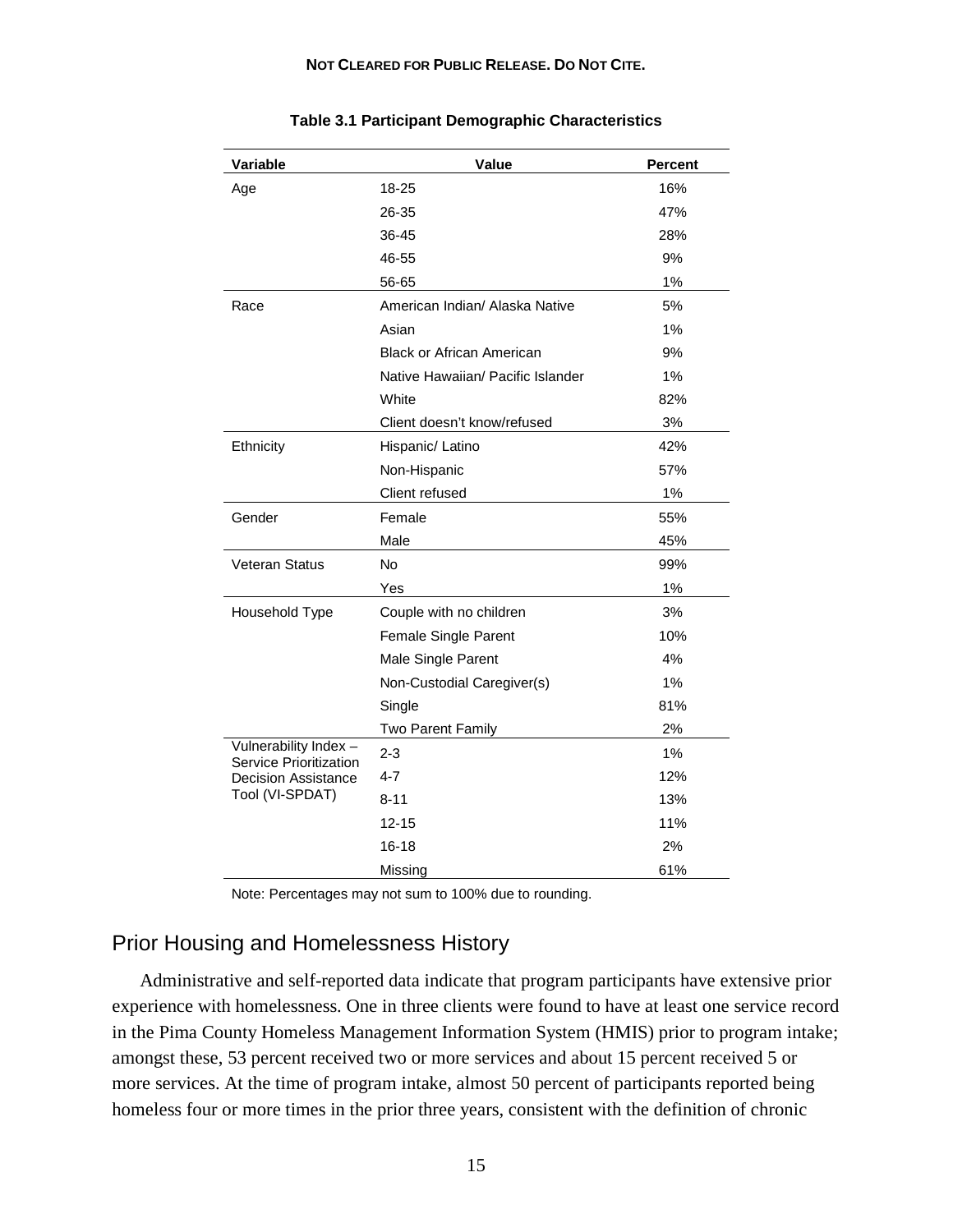homelessness (Department of Housing and Urban Development, 2015). Similarly, over 50 percent of participants reported being homeless for more than 12 months in the three years prior to program intake. Less than 10 percent of clients reported being homeless for one month or less in the three years prior to program intake.

Immediately prior to enrolling in the program, about a third of program participants were staying with family or friends (Table 3.2); roughly one-fifth of clients were in jail or prison; about fifteen percent were living in a place not meant for human habitation; and the remaining participants were in shelters, treatment facilities, transitional housing, or other similar housing situations.

| Location                                                       | <b>Percent of Clients</b> |
|----------------------------------------------------------------|---------------------------|
| Residence owned/rented by client or family/friends             | 32%                       |
| Jail, prison, or juvenile detention facility                   | 21%                       |
| Transitional housing, safe haven, or halfway house             | 17%                       |
| Place not meant for habitation                                 | 15%                       |
| Substance use disorder treatment facility or detox center      | 9%                        |
| Emergency shelter, hotel, or motel                             | 5%                        |
| Hospital or other residential non-psychiatric medical facility | 2%                        |
| Note: Percentages do not sum to 100% due to rounding.          |                           |

#### **Table 3.2 Living Situation Prior to Program Entry**

## Participant Income and Benefits

Only a minority of participants (17 percent) reported having income at the time of program intake. Amongst those with income, 62 percent reported receiving earned income, 28 percent reported receiving Social Security Disability Income (SSDI) or Social Security Income (SSI), and the remaining 10 percent had some other source of income. Amongst those participants who received income, income amounts varied from \$50 a month to \$3,920 a month, with a median of roughly \$800 a month. In terms of non-cash benefits, 62 percent of program participants reported receiving Supplemental Nutrition Assistance Program (SNAP) benefits at program intake. All enrolled participants with health insurance at time of intake had Medicaid.

## Participant Health and Healthcare Costs

Health service data from the Arizona Health Information Exchange (AHIE) revealed a significant amount of variation in the health status of program participants. Seventy-nine percent had a record in the AHIE data, and 56 percent had a recorded healthcare service during the 12 months prior to program referral (see Figure 3.1). Linking these records to the Clinical Classification Software Refined (CCSR) classifications provided by the Healthcare Cost and Utilization Project (HCUP) (2020), we classified the number of distinct conditions each client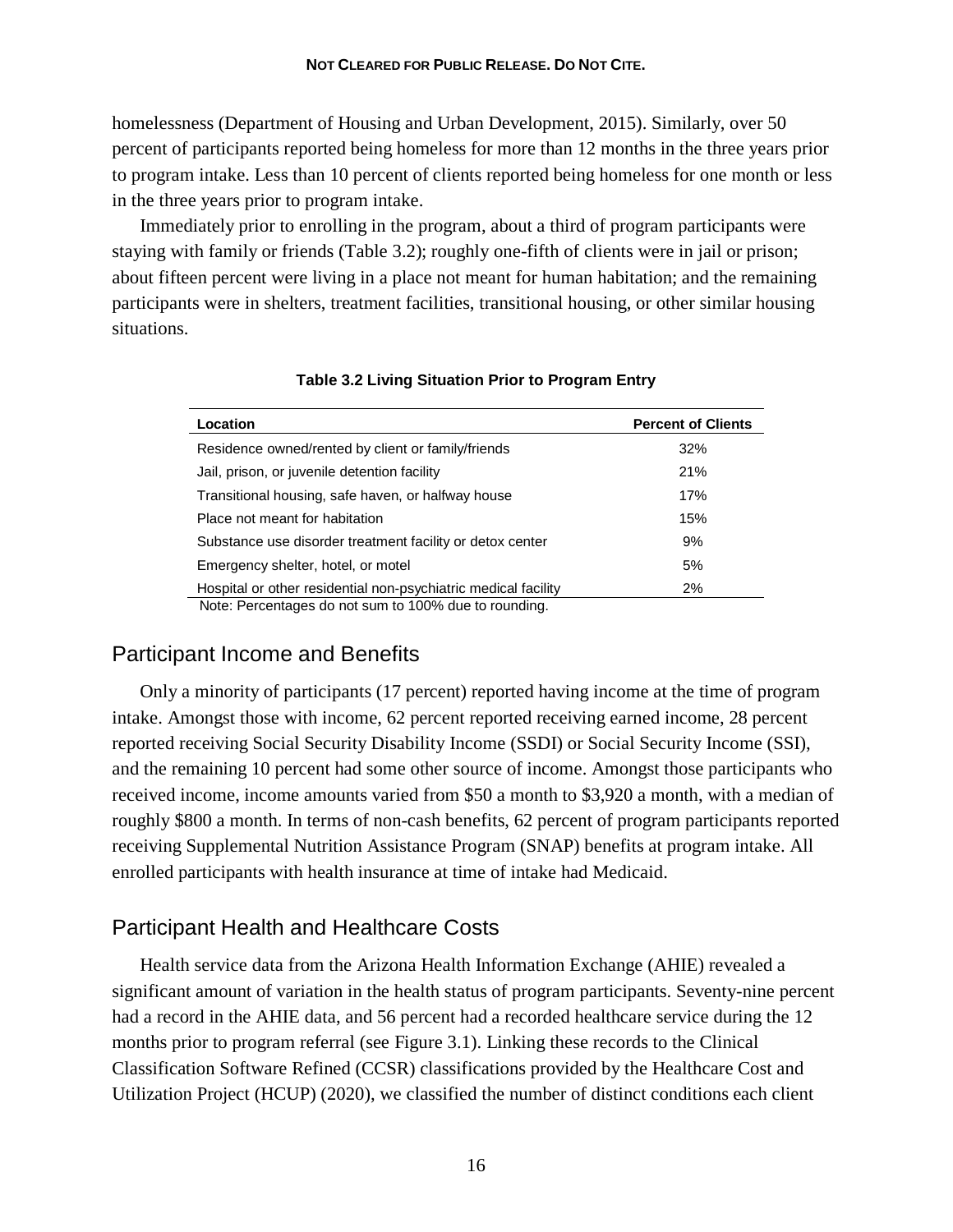was diagnosed with in the year prior to program referral. Amongst those participants with at least one record in the 12 months prior to referral, about two-thirds had been treated for 1 to 5 distinct conditions; however, some participants had been treated for more than 10, or even more than 20 distinct conditions.





Note: The plot includes only participants with at least one health service record in the 12 months prior to program referral.

Next, we present information about the type of health conditions reported (see Table 3.3) and percentage of participants with physical, mental health and/or substance use conditions (Table 3.4). As shown in these Tables, there was a range of health conditions treated in the 12 months prior to referral to the program, the primary conditions were classified as mental, behavioral or neurological disorders.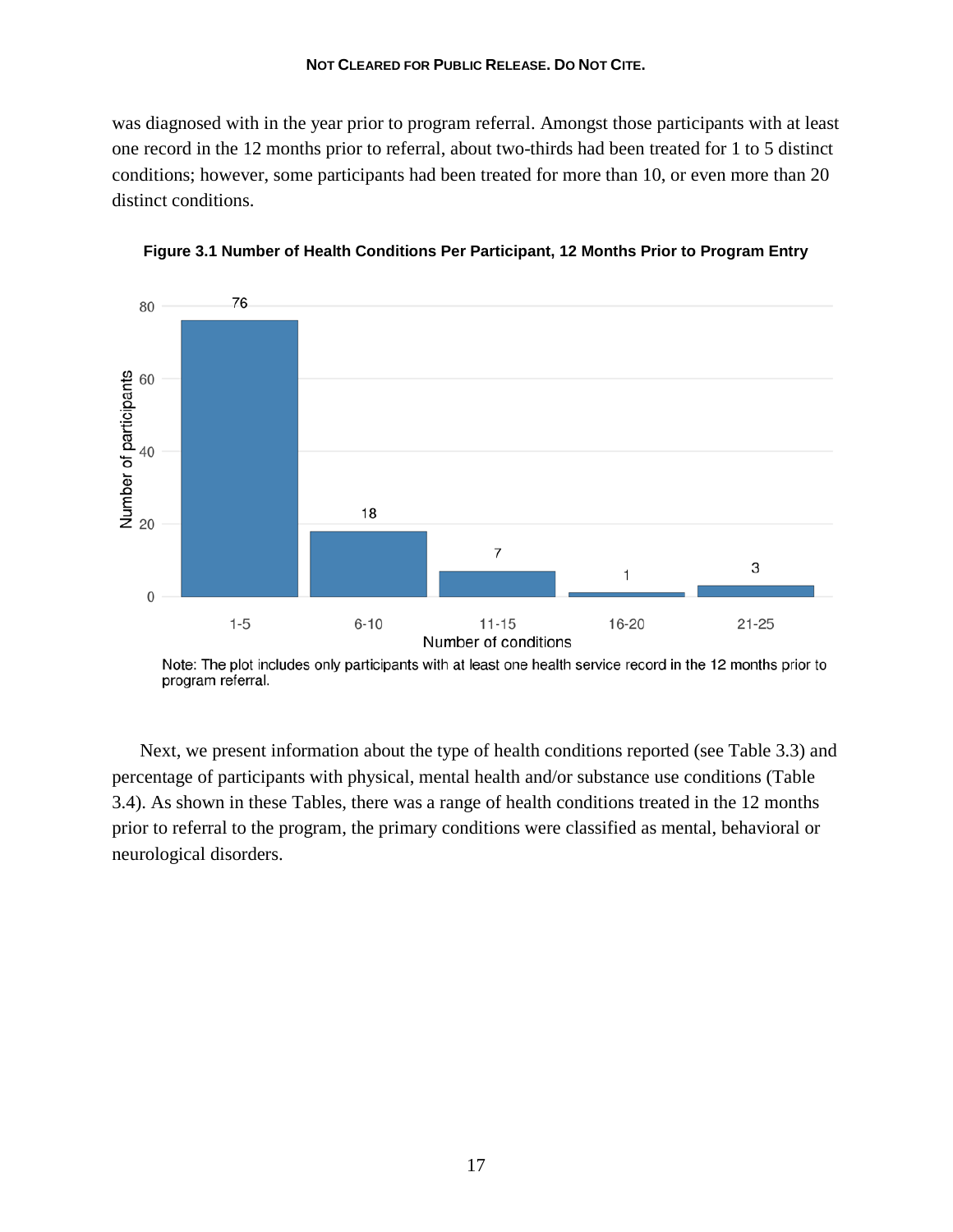| <b>Type of condition</b>                      | Percentage of diagnoses |
|-----------------------------------------------|-------------------------|
| Mental, Behavioral, or Neurological Disorders | 19%                     |
| Unclassified Symptoms                         | 16%                     |
| Injury, Poisoning, or Other External Causes   | 11%                     |
| External causes                               | 11%                     |
| Musculoskeletal Diseases                      | 8%                      |
| Skin Diseases                                 | 6%                      |
| Infectious or Parasitic Diseases              | 5%                      |
| <b>Respiratory Diseases</b>                   | 5%                      |
| Digestive System Diseases                     | 4%                      |
| <b>Circulatory Diseases</b>                   | 4%                      |
| <b>Genitourinary Diseases</b>                 | 3%                      |
| Other or Missing                              | 8%                      |

#### **Table 3.3 Types of Health Conditions, 12 Months Prior to Program Entry**

#### **Table 3.4 Participant Health Conditions, 12 Months Prior to Program Entry**

| <b>Health Conditions</b>                                 | <b>Percent of clients</b> |
|----------------------------------------------------------|---------------------------|
| Health Services in a Zero or One Health Category         |                           |
| No Health Services                                       | 44%                       |
| <b>Physical Condition Only</b>                           | 32%                       |
| Substance Use Condition Only                             | 2%                        |
| Mental Health Condition Only                             | 2%                        |
| Health Services in Multiple Health Categories            |                           |
| <b>Physical and Substance Use Conditions</b>             | 11%                       |
| <b>Physical and Mental Health Conditions</b>             | 3%                        |
| Substance Use and Mental Health Conditions               | $0\%$                     |
| Physical, Substance Use, and Mental Health<br>Conditions | 7%                        |

Note: Percentages do not sum to 100% due to rounding.

Next, we present cost estimates for the health care services received in the baseline period (see Figure 3.2). The left-hand figure shows that the typical health expenditure in the 12 months prior to program referral was below \$10,000, but there were several "super-users" with spending above \$20,000. The left-hand figure shows that the typical costs were between \$2,000-\$3,000 per health encounter, with a few outliers above \$4,000.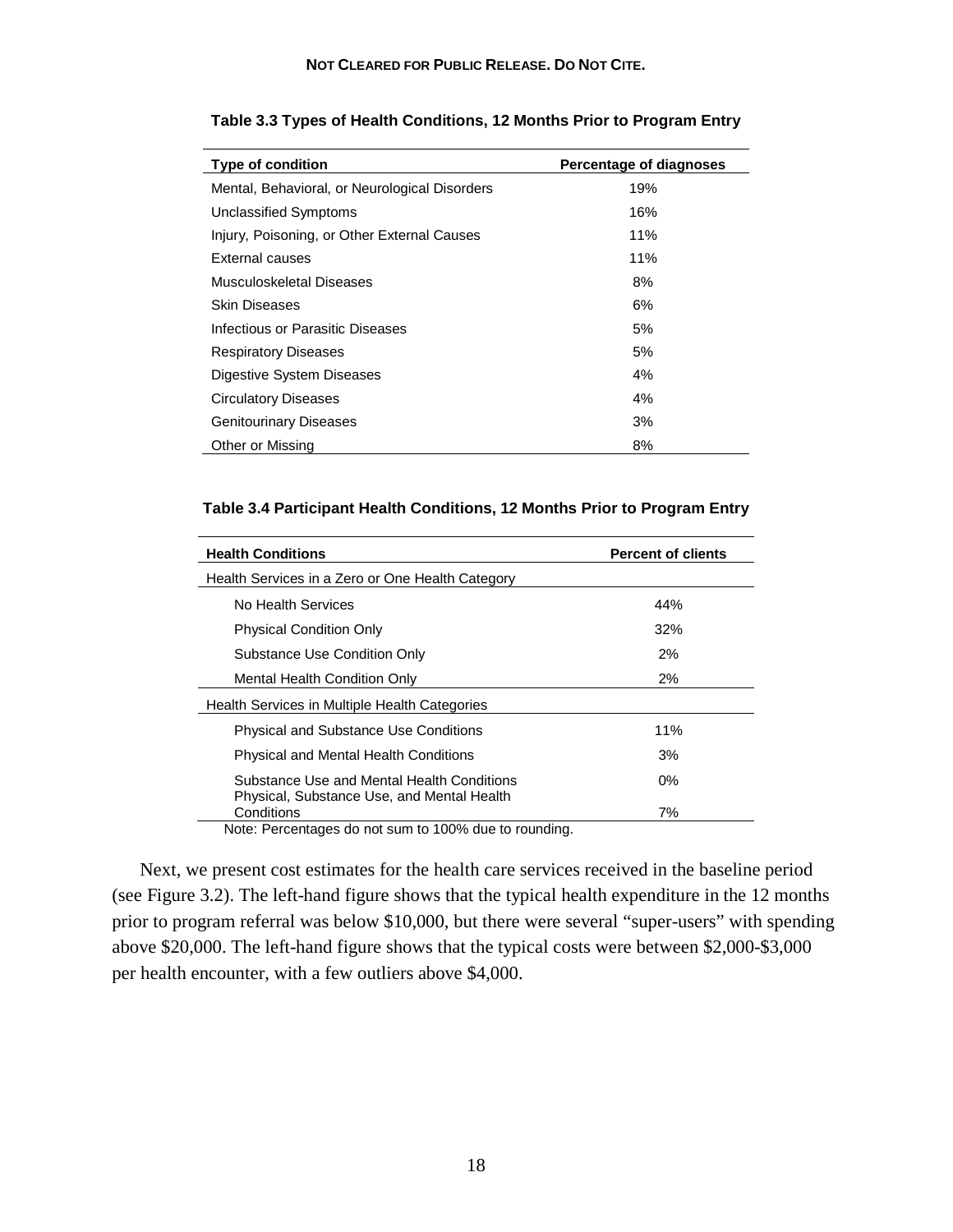

**Figure 3.2 Health Service Utilization, 12 Months Prior to Program Entry: Expenditure by Per Service and Per Participant**

Table 3.5 provides a summary of laboratory and hospital costs incurred in the 12-month period prior to program referral. 105 of the 187 participants had health care service utilization in the 12-months prior to program entry. Health care service costs for this period were estimated as \$911,143 (as expressed in 2020 dollars) for an average cost per participant of \$4,872. The health care expenditures ranged from \$1,723 to \$70,324 across participants who had costs. Emergency room (ER) visits were more common than inpatient stays, with the vast majority of the costs incurred from ER visits. Testing services accounted for less than 2% of the estimated total health care costs during this period.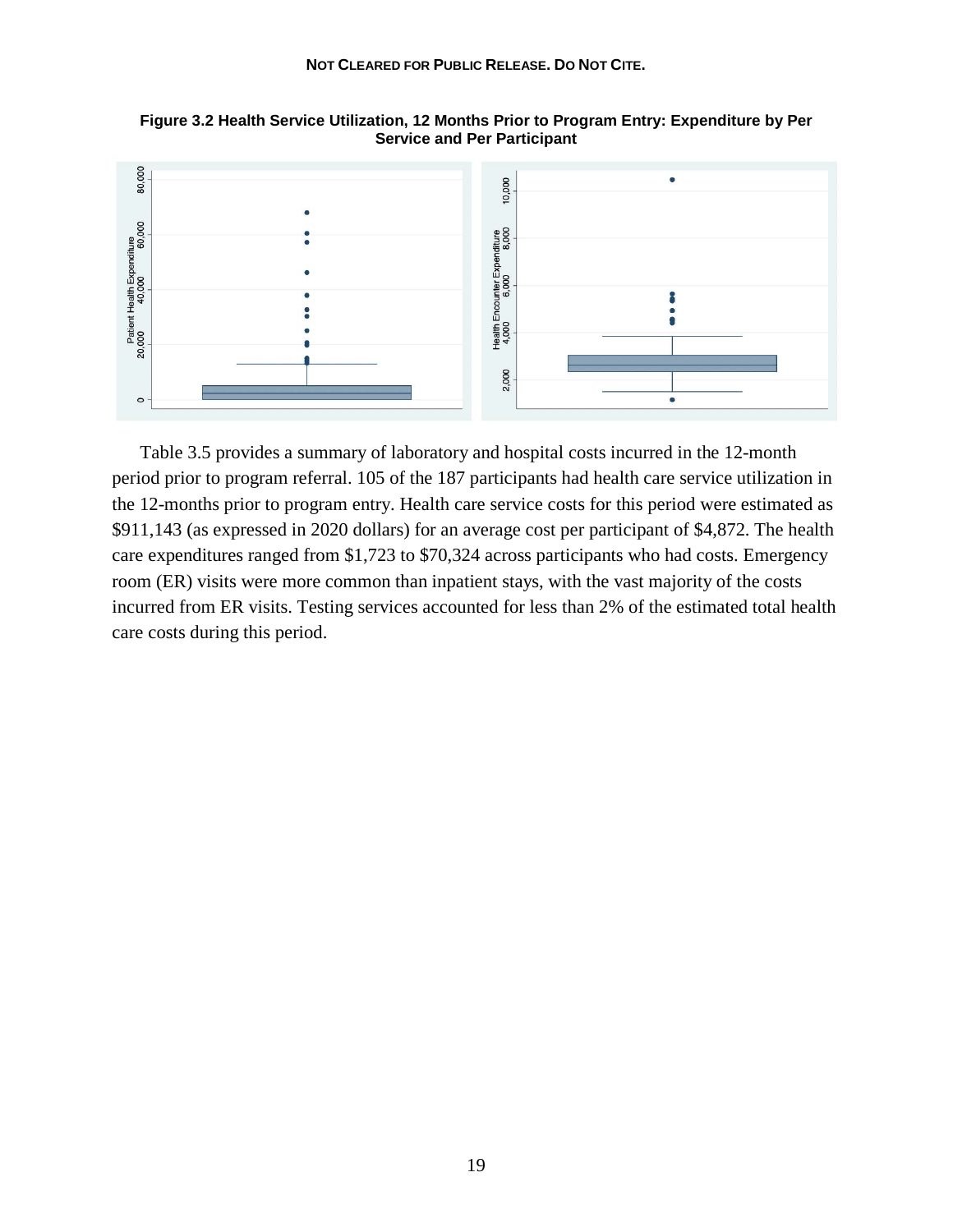| <b>Health Costs During 12</b><br><b>Month Period Prior to</b><br>Referral | <b>Clients With</b><br><b>Costs</b><br><b>During This</b><br><b>Period</b><br>(From<br>Cohort of<br>187) | Number of<br><b>Services</b><br>That<br><b>Cohort</b><br><b>Used</b><br>During<br>This<br>Period | Cost<br><b>During</b><br><b>This</b><br>Period (in<br>$2020$ \$) | <b>Average Cost</b><br>per Client,<br><b>Among All</b><br><b>Clients in</b><br><b>Cohort</b> | <b>Lowest Cost</b><br><b>During Period</b><br>per Client Who<br><b>Has Any Cost</b><br><b>During Period</b> | <b>Highest</b><br>Cost per<br><b>Client</b> |
|---------------------------------------------------------------------------|----------------------------------------------------------------------------------------------------------|--------------------------------------------------------------------------------------------------|------------------------------------------------------------------|----------------------------------------------------------------------------------------------|-------------------------------------------------------------------------------------------------------------|---------------------------------------------|
| Healthcare - All                                                          | 105                                                                                                      | See Below                                                                                        | \$911,143                                                        | \$4,872                                                                                      | \$1,723                                                                                                     | \$70,324                                    |
| Testing – All                                                             | 86                                                                                                       | 281*                                                                                             | \$18,022                                                         | \$96                                                                                         | \$9                                                                                                         | \$1,918                                     |
| Imaging (X-Rays, CT<br>Scans, etc.)                                       | 58                                                                                                       | $104*$                                                                                           | \$13,050                                                         | \$70                                                                                         | \$9                                                                                                         | \$1,684                                     |
| Laboratory (Blood,<br>Urine, Swab, etc.)                                  | 78                                                                                                       | $177*$                                                                                           | \$4,972                                                          | \$27                                                                                         | \$9                                                                                                         | \$558                                       |
| Hospital - All                                                            | 105                                                                                                      | 313                                                                                              | \$893,012                                                        | \$4,776                                                                                      | \$1,723                                                                                                     | \$69,383                                    |
| Inpatient                                                                 | 16                                                                                                       | 20                                                                                               | \$51,114                                                         | \$273                                                                                        | \$1,655                                                                                                     | \$5,563                                     |
| <b>Emergency Room</b>                                                     | 101                                                                                                      | 294                                                                                              | \$842,007                                                        | \$4,503                                                                                      | \$1,723                                                                                                     | \$67,228                                    |

#### **Table 3.5 Pre-Program Health Service Utilization and Expenditures**

\*These are the number of unique testing service-date-patient combinations. Often several testing services were performed on the same patient during 1 visit, so the number of labs or imaging tests is higher.

#### Criminal Justice Service Utilization and Costs

Next, we describe criminal justice service utilization and associated costs across participants in the baseline period (see Table 3.6). During this period, 97% of the sample had recorded utilization, with costs ranging from \$336 to \$39,172 among people who generated any costs. The total costs during this 12-month baseline period were estimated at \$2,227,171 for services across the seven different criminal justice entities for an average participant cost of \$11,910. The majority of the costs (69 percent) were associated with the Pima County Sheriff's Department.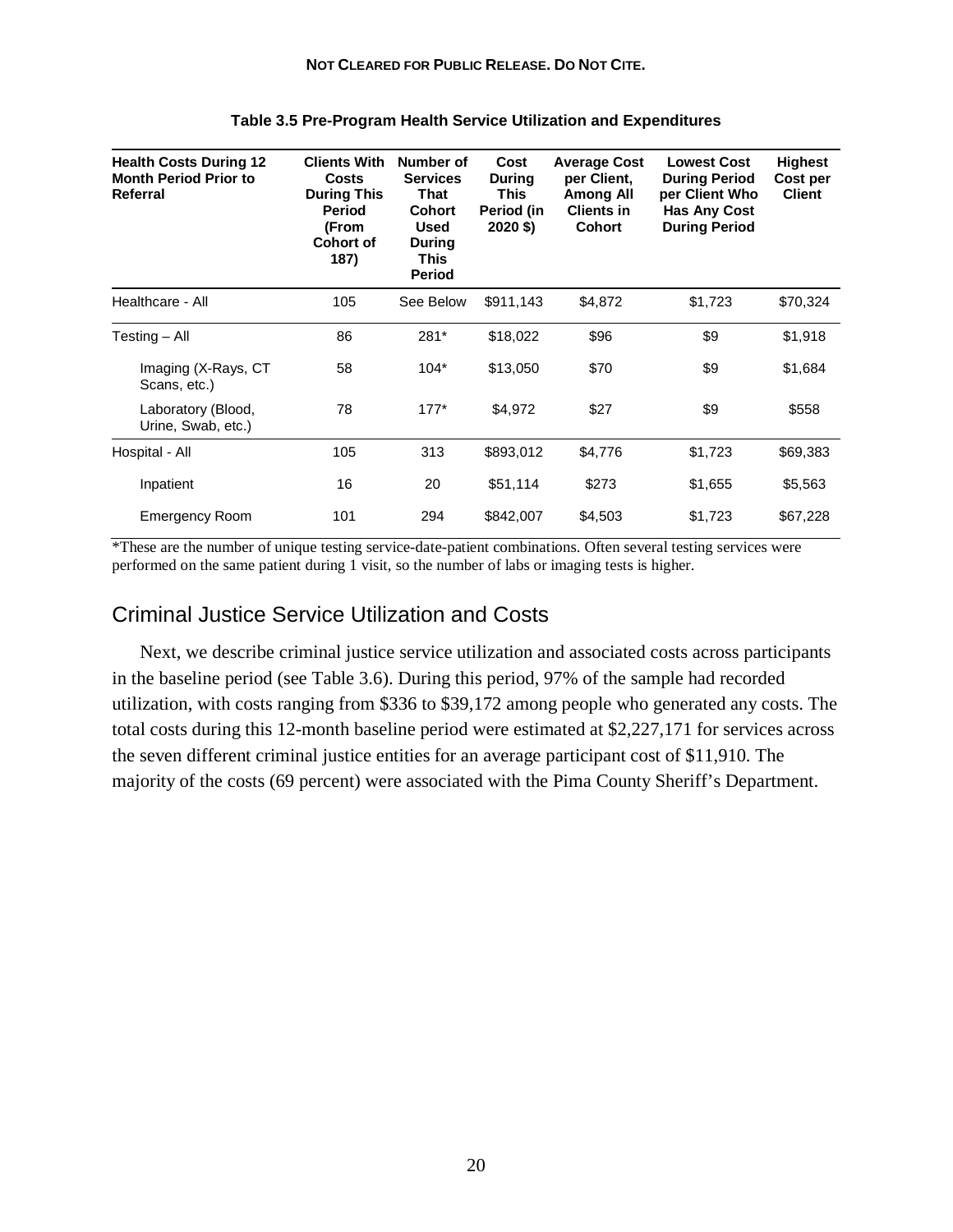| <b>Criminal Justice</b><br><b>Costs During 12</b><br><b>Month Period</b><br><b>Prior to Referral</b> | <b>Clients With</b><br><b>Costs During</b><br><b>This Period</b><br>(From Cohort<br>of 187) | Number of<br><b>Services</b><br><b>That Cohort</b><br><b>Used During</b><br><b>This Period</b> | Cost<br><b>During</b><br><b>This</b><br>Period (in<br>2020 \$) | <b>Average Cost</b><br>per Client,<br><b>Among All</b><br><b>Clients in</b><br><b>Cohort</b> | <b>Lowest Cost</b><br><b>During Period</b><br>per Client<br>Who Has Any<br><b>Cost During</b><br><b>Period</b> | <b>Highest</b><br>Cost<br>per<br><b>Client</b> |
|------------------------------------------------------------------------------------------------------|---------------------------------------------------------------------------------------------|------------------------------------------------------------------------------------------------|----------------------------------------------------------------|----------------------------------------------------------------------------------------------|----------------------------------------------------------------------------------------------------------------|------------------------------------------------|
| All of the Below CJ<br>Services                                                                      | 181                                                                                         | See Below                                                                                      | \$2,227,171                                                    | \$11,910                                                                                     | \$336                                                                                                          | \$39,172                                       |
| Pima County Public<br>Defense Services,<br>Total                                                     | 158                                                                                         | 368                                                                                            | \$310,712                                                      | \$1,662                                                                                      | \$11                                                                                                           | \$6,920                                        |
| Felony                                                                                               | 147                                                                                         | 301                                                                                            | \$298,030                                                      | \$1,594                                                                                      | \$96                                                                                                           | \$6,920                                        |
| Misdemeanor                                                                                          | 13                                                                                          | 21                                                                                             | \$6,068                                                        | \$32                                                                                         | \$11                                                                                                           | \$1,358                                        |
| Probation                                                                                            | 32                                                                                          | 46                                                                                             | \$6,614                                                        | \$35                                                                                         | \$29                                                                                                           | \$617                                          |
| <b>Adult Probation</b><br>Department, Total                                                          | 101                                                                                         | 105                                                                                            | \$195,856                                                      | \$1,047                                                                                      | \$21                                                                                                           | \$7,691                                        |
| Standard<br>Supervision*                                                                             | 39                                                                                          | 40                                                                                             | \$22,466                                                       | \$120                                                                                        | \$25                                                                                                           | \$1,642                                        |
| Drug Court<br>(PCDC)                                                                                 | 51                                                                                          | 51                                                                                             | \$124,045                                                      | \$663                                                                                        | \$240                                                                                                          | \$3,241                                        |
| Revoked                                                                                              | 0                                                                                           | 0                                                                                              | \$-                                                            | $\frac{2}{3}$                                                                                | \$-                                                                                                            | \$-                                            |
| <b>IPS</b>                                                                                           | 14                                                                                          | 14                                                                                             | \$49,346                                                       | \$264                                                                                        | \$21                                                                                                           | \$7,691                                        |
| Pre-Sentence<br>(PSI)                                                                                | 0                                                                                           | 0                                                                                              | $\mathcal{S}$ -                                                | $\mathcal{S}$ -                                                                              | $\frac{2}{3}$                                                                                                  | \$-                                            |
| Pretrial Services,<br>Total                                                                          | 106                                                                                         | 159                                                                                            | \$25,450                                                       | \$136                                                                                        | \$3                                                                                                            | \$1,753                                        |
| Standard<br>Supervision                                                                              | 79                                                                                          | 102                                                                                            | \$17,173                                                       | \$92                                                                                         | \$3                                                                                                            | \$931                                          |
| Enhanced<br>Supervision                                                                              | 41                                                                                          | 65                                                                                             | \$8,277                                                        | \$44                                                                                         | \$9                                                                                                            | \$1,124                                        |
| Pima County<br>Attorney Programs,<br>Total                                                           | 13                                                                                          | 13                                                                                             | \$38,957                                                       | \$208                                                                                        | \$233                                                                                                          | \$5,744                                        |
| Pima County<br>Sheriff's<br>Department, Total                                                        | 175                                                                                         | 475                                                                                            | \$1,538,753                                                    | \$8,229                                                                                      | \$336                                                                                                          | \$37,599                                       |
| <b>TPD</b>                                                                                           | 136                                                                                         | 318                                                                                            | \$1,091,123                                                    | \$5,835                                                                                      | \$330                                                                                                          | \$37,599                                       |
| <b>OVPD</b>                                                                                          | 9                                                                                           | 12                                                                                             | \$27,018                                                       | \$144                                                                                        | \$326                                                                                                          | \$16,727                                       |
| <b>UAPD</b>                                                                                          | 3                                                                                           | 5                                                                                              | \$7,875                                                        | \$42                                                                                         | \$330                                                                                                          | \$6,430                                        |
| <b>MPD</b>                                                                                           | $\overline{7}$                                                                              | 8                                                                                              | \$8,748                                                        | \$47                                                                                         | \$330                                                                                                          | \$5,851                                        |
| <b>APO</b>                                                                                           | 17                                                                                          | 21                                                                                             | \$107,536                                                      | \$575                                                                                        | \$1,277                                                                                                        | \$12,467                                       |

#### **Table 3.6 Participant Pre-Program Criminal Justice Service and Expenditures**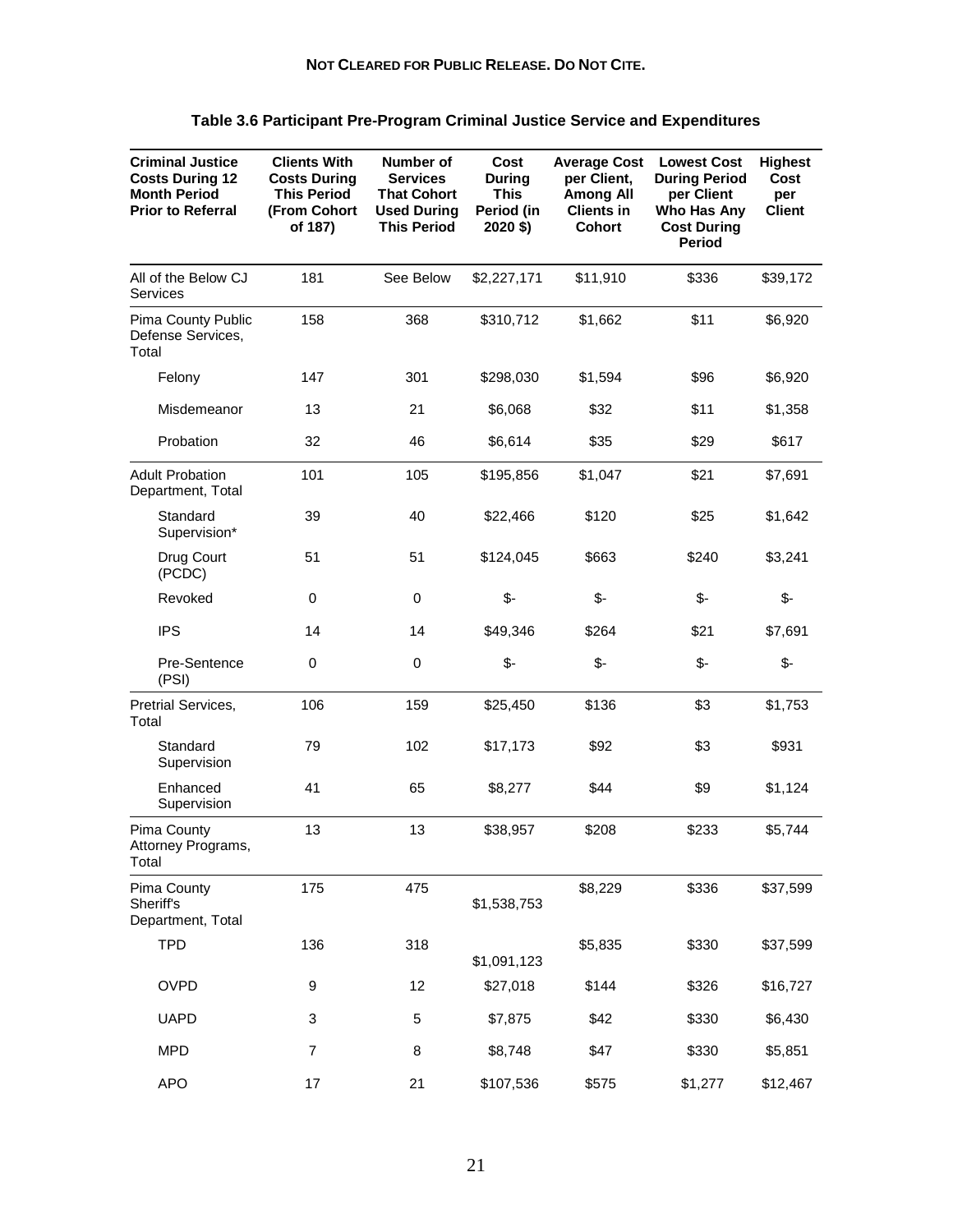| <b>Criminal Justice</b><br><b>Costs During 12</b><br><b>Month Period</b><br><b>Prior to Referral</b> | <b>Clients With</b><br><b>Costs During</b><br><b>This Period</b><br>(From Cohort<br>of 187) | Number of<br><b>Services</b><br><b>That Cohort</b><br><b>Used During</b><br><b>This Period</b> | Cost<br>During<br><b>This</b><br>Period (in<br>2020 \$) | <b>Average Cost</b><br>per Client.<br><b>Among All</b><br><b>Clients in</b><br><b>Cohort</b> | <b>Lowest Cost</b><br><b>During Period</b><br>per Client<br>Who Has Any<br><b>Cost During</b><br>Period | <b>Highest</b><br>Cost<br>per<br><b>Client</b> |
|------------------------------------------------------------------------------------------------------|---------------------------------------------------------------------------------------------|------------------------------------------------------------------------------------------------|---------------------------------------------------------|----------------------------------------------------------------------------------------------|---------------------------------------------------------------------------------------------------------|------------------------------------------------|
| <b>DPS</b>                                                                                           | 14                                                                                          | 21                                                                                             | \$78,137                                                | \$418                                                                                        | \$330                                                                                                   | \$20,593                                       |
| <b>PCSD</b>                                                                                          | 51                                                                                          | 84                                                                                             | \$203,421                                               | \$1,088                                                                                      | \$330                                                                                                   | \$19,246                                       |
| <b>SPD</b>                                                                                           | 4                                                                                           | 6                                                                                              | \$14,895                                                | \$80                                                                                         | \$336                                                                                                   | \$10,379                                       |
| <b>Tucson Public</b><br>Defender's Office,<br>Total                                                  | 60                                                                                          | 80                                                                                             | \$33,401                                                | \$179                                                                                        | \$18                                                                                                    | \$1,787                                        |
| Contract<br>Attorney<br>Representation                                                               | $\overline{2}$                                                                              | 3                                                                                              | \$1,646                                                 | \$9                                                                                          | \$484                                                                                                   | \$1,163                                        |
| Public<br>Defender<br>Representation                                                                 | 59                                                                                          | 77                                                                                             | \$31,754                                                | \$170                                                                                        | \$18                                                                                                    | \$1,787                                        |
| <b>Tucson Police</b><br>Department, Total                                                            | 131                                                                                         | 439                                                                                            | \$84,041                                                | \$449                                                                                        | \$116                                                                                                   | \$5,335                                        |
| Deflection                                                                                           | 12                                                                                          | 12                                                                                             | \$1,220                                                 | \$7                                                                                          | \$100                                                                                                   | \$102                                          |
| Active<br>Outreach                                                                                   | 0                                                                                           | 0                                                                                              | $$-$                                                    | \$-                                                                                          | \$-                                                                                                     | \$-                                            |
| Jail Booking                                                                                         | 126                                                                                         | 278                                                                                            | \$64,523                                                | \$345                                                                                        | \$213                                                                                                   | \$1,938                                        |
| <b>Field Release</b>                                                                                 | 57                                                                                          | 149                                                                                            | \$18,298                                                | \$98                                                                                         | \$116                                                                                                   | \$3,397                                        |

\*Includes Supervision Labels: Standard, Standard SMI, Standard DV, DOC release - Standard, Warrant Team…for which the Department has estimated the same cost per case.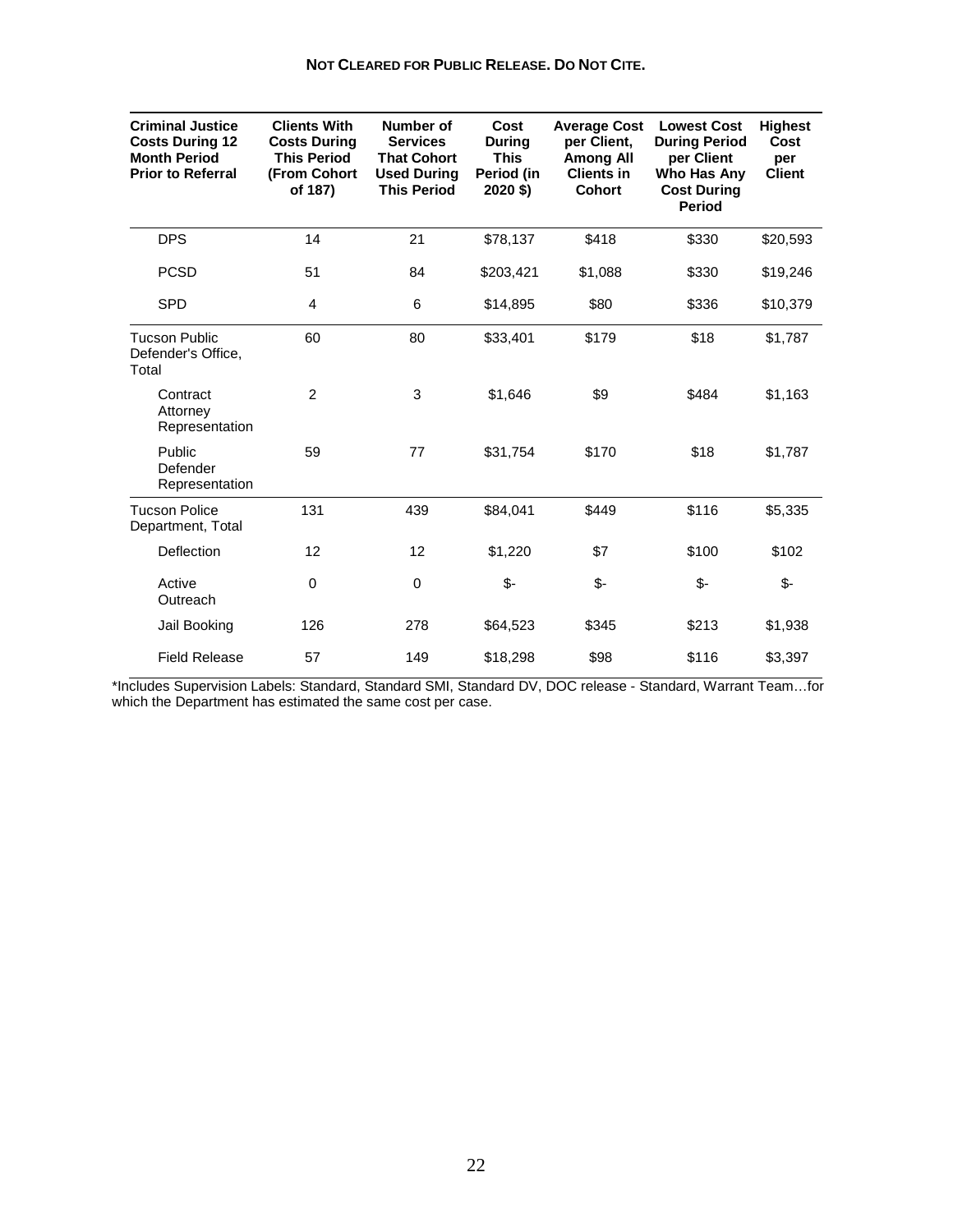## 4. Program Progress

In this chapter we describe program progress to date. This includes information about program enrollment rates and progress on participant receipt of the different program components (i.e., housing vouchers and long-term housing).

### Recruitment and Enrollment

From April 2019 through July 15 2020, 187 participants were enrolled into the program. Monthly enrollment rates, shown in Figure 4.1, reflect a gradual ramping up of the program with significant month-to-month variation. Most participants were referred to the program by either the Adult Probation Department (APD) in Pima County or by the Pima County Public Defender's Office (PCPDS; see Figure 4.2). A minority of participants was referred by other criminal justice agencies, by law enforcement agencies, or by other sources.





Note: The source data does not capture the entire month of July 2020.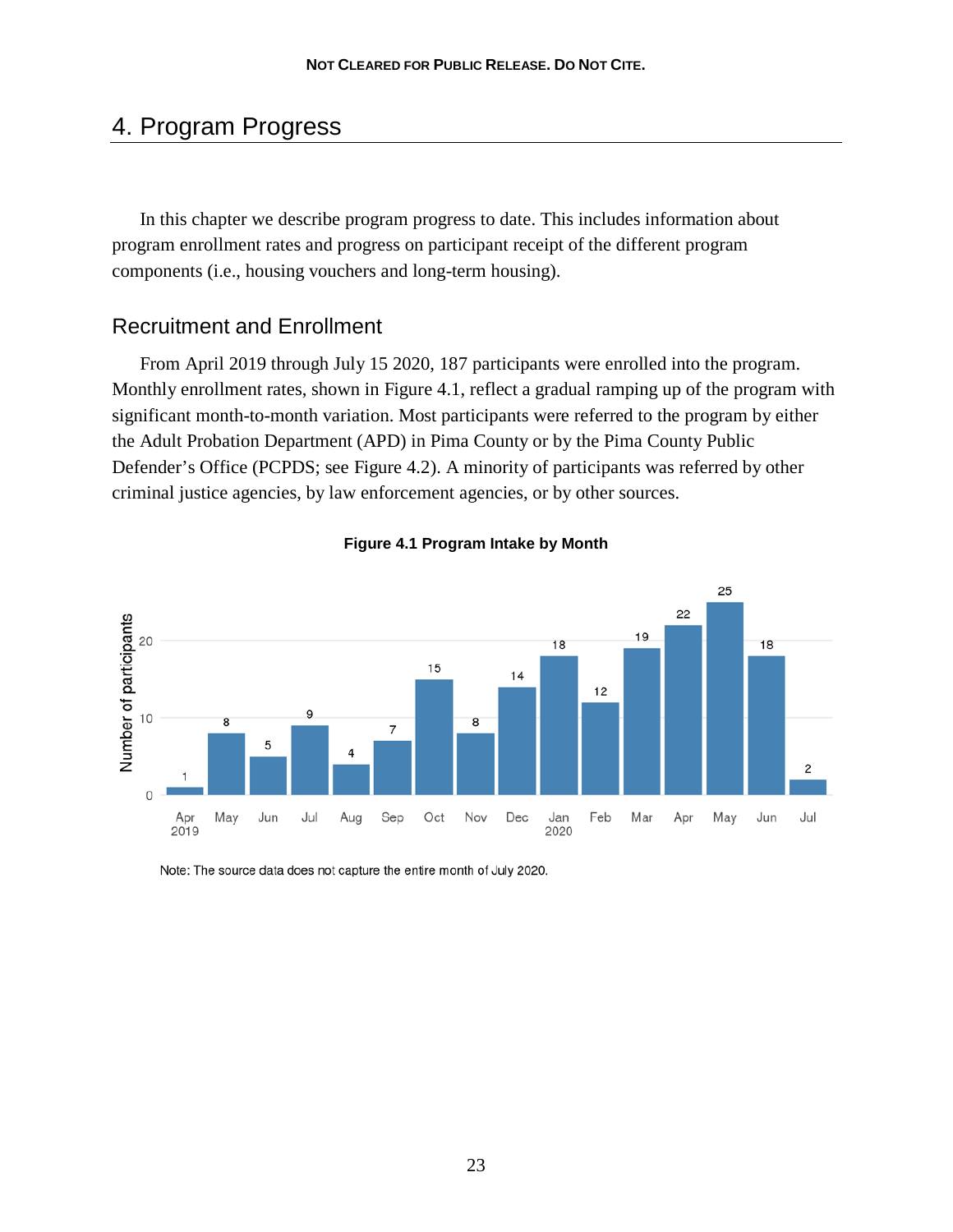#### Program Milestone Progress

Figure 4.2 also shows the time between the different program milestones (i.e., referral, enrollment, receipt of housing voucher, and housing move-in) in the boxes appearing on the lefthand side of the figure, while the reasons and number exiting the program between enrollment, voucher and housing are provided on the right-hand side of the figure. As shown here, about 69 percent of program participants had received a housing voucher, of which 76 percent had moved into housing. Because this program is ongoing with a rolling enrollment process, there were individuals still awaiting a voucher (9 percent) or had yet to obtain housing after voucher receipt (13 percent) at the time of this analysis. Twenty-six percent (n=48) had exited the program before housing receipt with the majority of exits occurring between program enrollment and housing voucher receipt (n=42). As shown here, known exits were for jail/prison (n=6), transitional housing  $(n=1)$ , and death  $(n=1)$ . Forty of the exits were coded as other/unknown.

The time between referral and intake typically took around 6-9 weeks. After an individual was enrolled, it took most participants 4-6 weeks to obtain a housing voucher. After receiving a housing voucher, participants were typically placed in housing in less than 2 months. Overall, the median time from referral to housing was between 4 and 5 months. It is important to note that there was a significant range in time for specific participants, in some cases the process between these milestones was much faster (within days) and other times, it took participants several months between milestones.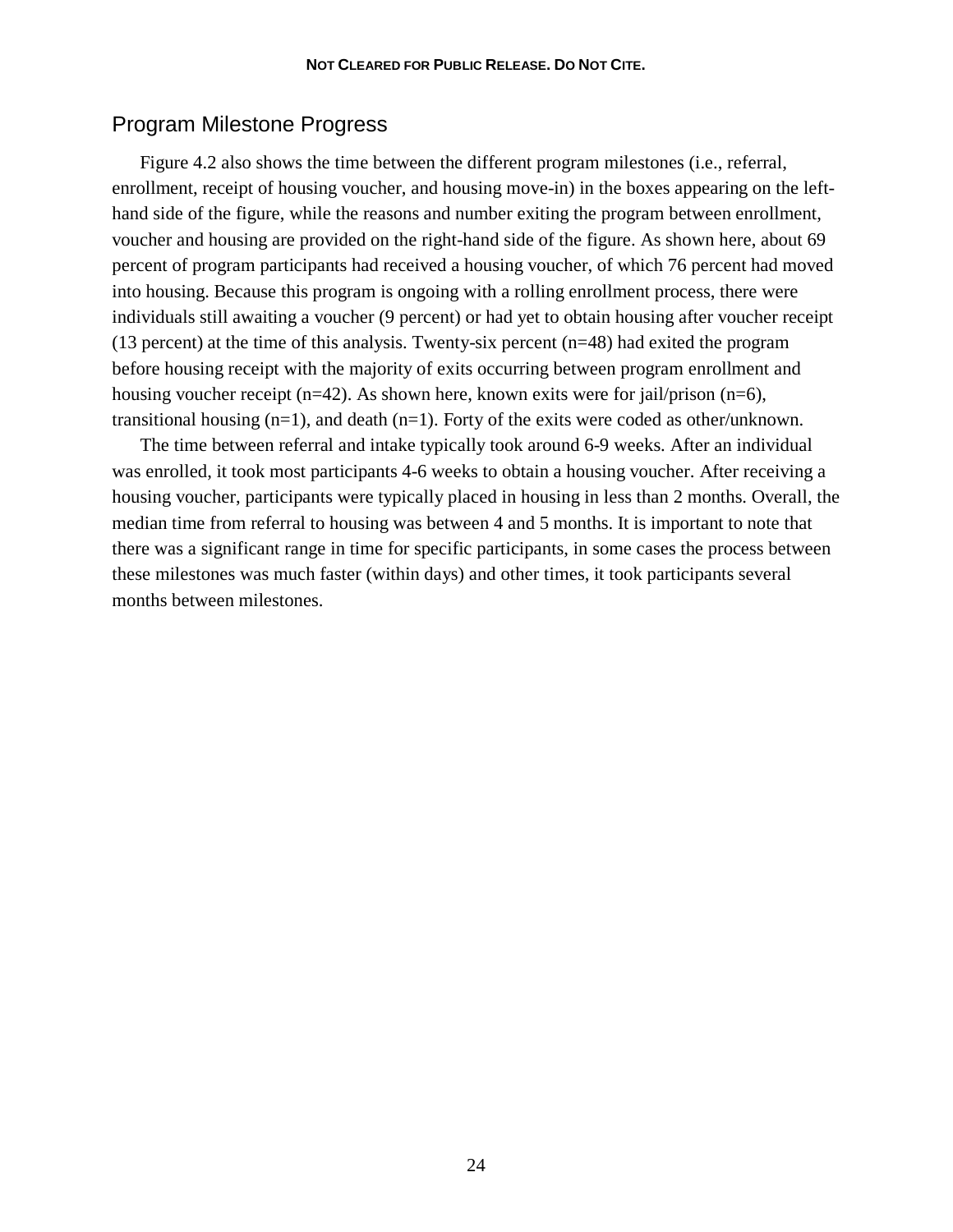#### **NOT CLEARED FOR PUBLIC RELEASE. DO NOT CITE.**

**Figure 4.2 Program Progress**

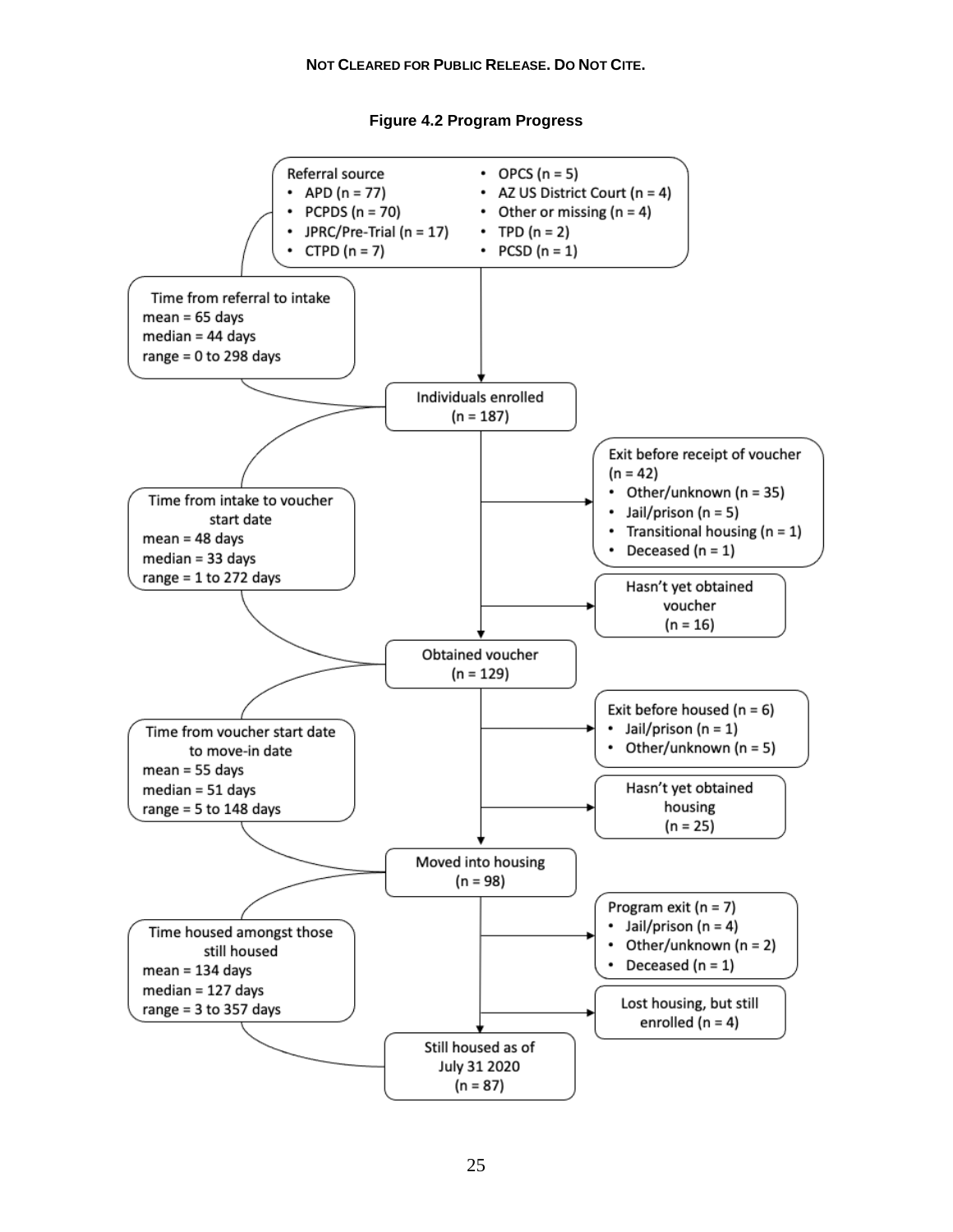## Programmatic Costs

We obtained cost information from Old Pueblo Community Services (OPCS) from program inception through June 2020. Table 4.1 summarizes programmatic costs during this period. Overall, OPCS spent \$1,184,764 representing a monthly cost of \$78,984 over the period. At the participant level, OPCS has spent on average a total of \$6,336 per participant, for a monthly participant cost rate of \$1,386.

| <b>Cost Category</b>        | Program:<br><b>Total Cost</b> | Program:<br><b>Monthly Cost</b> | Client:<br><b>Total Cost*</b> | Client:<br><b>Monthly Cost**</b> |
|-----------------------------|-------------------------------|---------------------------------|-------------------------------|----------------------------------|
| Personnel & Fringe          | \$570,665                     | \$38,044                        | \$3,052                       | \$668                            |
| Equipment                   | \$27,508                      | \$1,834                         | \$147                         | \$32                             |
| <b>Participant Services</b> | \$238,621                     | \$15,908                        | \$1,276                       | \$279                            |
| <b>Operating Costs</b>      | \$154,424                     | \$10,295                        | \$826                         | \$181                            |
| <b>Admin Costs</b>          | \$193,546                     | \$12,903                        | \$1,035                       | \$226                            |
| Total                       | \$1,184,764                   | \$78,984                        | \$6,336                       | \$1,386                          |

#### **Table 4.1 Program Services: Programmatic and Client-Level Cost**

\*Distributed evenly across all 187 clients; \*\*Monthly cost based on client-months enrolled

We also disaggregated service costs according to service category: bridge housing costs, directed to housing services for program participants prior to receipt of permanent supportive housing; supportive housing costs, directed to housing support services for program participants after receipt of permanent supportive housing; and other support costs provided over the full period. As shown in Table 4.2, bridge and supportive housing services were relatively evenly distributed as a percentage of total program costs—46% and 45%, respectively—though bridge housing was more expensive on a per capita basis. As a function of bed days occupied in bridge housing, the average cost was \$76 per day in bridge housing.

|  | Table 4.2 Program Services: Costs by Service Category |  |  |
|--|-------------------------------------------------------|--|--|
|  |                                                       |  |  |

| <b>Cost Category</b>            | Program:<br><b>Total Cost</b> | Program:<br><b>Monthly Cost</b> | Client:<br><b>Total Cost</b> | Client:<br><b>Monthly Cost</b> |
|---------------------------------|-------------------------------|---------------------------------|------------------------------|--------------------------------|
| <b>Bridge Housing Costs</b>     | \$550.458                     | \$36,697                        | \$4.475 <sup>b</sup>         | $$2,331^{\circ}$               |
| <b>Supportive Housing Costs</b> | \$536,928                     | \$35,795                        | \$5.479c                     | $$1,502$ <sup>f</sup>          |
| <b>Other Support Costs</b>      | \$97.378                      | \$6,492                         | \$521 <sup>a</sup>           | \$114 <sup>d</sup>             |
| Total                           | \$1,184,764                   | \$78.984                        | $$6,336^a$                   | $$1,386^d$                     |

<sup>a</sup> Distributed evenly across all 187 clients; <sup>b</sup> Based on number of clients (n=123) who have received bridge housing at any point during the analytic period; <sup>c</sup> Based on number of clients who have received PSH at any point during the analytic period; <sup>d</sup> Based on total person-months contributed; <sup>e</sup> Based on cost rate of 30.5 occupied bed days in bridge housing; <sup>f</sup> Based on person-months in permanent supportive housing.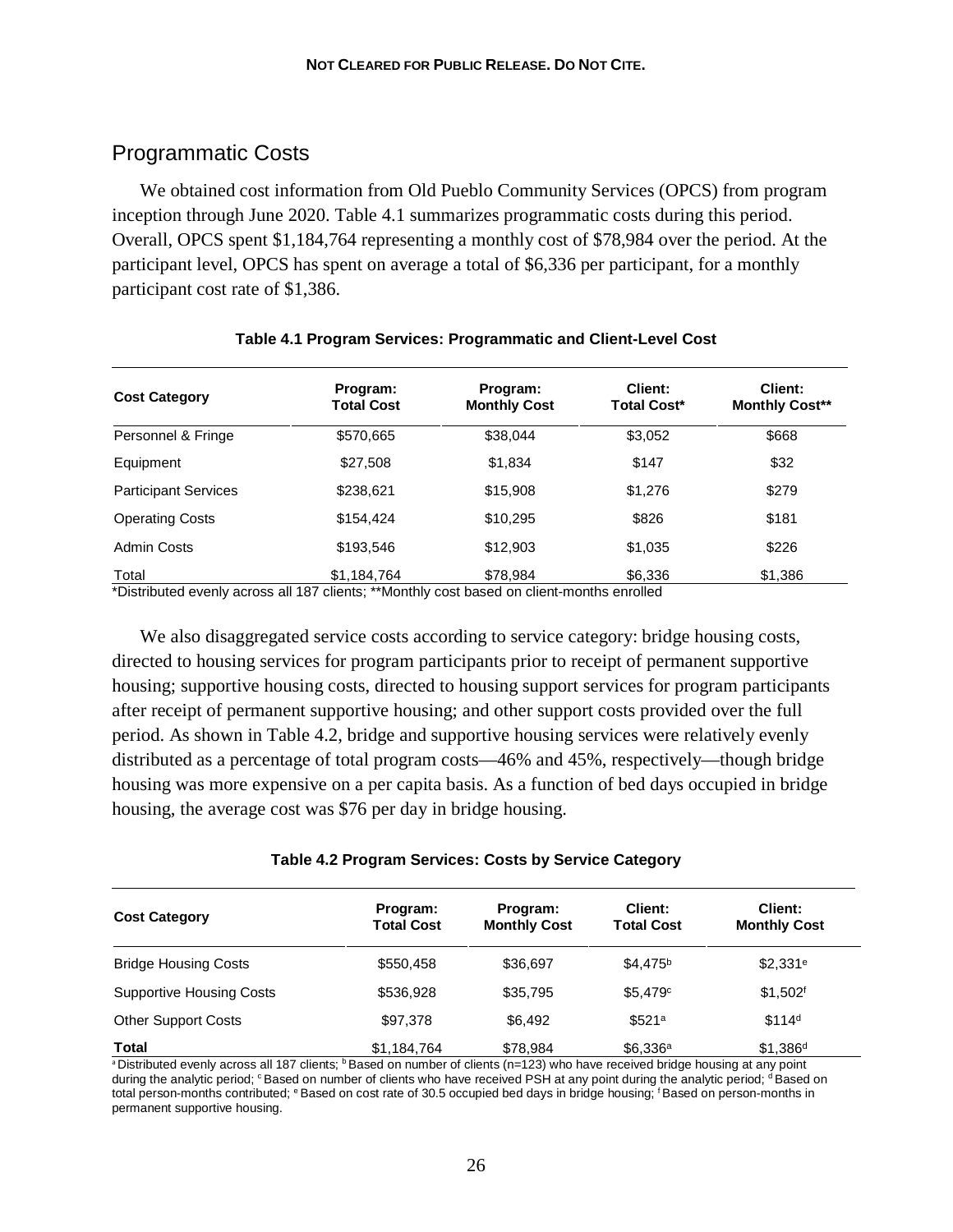## Housing Status and Service Use

Eighty-seven of the 98 individuals that have been enrolled and placed into housing since program inception are still housed, giving the program an 89% housing stability rate so far. This finding is similar to results found in other PSH programs. As of the end of July 2020, participants who remained housed were in PSH for a median of only 127 days. Housing stability rates for these type of programs are typically examined at 6- and/or 12-months after move-in.

Figure 4.3 provides a summary of time since housing move-in for the participants who obtained housing. As of July 31 2020, 27 (30 percent) have been in housing for 6 months or longer. The majority of participants have accrued less time in housing.



**Figure 4.3 Current Time Housed**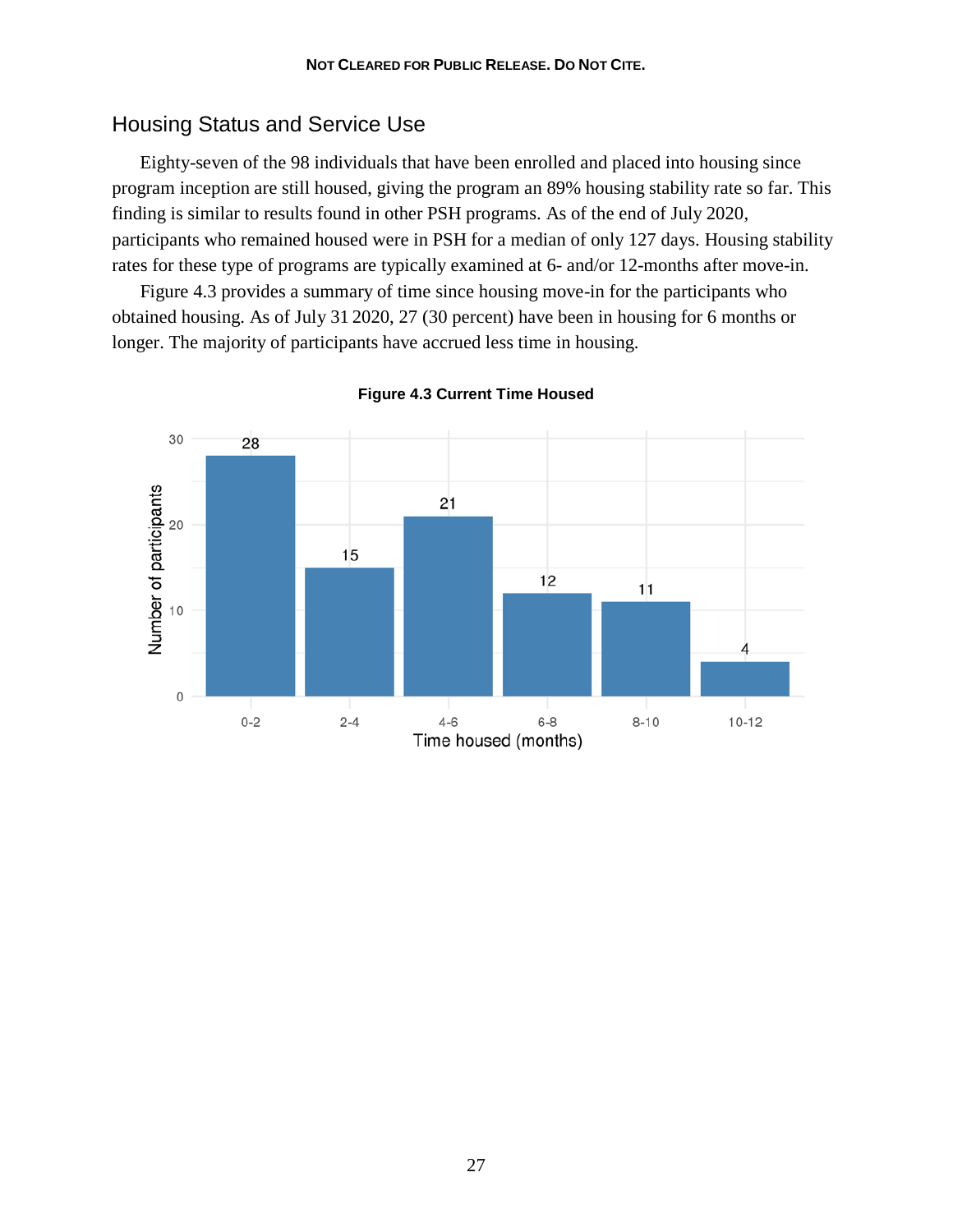## 5. Outcomes

## Outcome Analyses

By the end of December 2019, 71 individuals had been enrolled into the program. Therefore, at the end of June 2020 (i.e., the end of our data analytic window for examining outcomes), we had six months of data post-program enrollment to examine from this cohort of 71 program participants. A description of the demographic characteristics of this cohort are provided in the Appendix. Overall, they were similar to the overall participant group  $(n = 187)$ , presented in Table 3.1) on these characteristics.

Next, we examined service utilization and related costs for this cohort for the 6-month period before they were referred into the program and compared it to the 6-month period following program enrollment to examine how service utilization changed before and after program intake. In Table 5.1, we present the number (and percentage) of participants in the cohort that utilized the different criminal justice and health care services in the pre-referral and post-enrollment periods along with the differences between the two periods. Generally, fewer participants utilized both criminal justice and health care services in the post-enrollment period as compared to the pre-referral period. An exception to this pattern was Probation and County Attorney services, where there was an increase in participants using these services in the post-enrollment period. The largest reductions were observed for Tucson Police and Pima County Sheriff services, where the number of participants using these services decreased by more than 55%.

| <b>Entity</b>                        | <b>Participants Utilizing Services</b><br>(from Cohort of 71) |                 |                     |
|--------------------------------------|---------------------------------------------------------------|-----------------|---------------------|
| Criminal Justice                     | Pre-Referral                                                  | Post-Enrollment | Difference          |
| Pima County Adult Probation Dept     | 40 (56.3%)                                                    | 58 (81.7%)      | 18 (45%)            |
| <b>Pima County Pretrial Services</b> | 33 (46.5%)                                                    | 9(12.7%)        | -24 (-72.7%)        |
| Pima County Public Defense Services  | 60 (84.5%)                                                    | 46 (64.8%)      | -14 (-23.3%)        |
| Pima County Sheriff's Dept           | 62 (87.3%)                                                    | 26 (36.6%)      | $-36$ ( $-58.1\%$ ) |
| <b>Tucson Police Dept</b>            | 36 (50.7%)                                                    | 14 (19.7%)      | $-22$ ( $-61.1\%$ ) |
| Tucson Public Defender's Office      | 19 (26.8%)                                                    | 18 (25.4%)      | $-1$ ( $-5.3\%$ )   |
| Pima County Attorney                 | $0(0\%)$                                                      | $2(2.8\%)$      | 2 (NA)              |
| Overall                              | 69 (97.2%)                                                    | 67 (94.4%)      | $-2$ ( $-2.9%$ )    |
| <b>Health Care</b>                   | Pre-Referral                                                  | Post-Enrollment | Difference          |
| Hospitals                            | 24 (33.8%)                                                    | 22 (31%)        | $-2$ ( $-8.3\%$ )   |
| Labs                                 | 19 (26.8%)                                                    | 14 (19.7%)      | -5 (-26.3%)         |
| Overall                              | 24 (33.8%)                                                    | 22 (31%)        | $-2$ ( $-8.3\%$ )   |

#### **Table 5.1 Number of Participants Using Services Pre- and Post-Program Enrollment Periods**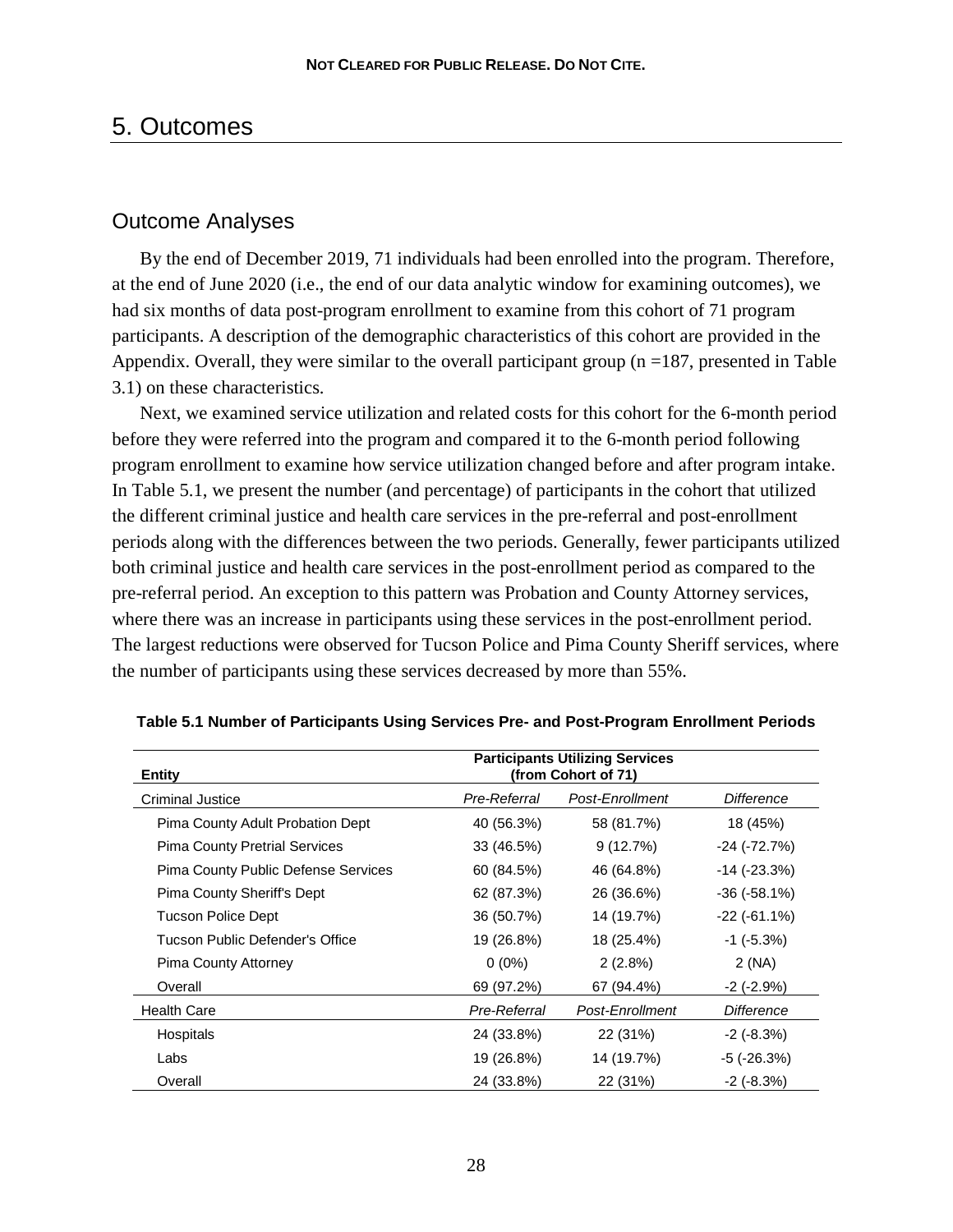#### **NOT CLEARED FOR PUBLIC RELEASE. DO NOT CITE.**

In Table 5.2, we presented the results from examining the number of criminal justice and health care service events in the baseline and post-enrollment periods, along with the difference for each type of service and the overall significance test value for the criminal justice services and health care services. As shown, there was a significant reduction in the use of criminal justice services in the post-enrollment period as compared to the pre-referral period, but not for health care services, which remained quite similar in both periods.

| <b>Entity</b>                              | <b>Number of Events</b> |                 |                |         |
|--------------------------------------------|-------------------------|-----------------|----------------|---------|
| <b>Criminal Justice</b>                    | Pre-Referral            | Post-Enrollment | Difference     | p-value |
| Pima County Adult Probation Dept           | 42                      | 61              | 19             |         |
| <b>Pima County Pretrial Services</b>       | 42                      | 11              | -31            |         |
| <b>Pima County Public Defense Services</b> | 120                     | 82              | -38            |         |
| Pima County Sheriff's Dept                 | 124                     | 44              | -80            |         |
| <b>Tucson Police Dept</b>                  | 122                     | 37              | -85            |         |
| Tucson Public Defender's Office            | 122                     | 112             | -10            |         |
| Pima County Attorney                       | 0                       | 2               | $\overline{2}$ |         |
| Overall                                    | 572                     | 349             | $-223$         | < 0.01  |
| <b>Health Care</b>                         | Pre-Referral            | Post-Enrollment | Difference     | p-value |
| Hospitals                                  | 84                      | 73              | $-11$          |         |
| Labs                                       | 66                      | 69              | 3              |         |
| Overall                                    | 150                     | 142             | -8             | 0.82    |

**Table 5.2 Number of Service Events in the Pre- and Post-Program Enrollment Periods**

In Table 5.3, we present the average criminal justice and health care service cost per participant in the pre-referral and post-enrollment periods along with the difference for each type of service and the significance test value for the overall criminal justice services and health care services costs. We found a significant reduction in overall criminal justice service costs in the post-enrollment period as compared to the pre-referral period of over \$4,000. The reduction in overall health care costs between the post and pre-periods (\$751) was not statistically significant.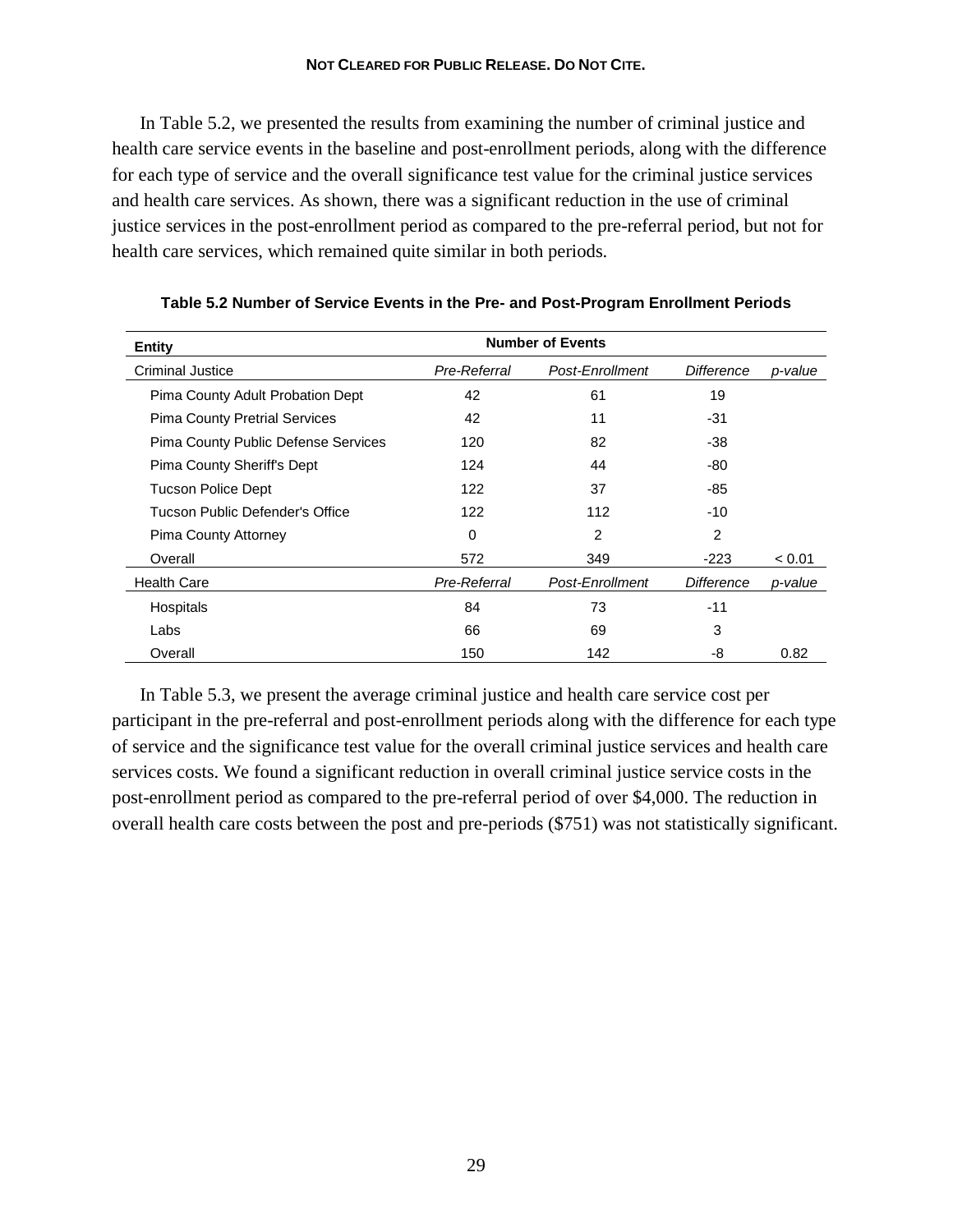| <b>Entity</b>                        | <b>Average Service Cost Per</b><br><b>Participant</b> |                 |                   |         |
|--------------------------------------|-------------------------------------------------------|-----------------|-------------------|---------|
| <b>Criminal Justice</b>              | Pre-Referral                                          | Post-Enrollment | Difference        | p-value |
| Pima County Adult Probation Dept     | \$630                                                 | \$1,283         | \$653             |         |
| Pima County Attorney                 | \$0                                                   | \$30            | \$30              |         |
| <b>Pima County Pretrial Services</b> | \$83                                                  | \$37            | -\$46             |         |
| Pima County Public Defense Services  | \$1,179                                               | \$501           | $-$ \$677         |         |
| Pima County Sheriff's Dept           | \$6,342                                               | \$2,455         | $-$3,887$         |         |
| <b>Tucson Police Dept</b>            | \$309                                                 | \$89            | $-$ \$220         |         |
| Tucson Public Defender's Office      | \$105                                                 | \$55            | -\$49             |         |
| Overall                              | \$8,647                                               | \$4,450         | -\$4,197          | < 0.01  |
| <b>Health Care</b>                   | Pre-Referral                                          | Post-Enrollment | <b>Difference</b> | p-value |
| Hospitals                            | \$3,539                                               | \$2,787         | $-$ \$752         |         |
| Labs                                 | \$63                                                  | \$64            | \$1               |         |
| Overall                              | \$3,602                                               | \$2,851         | $-$ \$751         | 0.51    |

**Table 5.3 Average Service Cost Per Participant in the Pre- and Post-Enrollment Periods** 

Figure 5.1 shows the average cost per participant across all service types in the 6-month preand post-program enrollment periods. As shown, overall costs were reduced in the postenrollment period, primarily due to a reduction in Pima County Sheriff service costs. In summary, there was a 40% reduction in overall service costs from the post- to the pre-periods among this cohort of 71 participants.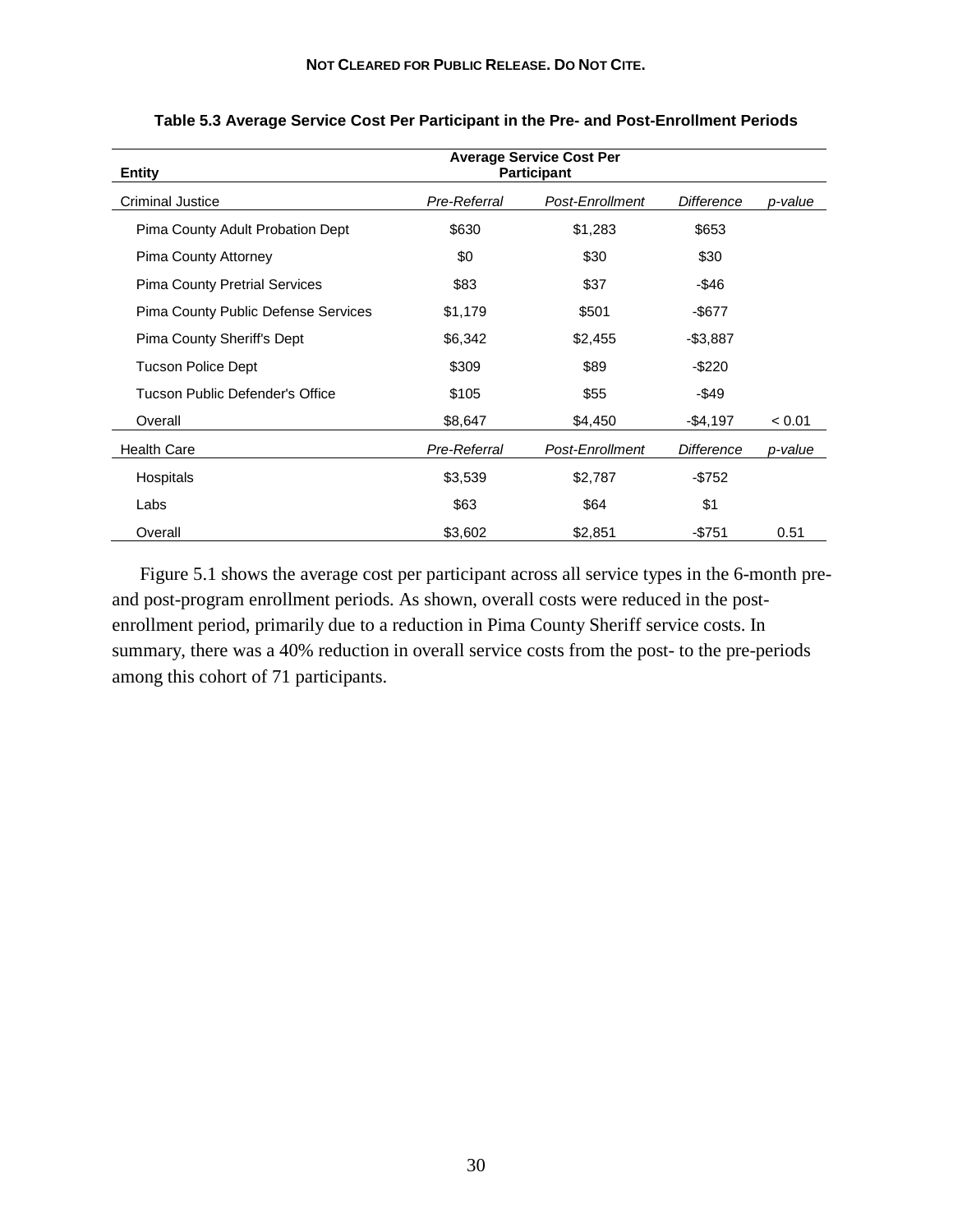

**Figure 5.1 Six-Month Costs by Service Type in the Pre-Referral and Post-Enrollment Periods**

### Total Costs Pre-Referral and Post-Enrollment

Total costs represent the combined, cumulative costs of permanent supportive housing services, health care services and criminal justice system services. To identify potential cost savings or additional costs attributable to implementation of the PSH program, we compared total costs during the pre-referral period and post-enrollment period.

As shown in Figure 5.2, the average total cost during the six-month pre-referral period was \$12,249, compared to \$7,301 during the post-enrollment period—a difference of \$4,948 per participant. One can also see that healthcare costs and criminal justice system-related costs declined between pre-referral to post-enrollment periods; however, the PSH costs (\$8,316) offset this difference and ultimately resulted in a higher total cost during post-enrollment (\$15,617). It is possible that health and criminal justice related cost savings could continue to accrue in future months and that PSH program costs decline as PSH costs shift from capital costs to lower recurrent costs for program maintenance. We plan to examine the program and its costs again in 2021 to help address this question.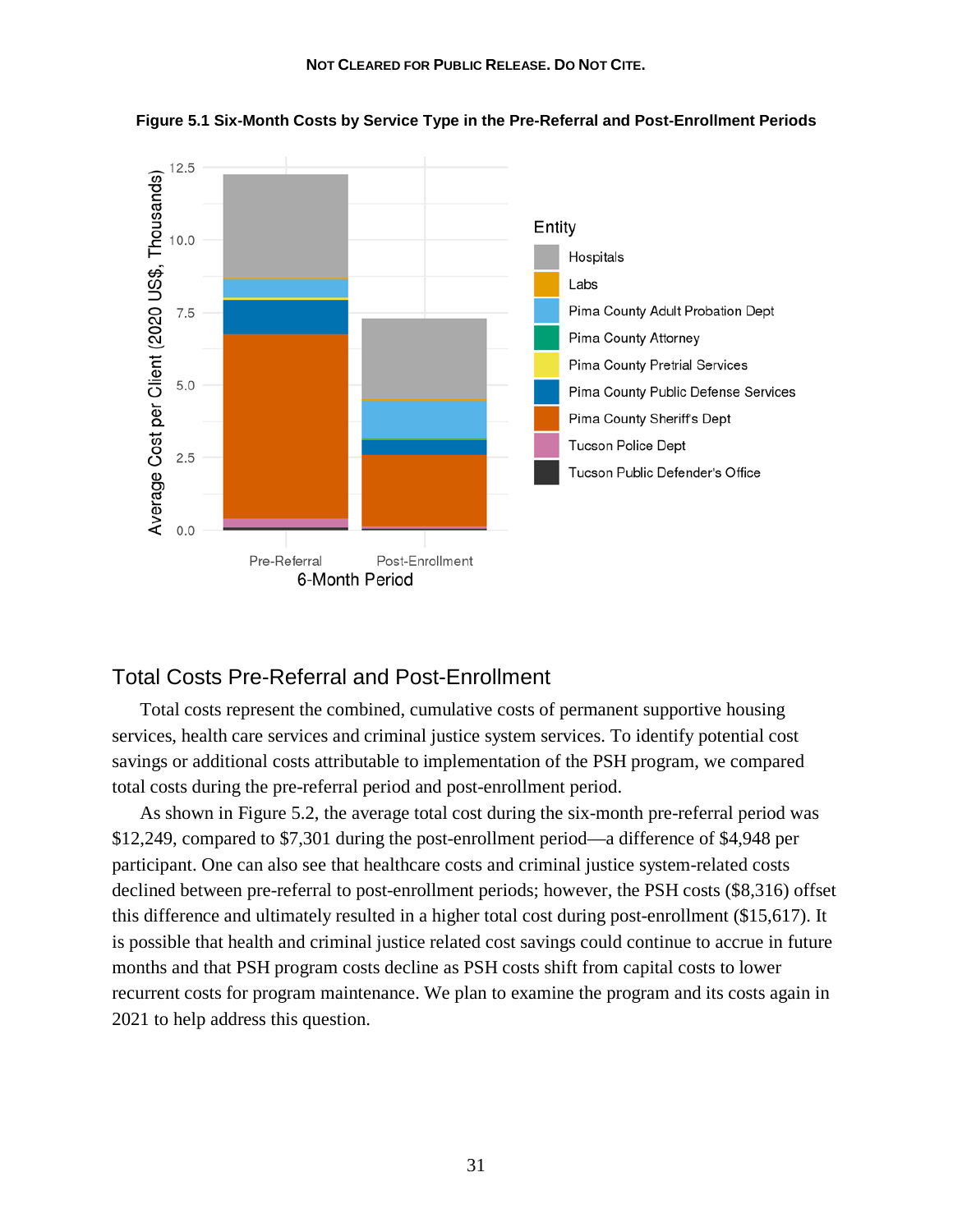

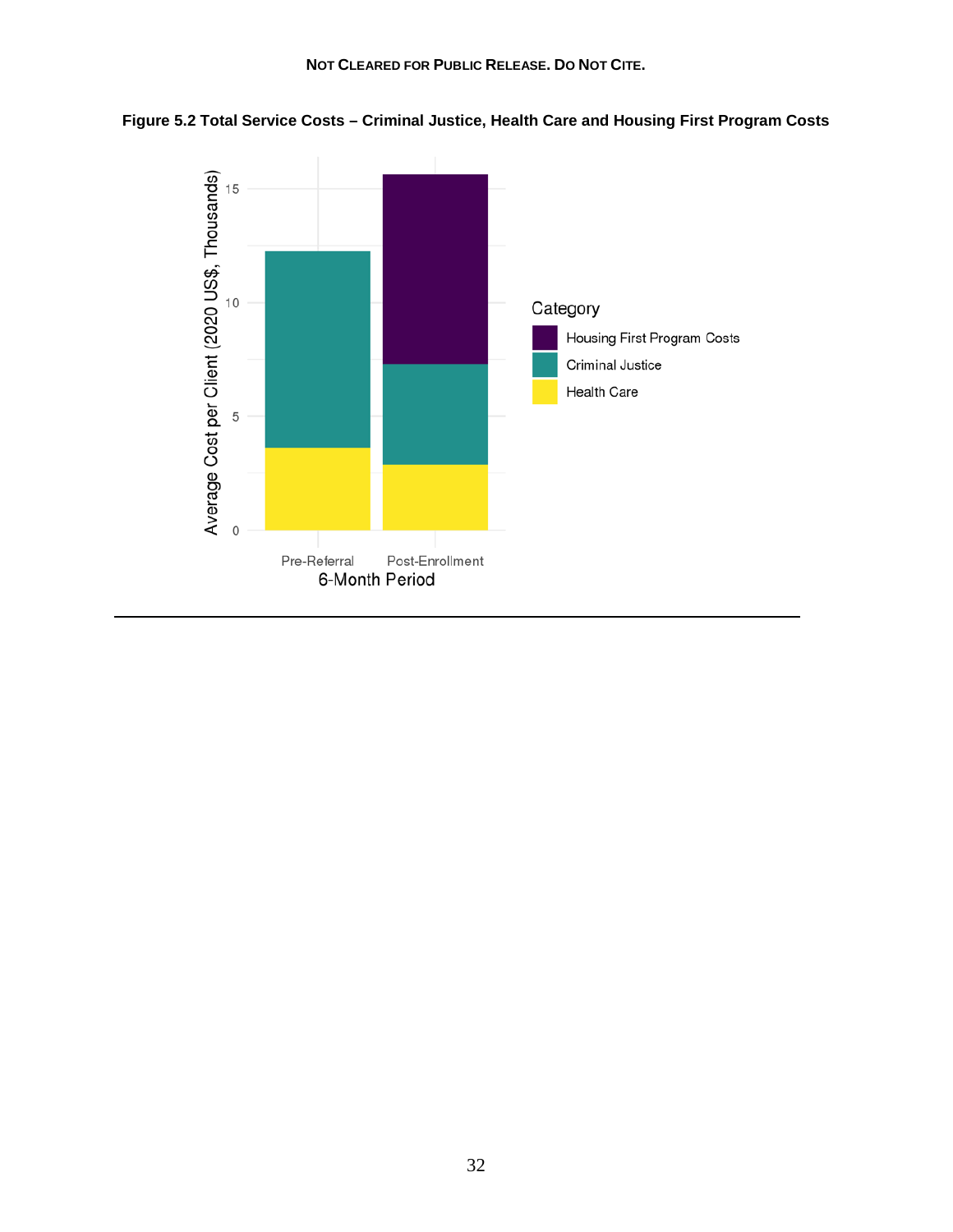## 6. Summary and Conclusions

In this final chapter, we summarize our evaluation findings to date, the study's significance, and limitations to our evaluation. As noted earlier, this report is our second interim progress report; we anticipate the potential of making revisions based on stakeholder input. We also plan to produce a final evaluation report in 2021 that will allow us to examine outcomes over a longer time period and for a larger cohort.

## Summary of Findings

- For this interim report, data from 187 individuals enrolled in the Housing First initiative between April 2019 - July 2020 was used to describe the participants receiving services to date and the timeline of receipt of program milestones, including housing voucher and placement in permanent supportive housing.
- In the 12 months prior to program referral, participants utilized a range of criminal justice services in Pima County that was estimated for a total cost of \$2,227,171, that is, \$11,910 per participant.
- In the 12 months prior to program referral, participants received care for a range of health conditions at an estimated total cost of \$911,143, or \$4,872 per participant.
- Twenty-nine percent of participants have exited the program at different time points; 42 exited before obtaining a housing voucher, 6 exited after obtaining a housing voucher but before housing placement, and 7 exited after housing placement.
- At time of receipt of the dataset, 98 participants had been placed in housing. Of those, 71 had been housed for at least 6 months. We used that cohort to compare service utilization pre-referral and post-program enrollment. We found significant reductions in criminal justice service utilization in the period after enrollment. Overall service costs reduced by 40%.
- Total service costs incurred by Old Pueblo Community Services through June 2020 was \$1,184,764, for a total cost per client per month of \$1,386. Taken into account the Housing First program costs, criminal justice and health care service costs for the six month period post-enrollment, program participants used on average \$15,617 in services during the post-enrollment period as compared to \$12,249 in the pre-referral period, showing a 27% increase in overall costs for the first six-month period after program enrollment.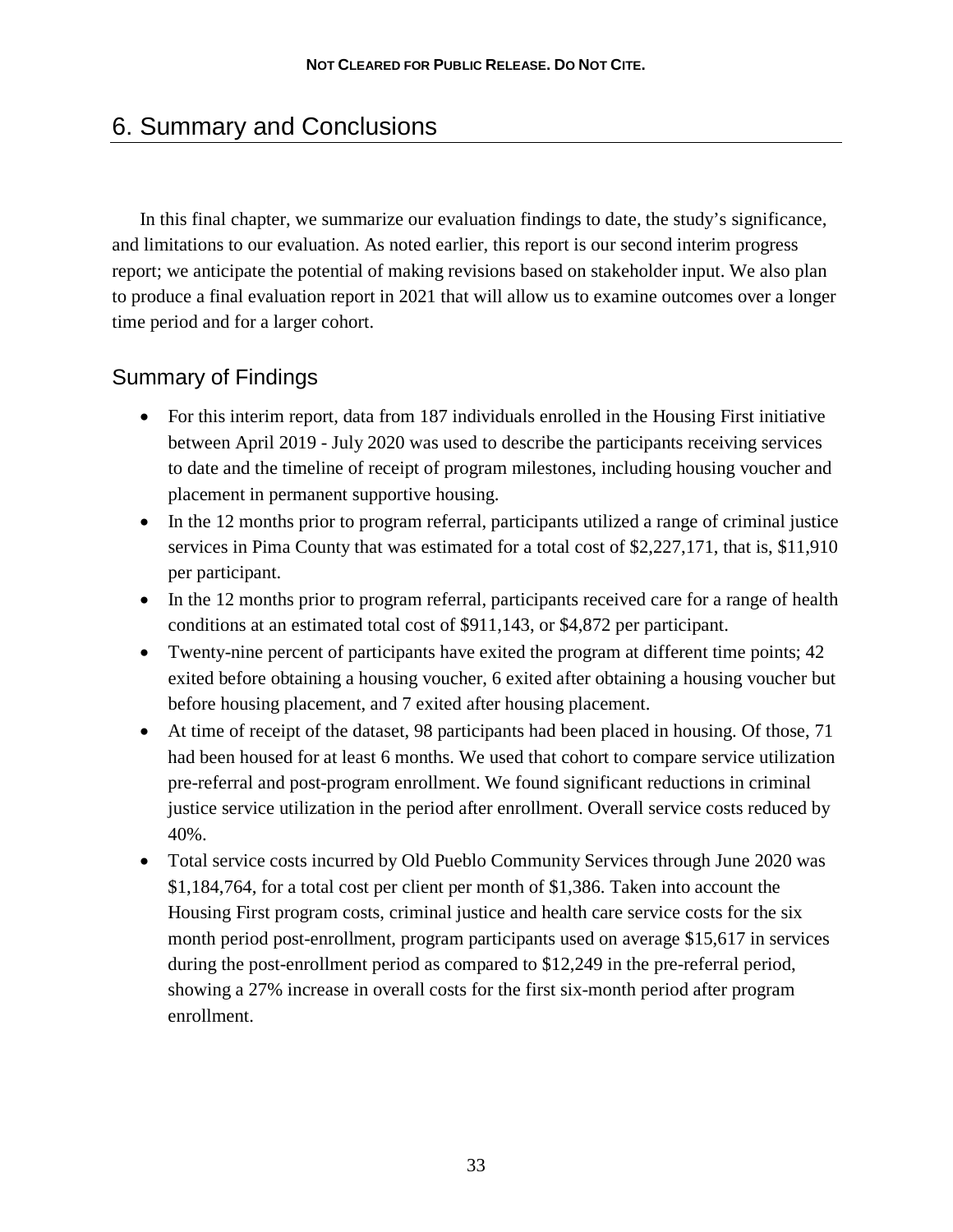### Study Significance

This is one of the first studies of Housing First initiatives that specifically focuses on users of the criminal justice system who are experiencing homelessness. Many studies tend to target frequent and costly utilizers of the health care system who may or may not have some criminal justice service use. While some studies have examined criminal justice service costs among PSH study participants, the participants were not recruited directly from the criminal justice system and so are not likely to result in the same sort of program impacts. Therefore, this study is especially valuable to examine how well the PSH intervention works for individuals identified in the criminal justice system.

There are some indications that this study population is different from those enrolled in past PSH studies and therefore may respond differently or result in different service cost implications. For example, most PSH studies have had populations that have chronic health conditions, tend to be middle aged or older, have long history of homelessness and more likely to be male (Culhane, Metraux and Hadley, 2002; Hunter et al., 2017; Martinez and Burt, 2006; Shern et al., 1997; Somers et al., 2013). In contrast, this population tends to be much younger, is more than half female, and many have not incurred frequent and high health care service costs. As a result, the impact on criminal justice services and health care utilization may look quite different from those reported in previous studies. For example, a recent study of PSH participants identified by a health plan in inland Southern California showed an average pre-program 12-month health care service utilization cost of \$70,000 (McBain et al., 2020), compared to the participants in this study who had, on average, less than \$5,000 in pre-12 month health care service utilization.

#### Study Limitations

This interim report is limited in a variety of ways. First, the program is ongoing and the number of participants who have received the full intervention, including housing receipt, is a fairly small group from a perspective of evaluating outcomes. We plan to conduct more analyses with a larger group over a longer timeframe in 2021 to provide more reliable estimates of the impact of the Housing First initiative on participant outcomes.

Second, our estimates of health care service utilization and associated costs may be underestimated in the post-program period as OPCS does not capture health care service utilization after participants exit the program. For the results included in this report, we pro-rated our estimates of service utilization and associated costs for participants who exited the program prior to the end of the analytic time period, if the exit was not due to death, to take account for this missing data issue. There were a number of other assumptions we made about the health care service data that are outlined in our first interim report. This also speaks to a broader point that this evaluation relies on administrative data that are collected and shared with us by multiple entities in Pima County. As described earlier in the report, we performed several data quality checks before analyzing the data and producing the results presented in this report. However,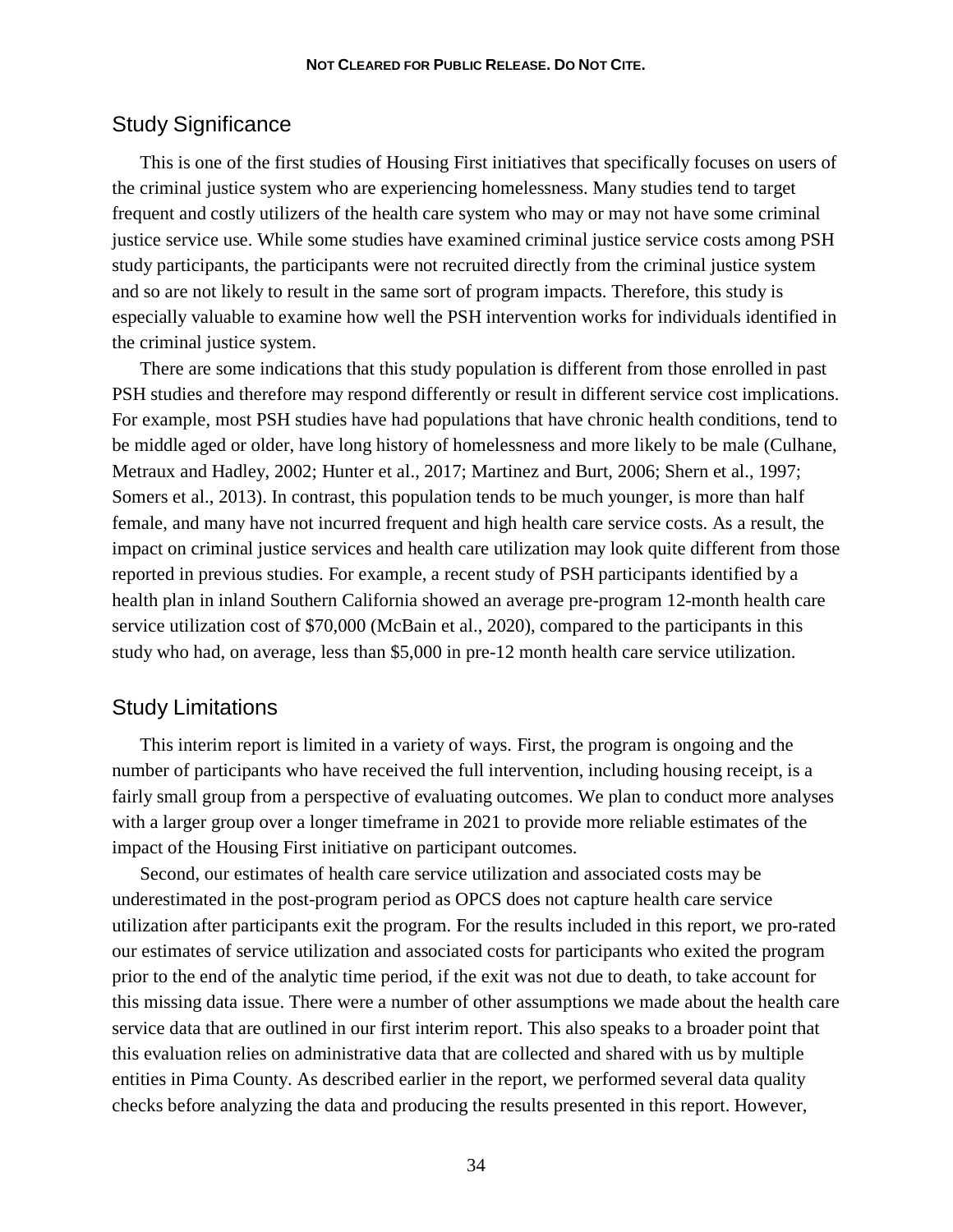these data are subject to data collection, entry, and abstraction errors, some of which we are unable to identify through data quality checks and program entity staff review.

Third, we urge that readers use caution in the interpretation of changes in service utilization from the pre- and post-periods as due to the Housing First intervention as we do not know what service utilization would have looked like in the absence of the intervention. Previous studies of PSH have found that service utilization may decrease following enrollment due to a natural "regression to the mean" or, in other words, return to more normal values. That is, individuals are likely to be identified for program enrollment at a time when their service utilization is elevated, and even without an intervention an individual's service utilization may decrease. Without including a cohort of similar individuals who do not receive the Housing First intervention over the same period of time in our study, it is difficult to make strong causal conclusions from this "treatment-only" sample.

Moreover, our results are limited in terms of generalizability of the findings to the broader population that may be appropriate for receiving PSH in Pima County. We understand that there were a few hundred individuals referred to the program; however, many were not enrolled, perhaps due to program ineligibility or other reasons determined at time of program intake. We did not receive any data on individuals referred but not enrolled, so we were unable to examine any differences between those referred but not enrolled or reasons for non-enrollment which could possibly influence program outcomes and help to generate knowledge about for whom the program is best suited.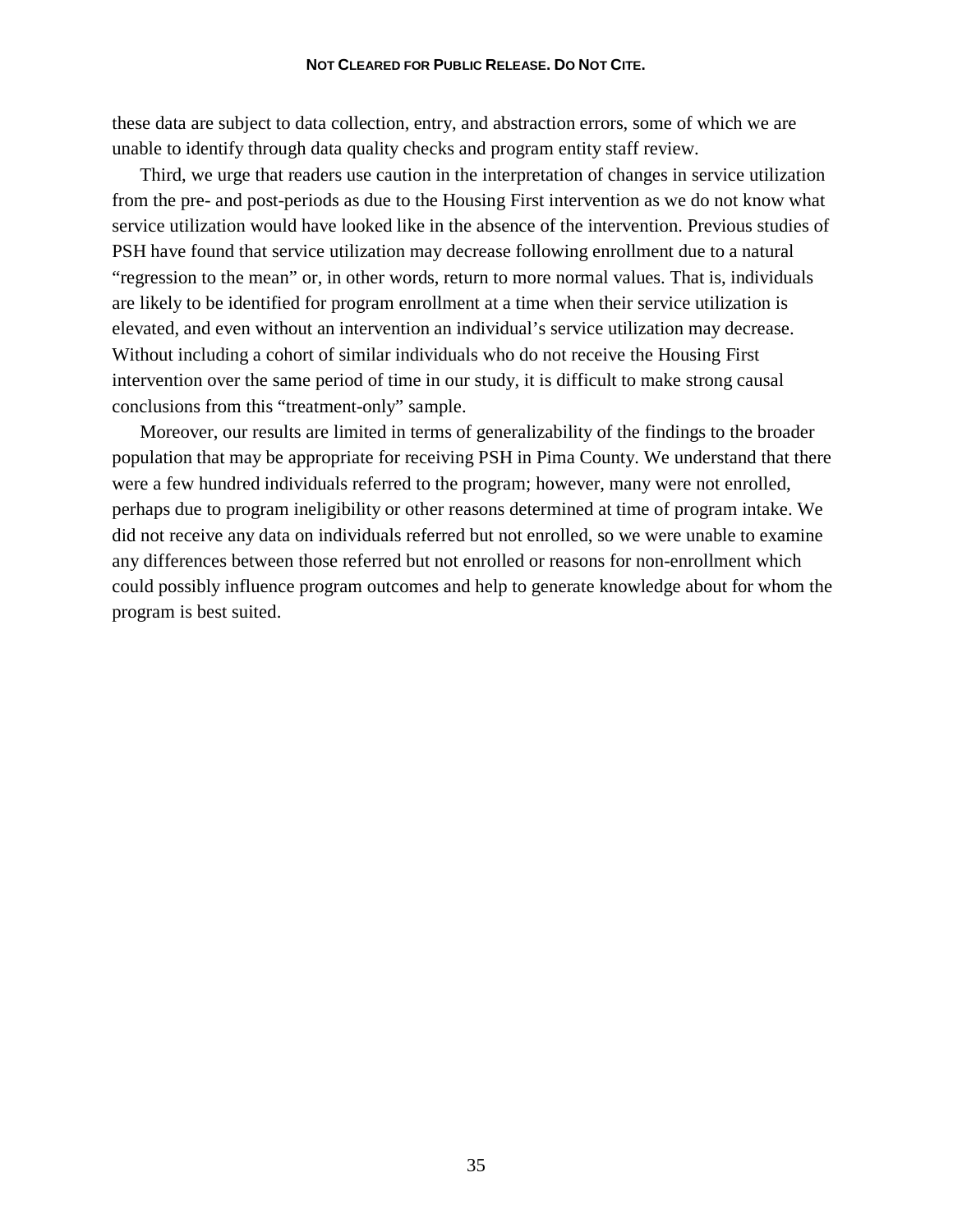## References

Arizona Health Care Cost Containment System, "AHCCCS Fee-For-Service Fee Schedules," 2020a. As of May 11, 2020: <https://www.azahcccs.gov/PlansProviders/RatesAndBilling/FFS/>

———, "Inpatient Hospital APR-DRG Reimbursement Values," 2020b. As of May 11, 2020: <https://www.azahcccs.gov/PlansProviders/RatesAndBilling/FFS/APRDRGrates.html>

- Baggett, Travis P., James J. O'Connell, Daniel E. Singer, and Nancy A. Rigotti, "The Unmet Health Care Needs of Homeless Adults: A National Study," *American Journal of Public Health,* Vol. 100, No. 7, 2010, pp. 1326–1333.
- Baillargeon, Jacques, Stephen K. Hoge, and Joseph V. Penn, "Addressing the Challenge of Community Reentry Among Released Inmates with Serious Mental Illness," *American Journal of Community Psychology,* Vol. 46, No. 3-4, 2010, pp. 361–375.
- Cloud, David, Michelle Dougherty, and Robert L. May, "At the Intersection of Health and Justice," *Perspectives in Health Information Management,* Vol. 11, No. Winter, 2014, p. 1c.
- Culhane, Dennis P., Stephen Metraux, and Trevor Hadley, "Public Service Reductions Associated with Placement of Homeless Persons with Severe Mental Illness in Supportive Housing," *Housing Policy Debate,* Vol. 13, No. 1, 2002, pp. 107-163.
- D'Amore, Jason, Oliver Hung, William Chiang, and Lewis Goldfrank, "The Epidemiology of the Homeless Population and Its Impact on an Urban Emergency Department," *Academic Emergency Medicine,* Vol. 8, No. 11, 2001, pp. 1051-1055.
- Department of Housing and Urban Development, "24 CFR Parts 91 and 578 [Docket No. FR– 5809–F–01] RIN 2506–AC37 Homeless Emergency Assistance and Rapid Transition to Housing: Defining ''Chronically Homeless''," *Federal Register,* Vol. 80, No. 233, 2015, pp. 75791-75806.
- Dopp, Alex R., Cameron M. Perrine, Samantha Iovan, and Paula M. Lantz, "The Potential of Pay-for-Success as a Financing Strategy for Evidence-Based Practices: An Illustration with Multisystemic Therapy," *Administration and Policy in Mental Health,* Vol. 46, No. 5, 2019, pp. 629-635.
- Healthcare Cost and Utilization Project, "Archives for the CCSR," 2020. As of May 11, 2020: [https://www.hcup-us.ahrq.gov/toolssoftware/ccsr/ccsr\\_archive.jsp#ccsr](https://www.hcup-us.ahrq.gov/toolssoftware/ccsr/ccsr_archive.jsp#ccsr)
- Hunter, Sarah B., Melody Harvey, Brian Briscombe, and Matthew Cefalu, *Evaluation of Housing for Health Permanent Supportive Housing Program*, Santa Monica, Calif.: RAND Corporation, RR-1694-BRC, 2017. As of May 12, 2020: [https://www.rand.org/pubs/research\\_reports/RR1694.html](https://www.rand.org/pubs/research_reports/RR1694.html)
- James, Doris J., and Lauren Glaze, *Mental Health Problems of Prison and Jail Inmates—Special Report, NCJ 213600*, Washington, D.C.: United States National Institute of Justice, Bureau of Justice Statistics, 2006.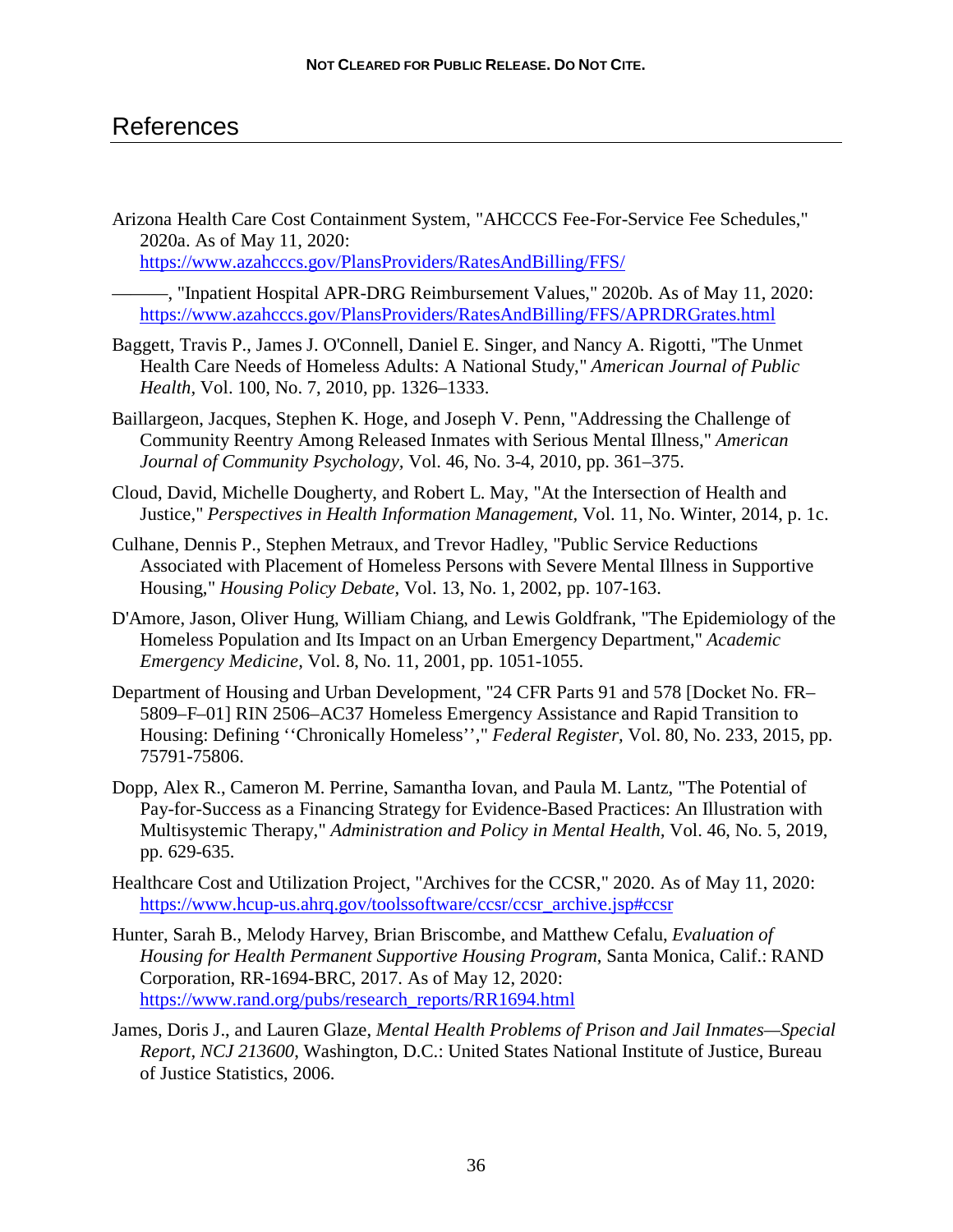- Karberg, Jennifer C., and Doris J. James, *Substance Dependence, Abuse, and Treatment of Jail Inmates, 2002*, Washington, D.C.: U.S. Department of Justice, Office of Justice Programs, Bureau of Justice Statistics, 2005.
- Kushel, Margot B., Sharon Perry, David Bangsberg, Richard Clark, and Andrew R. Moss, "Emergency Department Use Among the Homeless and Marginally Housed: Results from a Community Based Study," *American Journal of Public Health,* Vol. 92, No. 5, 2002, pp. 778–784.
- Kushel, Margot B., Eric Vittinghoff, and Jennifer S. Haas, "Factors Associated with the Health Care Utilization of Homeless Persons," *JAMA,* Vol. 285, No. 2, 2001, pp. 200–206.
- Larimer, Mary E., Daniel K. Malone, Michelle D. Garner, David C. Atkins, Bonnie Burlingham, Heather S. Lonczak, Kenneth Tanzer, Joshua Ginzler, Seema L. Clifasefi, and William G. Hobson, "Health Care and Public Service Use and Costs Before and After Provision of Housing for Chronically Homeless Persons with Severe Alcohol Problems," *JAMA,* Vol. 301, No. 13, 2009, pp. 1349-1357.
- Martinez, Tia E., and Martha R. Burt, "Impact of Permanent Supportive Housing on the Use of Acute Care Health Services by Homeless Adults," *Psychiatric Services,* Vol. 57, No. 7, 2006, pp. 992-999.
- McBain, Ryan K., Sarah B. Hunter, Adam Scherling, Alina I. Palimaru, Matthew Cefalu, William McConnell, and Priya Batra, *Health Service Utilization and Costs at the Outset of a Permanent Supportive Housing Program: Baseline Evaluation Report*, Santa Monica, Calif.: RAND Corporation, RR-A374-1, 2020. As of November 23, 2020: [https://www.rand.org/pubs/research\\_reports/RRA374-1.html](https://www.rand.org/pubs/research_reports/RRA374-1.html)
- Messina, Nena, William Burdon, Garo Hagopian, and Michael Prendergast, "One Year Return to Custody Rates Among Co-Disordered Offenders," *Behavioral Sciences and the Law,* Vol. 22, No. 4, 2004, pp. 503–518.
- Metraux, Stephen, and Dennis P. Culhane, "Recent Incarceration History Among a Sheltered Homeless Population," *Crime & Delinquency,* Vol. 52, No. 3, 2006, pp. 504–517.
- Metraux, Stephen, Caterina G. Roman, and Richard Cho, "Incarceration and Homelessness," in Dennis, Deborah, Gretchen Locke, and Jill Khadduri, eds., *Toward Understanding Homelessness: The 2007 National Symposium on Homelessness Research*, Washington D.C.: U.S. Department of Housing and Urban Development, 2008.
- Morrison, David S., "Homelessness as an Independent Risk Factor for Mortality: Results from a Retrospective Cohort Study," *International Journal of Epidemiology,* Vol. 38, No. 3, 2009, pp. 877–883.
- National Health Care for the Homeless Council, *Homeless & Health: What's the Connection*, Nashville, Tenn: National Health Care for the Homeless Council, 2011.
- Osher, Fred C., and Henry J. Steadman, "Adapting Evidence-Based Practices for Persons with Mental Illness Involved with the Criminal Justice System," *Psychiatric Services,* Vol. 58, No. 11, 2007, pp. 1472–1478.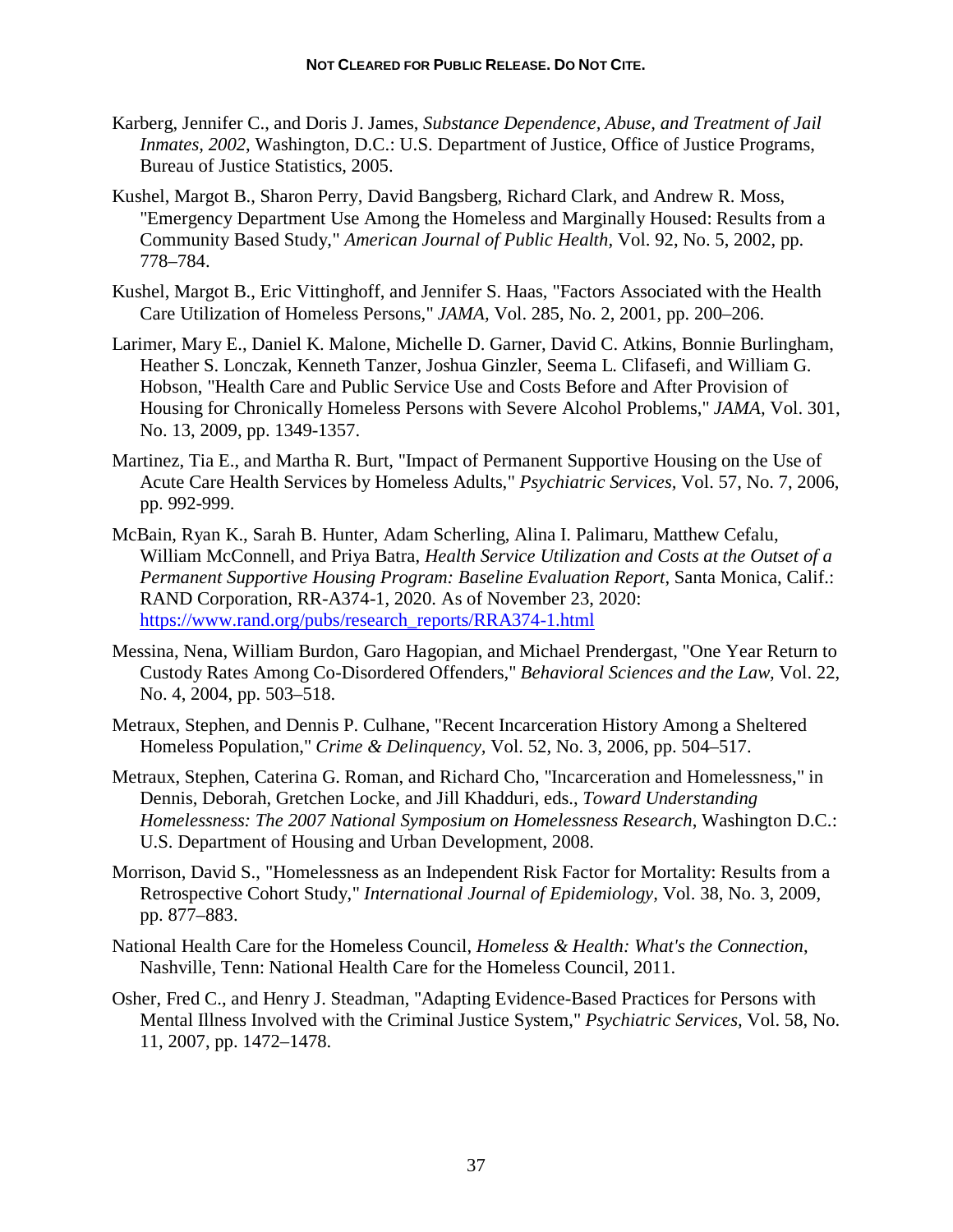- Peters, Roger H., and Nicole M. Bekman, "Treatment and Reentry Approaches for Offenders with Co-Occurring Disorders," in Greifinger, Robert, ed., *Public Health Behind Bars*, New York: Springer, 2007, pp. 368–384.
- Peters, Roger H., Harry K. Wexler, and Arthur J. Lurigio, "Co-Occurring Substance Use and Mental Disorders in the Criminal Justice System: A New Frontier of Clinical Practice and Research," *Psychiatric Rehabilitation Journal,* Vol. 38, No. 1, 2015, pp. 1-6.
- Prins, Seth J., "Prevalence of Mental Illnesses in U.S. State Prisons: A Systematic Review," *Psychiatric Services,* Vol. 65, No. 7, 2014, pp. 862–872.
- Shern, David L., Chip J. Felton, Richard L. Hough, Anthony F. Lehman, Stephen Goldfinger, Elie Valencia, Deborah Dennis, Roger Straw, and Patricia A. Wood, "Housing Outcomes for Homeless Adults with Mental Illness: Results from the Second-Round McKinney Program," *Psychiatric Services,* Vol. 48, No. 2, 1997, pp. 239-241.
- Somers, Julian M., Stefanie N. Rezansoff, Akm Moniruzzaman, Anita Palepu, and Michelle Patterson, "Housing First Reduces Re-Offending Among Formerly Homeless Adults with Mental Disorders: Results of a Randomized Controlled Trial," *PloS One,* Vol. 8, No. 9, 2013, p. e72946.
- The Sorenson Impact Center, *Pay for Success Feasibility Report, Pima County, AZ. (Published October 2017, Updated December 2017)*, Salt Lake City, Utah: The Sorenson Impact Center, University of Utah's David Eccles School of Business, 2017.
- U.S. Bureau of Labor Statistics, "Consumer Price Index," 2018. As of May 5, 2020: <https://www.bls.gov/cpi/additional-resources/geographic-revision-2018.htm>
- Wu, Fei, and Max Stevens, *The Services Homeless Single Adults Use and Their Associated Costs: An Examination of Utilization Patterns and Expenditures in Los Angeles County over one Fiscal Year*, Los Angeles, Calif.: Los Angeles County Chief Executive Office, 2016.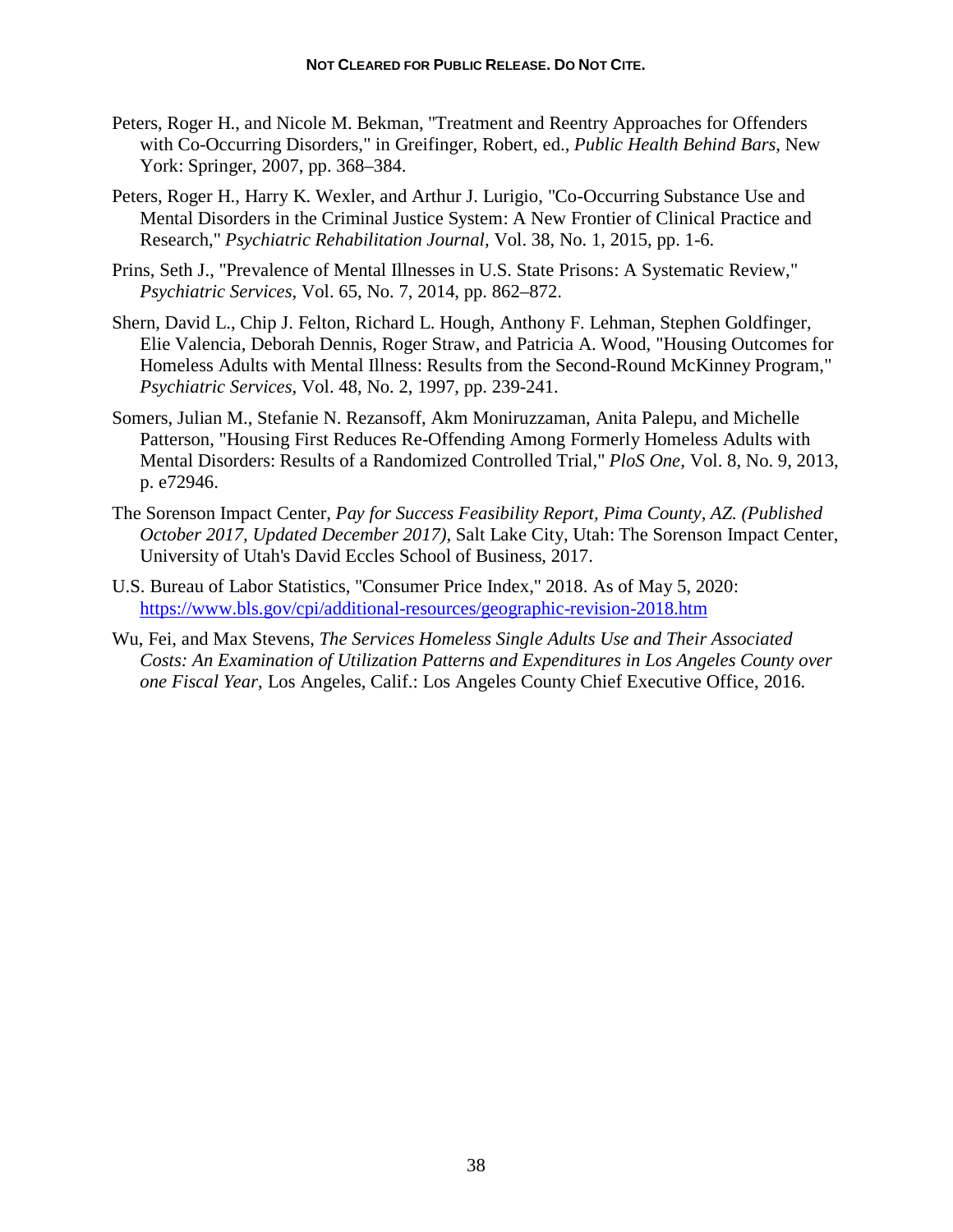## Appendix

| <b>Entity</b>                                         | Approach       |                                                                                                             |                                                                                       | <b>Description</b>                           |                                                                       |  |
|-------------------------------------------------------|----------------|-------------------------------------------------------------------------------------------------------------|---------------------------------------------------------------------------------------|----------------------------------------------|-----------------------------------------------------------------------|--|
| <b>Pima County</b><br><b>Public</b><br><b>Defense</b> |                | <b>Fiscal Year</b>                                                                                          | Felony                                                                                | <b>Misdemeanor</b>                           | <b>Probation or</b><br>Juvenile<br><b>Delinquency</b>                 |  |
| <b>Services</b>                                       |                | FY16/17                                                                                                     | \$1,592                                                                               | \$344                                        | \$1,106                                                               |  |
|                                                       |                | FY17/18                                                                                                     | \$1,524                                                                               | \$342                                        |                                                                       |  |
|                                                       |                | FY18/19                                                                                                     | \$1,520                                                                               | \$418                                        |                                                                       |  |
|                                                       |                | FY19/20                                                                                                     | \$1,520                                                                               | \$418                                        |                                                                       |  |
| Pima County<br>Adult                                  |                | <b>Type of Supervision</b>                                                                                  |                                                                                       |                                              | Average cost per day that the<br>supervision is active (2020)         |  |
| <b>Probation Dept</b>                                 | $\overline{2}$ | Drug Court (PCDC)<br>Standard SMI<br>Standard DV<br>Revoked<br><b>IPS</b>                                   | Standard, DOC Release, or Warrant Team<br>Pre-Sentence (21 days to complete a report) |                                              | \$8.88<br>\$3.10<br>\$4.50<br>\$4.50<br>\$72.46<br>\$21.07<br>\$21.50 |  |
| Pima County<br>Pre-trial<br><b>Services</b>           | $\overline{2}$ |                                                                                                             |                                                                                       | \$3 per day                                  |                                                                       |  |
| Pima County<br>Attorney's<br>Office                   | $\overline{2}$ | Specialty Court program costs are estimated as \$17,000 for a three-year program,<br>which is \$16 per day. |                                                                                       |                                              |                                                                       |  |
| Pima County                                           |                | <b>Fiscal Year</b>                                                                                          | <b>Booking Fee</b>                                                                    |                                              | <b>Daily Fee</b>                                                      |  |
| Sheriff's Dept                                        |                | FY16/17                                                                                                     |                                                                                       | \$299.53                                     | \$89.02                                                               |  |
|                                                       | 1              | FY17/18                                                                                                     |                                                                                       | \$315.18                                     | \$94.94                                                               |  |
|                                                       |                | FY18/19                                                                                                     |                                                                                       | \$324.98                                     | \$99.79                                                               |  |
|                                                       |                | FY19/20                                                                                                     |                                                                                       | \$348.81                                     | \$102.84                                                              |  |
| City of Tucson                                        |                | <b>Arrest Type</b>                                                                                          |                                                                                       | <b>Cost Including Overhead (2019)</b>        |                                                                       |  |
| Police Dept                                           | 2              | Deflection<br><b>Active Outreach</b><br><b>Booked</b><br><b>Field Release</b>                               |                                                                                       | \$100.41<br>\$119.19<br>\$213.09<br>\$115.92 |                                                                       |  |
| City of Tucson                                        |                | <b>Fiscal Year</b>                                                                                          |                                                                                       | <b>Average Cost/Defendant</b>                |                                                                       |  |
| Public                                                |                | FY16/17                                                                                                     |                                                                                       | \$545/Defendant                              |                                                                       |  |
| Defender's                                            | 1              | FY17/18                                                                                                     |                                                                                       | \$535/Defendant                              |                                                                       |  |
| Office                                                |                | FY18/19                                                                                                     |                                                                                       | \$577/Defendant                              |                                                                       |  |

#### **Table A.1 Criminal Justice Services Cost Estimates by Entity and Fiscal Year**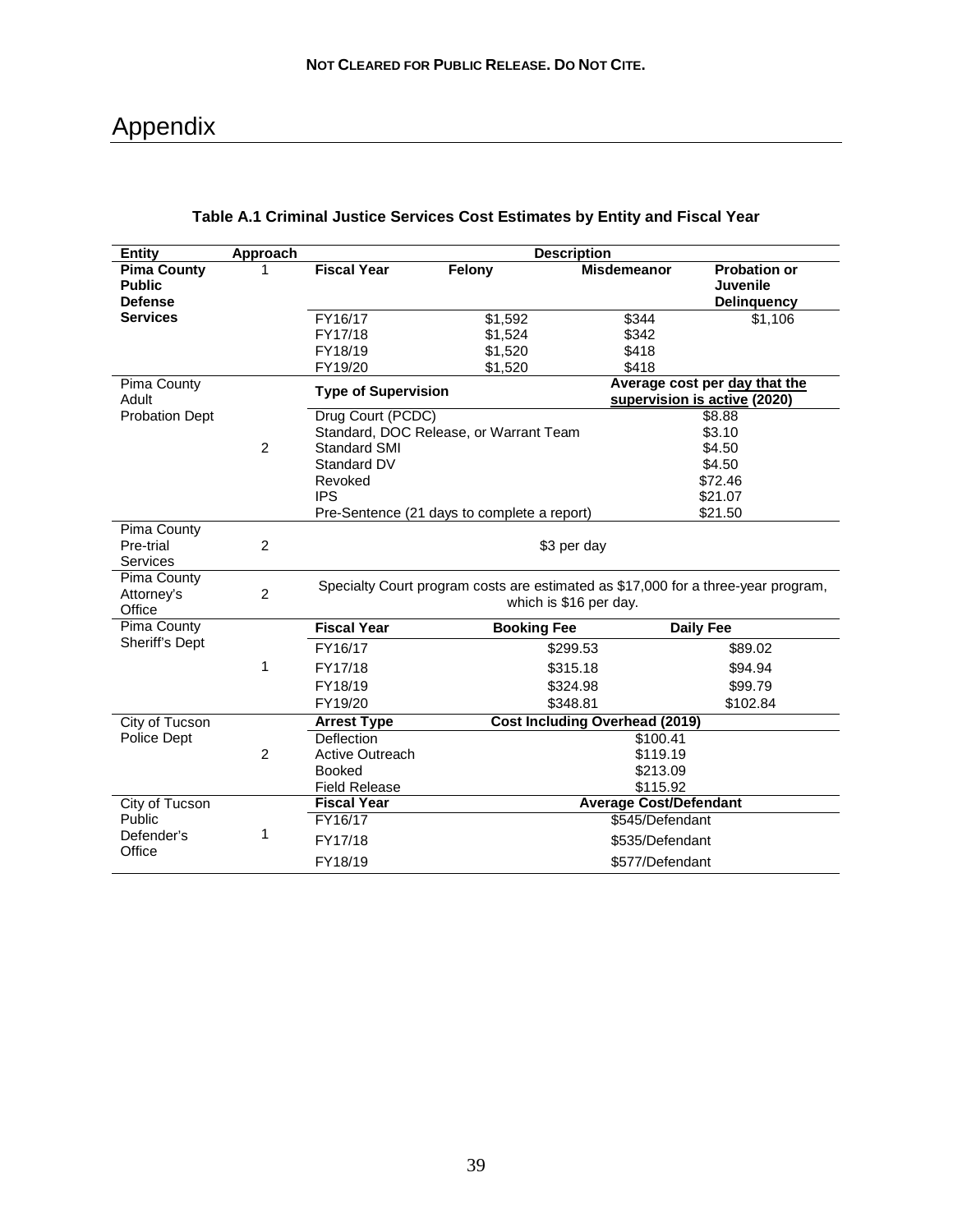| Variable              | Value                             | <b>Percent</b> |
|-----------------------|-----------------------------------|----------------|
| Age                   | 18-25                             | 15%            |
|                       | 26-35                             | 51%            |
|                       | 36-45                             | 30%            |
|                       | 46-55                             | 4%             |
| Race                  | American Indian/ Alaska Native    | 3%             |
|                       | Asian                             | 1%             |
|                       | <b>Black or African American</b>  | 7%             |
|                       | Native Hawaiian/ Pacific Islander | 1%             |
|                       | White                             | 87%            |
| Ethnicity             | Hispanic/ Latino                  | 39%            |
|                       | Non-Hispanic                      | 61%            |
| Gender                | Female                            | 49%            |
|                       | Male                              | 51%            |
| <b>Veteran Status</b> | <b>No</b>                         | 99%            |
|                       | Yes                               | 1%             |
| Household Type        | Couple with no children           | 3%             |
|                       | Female Single Parent              | 13%            |
|                       | Male Single Parent                | 7%             |
|                       | Non-Custodial Caregiver(s)        | 1%             |
|                       | Single                            | 70%            |
|                       | Two Parent Family                 | 6%             |
| <b>VI-SPDAT</b>       | $2 - 3$                           | 1%             |
|                       | $4 - 7$                           | 8%             |
|                       | $8 - 11$                          | 11%            |
|                       | $12 - 15$                         | 11%            |
|                       | $16 - 18$                         | 0%             |
|                       | Missing                           | 68%            |

**Table A.2 Participant Demographic Characteristics, Outcomes Cohort (n = 71)**

Note: Percentages may not sum to 100% due to rounding.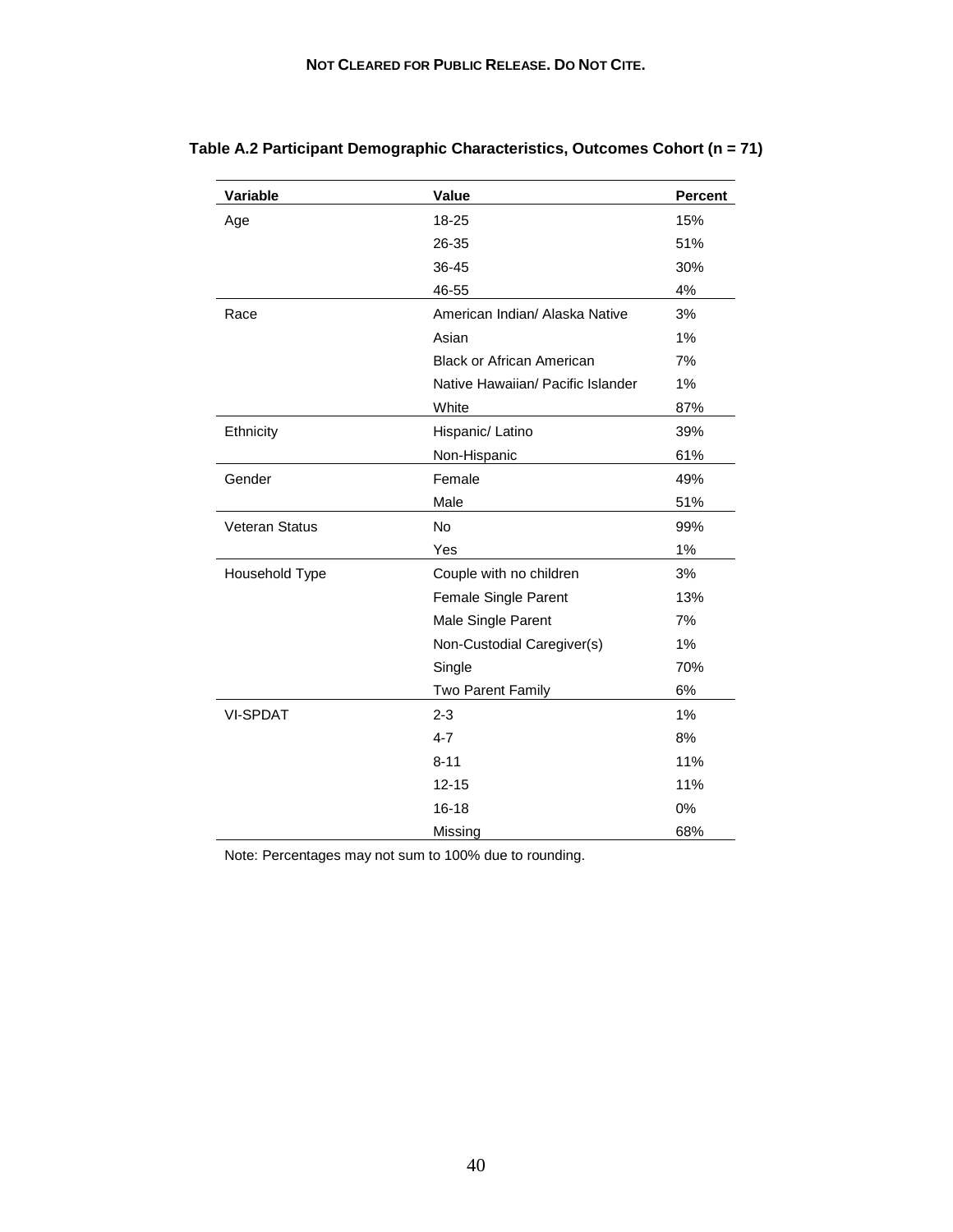## Outcomes for Participants Housed 6 Months (n = 27)

In this section, we present results from program participants who obtained housing 6 months prior to the end of our analytic window (i.e., before January 1, 2020), so that we can examine whether the housing portion of the intervention was associated with changes in service utilization from the pre-referral period. Similar to our analyses presented earlier, we compare service utilization for the 6 month period before referral and compare that to the 6-month period after housing receipt.

|                    |                                            |                     | Post-       |                     |
|--------------------|--------------------------------------------|---------------------|-------------|---------------------|
| Category           | <b>Entity</b>                              | <b>Pre-Referral</b> | Housing     | <b>Difference</b>   |
| Criminal Justice   | Overall                                    | 26 (96.3%)          | 24 (88.9%)  | $-2$ ( $-7.7\%$ )   |
| Criminal Justice   | Pima County Adult Probation Dept           | 19 (70.4%)          | 22 (81.5%)  | $3(15.8\%)$         |
| Criminal Justice   | <b>Pima County Pretrial Services</b>       | 12 (44.4%)          | $2(7.4\%)$  | $-10$ ( $-83.3\%$ ) |
| Criminal Justice   | <b>Pima County Public Defense Services</b> | 25 (92.6%)          | 15 (55.6%)  | $-10$ ( $-40\%$ )   |
| Criminal Justice   | Pima County Sheriff's Dept                 | 24 (88.9%)          | 4 (14.8%)   | $-20$ $(-83.3%)$    |
| Criminal Justice   | <b>Tucson Police Dept</b>                  | 10 (37%)            | 5(18.5%)    | $-5$ ( $-50\%$ )    |
| Criminal Justice   | Tucson Public Defender's Office            | 4 (14.8%)           | $2(7.4\%)$  | $-2$ ( $-50\%$ )    |
| <b>Health Care</b> | Overall                                    | $8(29.6\%)$         | $6(22.2\%)$ | $-2$ ( $-25\%$ )    |
| <b>Health Care</b> | Hospitals                                  | $8(29.6\%)$         | 6(22.2%)    | $-2$ ( $-25\%$ )    |
| <b>Health Care</b> | Labs                                       | 7 (25.9%)           | 4 (14.8%)   | $-3$ $(-42.9%)$     |

#### **Table A.3 Number of Participants Using Services Pre-Referral and Post-Housing Receipt**

#### **Table A.4 Number of Services Events Pre-Referral and Post-Housing Receipt**

| Category           | <b>Entity</b>                        | <b>Pre-Referral</b> | <b>Post-Housing</b> | <b>Difference</b> |
|--------------------|--------------------------------------|---------------------|---------------------|-------------------|
| Criminal Justice   | Overall                              | 172                 | 70                  | $-102$            |
| Criminal Justice   | Pima County Adult Probation Dept     | 21                  | 23                  | 2                 |
| Criminal Justice   | <b>Pima County Pretrial Services</b> | 17                  | 2                   | $-15$             |
| Criminal Justice   | Pima County Public Defense Services  | 46                  | 29                  | $-17$             |
| Criminal Justice   | Pima County Sheriff's Dept           | 41                  | 5                   | $-36$             |
| Criminal Justice   | Tucson Police Dept                   | 28                  | 5                   | $-23$             |
| Criminal Justice   | Tucson Public Defender's Office      | 19                  | 6                   | $-13$             |
| Health Care        | Overall                              | 34                  | 47                  | 13                |
| <b>Health Care</b> | <b>Hospitals</b>                     | 20                  | 22                  | 2                 |
| <b>Health Care</b> | Labs                                 | 14                  | 25                  | 11                |